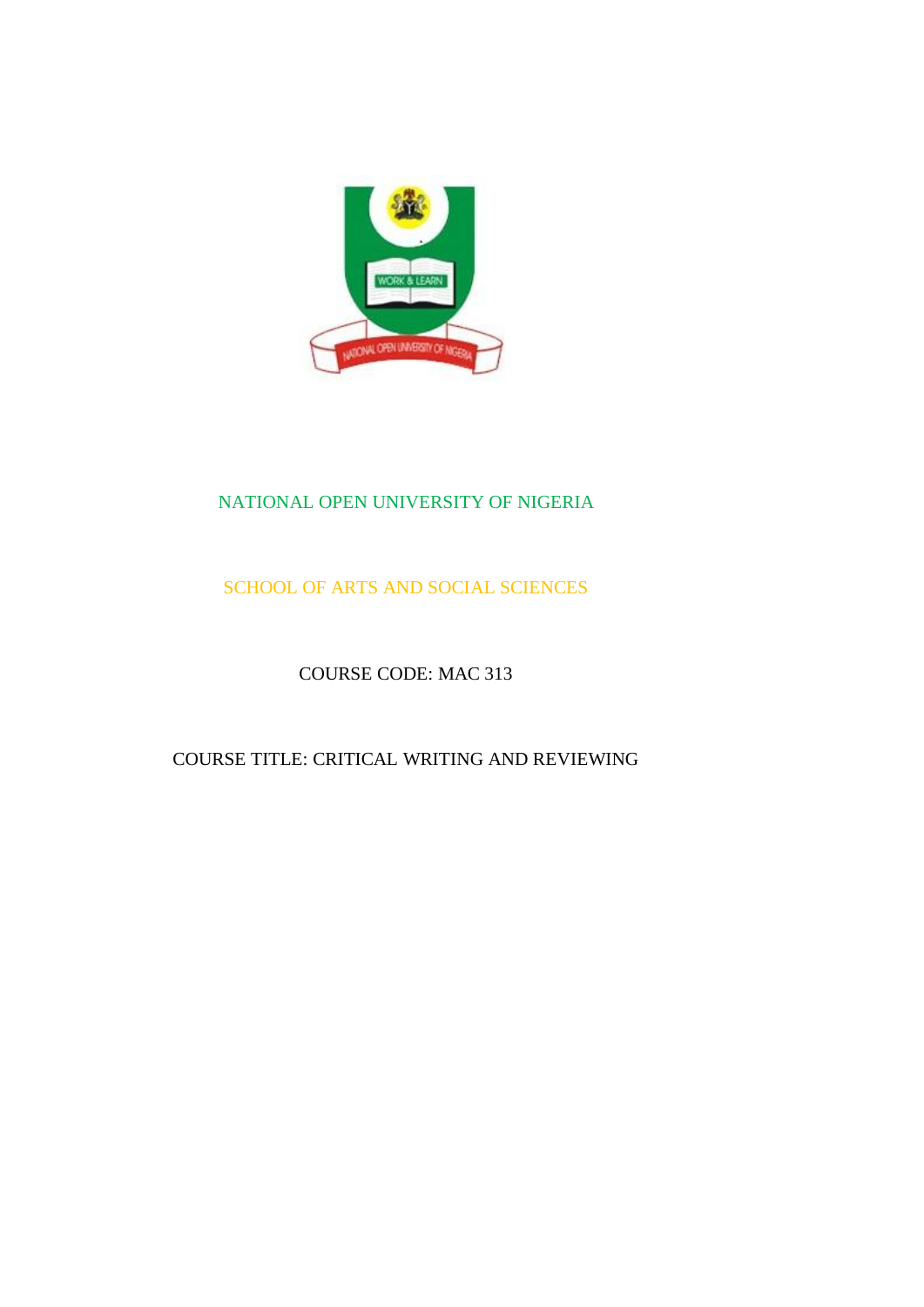| <b>MAIN</b><br><b>CONTENT</b>                  |                                                                                                                       |                            |
|------------------------------------------------|-----------------------------------------------------------------------------------------------------------------------|----------------------------|
| <b>CONTENTS</b>                                |                                                                                                                       | <b>PAGE</b>                |
| <b>Module 1</b>                                |                                                                                                                       |                            |
| Unit 1<br>Unit 2<br>Unit 3                     | Meaning of Critical Writing<br>Critical Writing and Critical Thinking<br>Critical Writing and other Forms of          | 1<br>5                     |
| <b>Module 2</b>                                |                                                                                                                       | 10                         |
| Unit 1<br>Unit 2<br>Unit 3                     |                                                                                                                       | 14<br>17<br>20             |
| <b>Module 3</b>                                |                                                                                                                       |                            |
| Unit 1<br>Unit 2<br>Unit 3                     | Components of Criticism: The Critic<br>Components of Criticism: Direct Data<br>Components of Criticism: Indirect Data | 23<br>26<br>29             |
| <b>Module 4</b>                                |                                                                                                                       |                            |
| Unit 1<br>Unit 2<br>Unit 3<br>Unit 4           | Writing a Critical Article<br>The Reviewer and the Critic                                                             | 32<br>37<br>41<br>44       |
| <b>Module 5</b>                                |                                                                                                                       |                            |
| Unit 1<br>Unit 2<br>Unit 3<br>Unit 4<br>Unit 5 | Reviewing Stage Play or Drama<br>Reviewing Television and Motion Pictures                                             | 48<br>52<br>55<br>59<br>62 |
|                                                |                                                                                                                       |                            |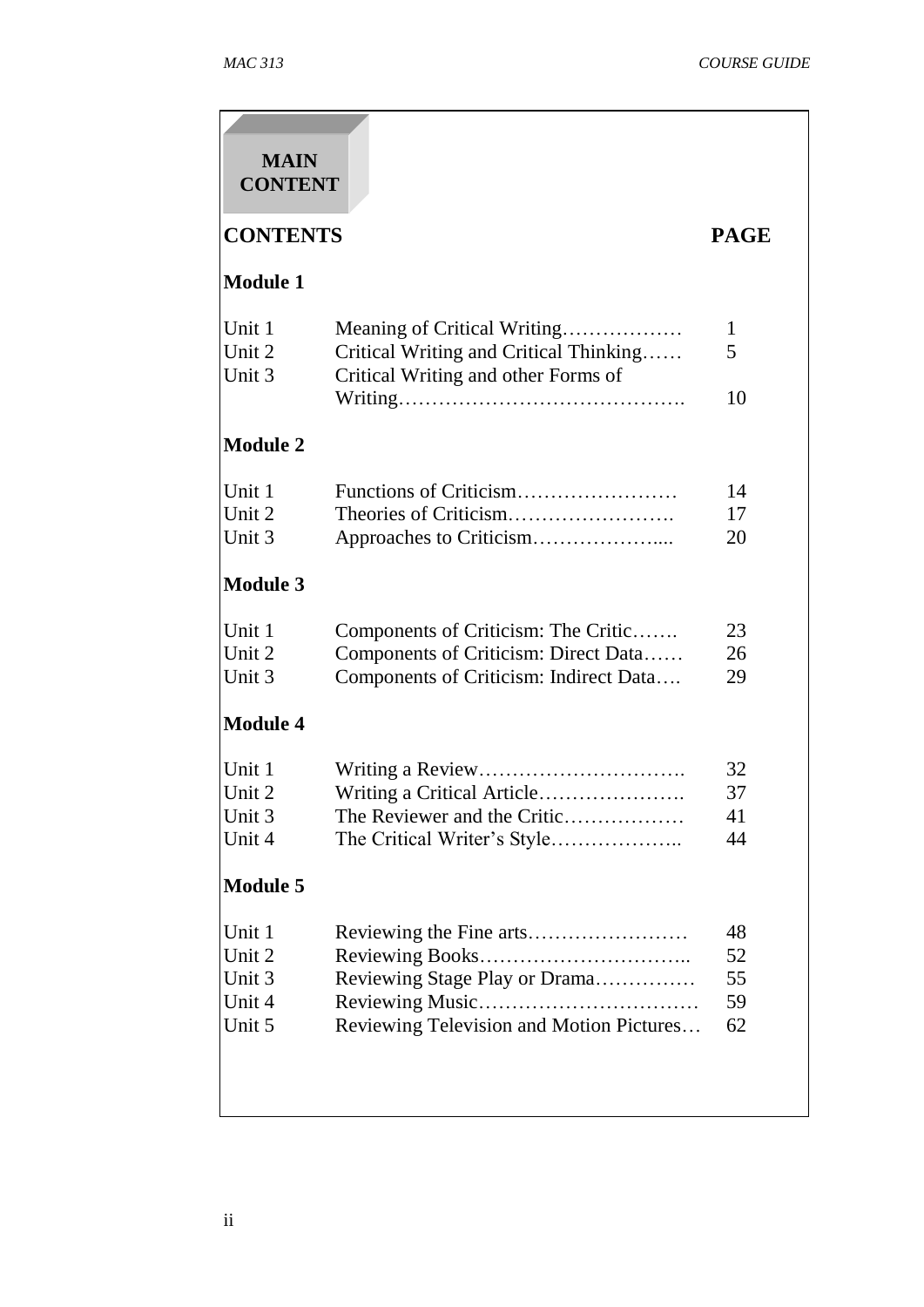# **COURSE GUIDE**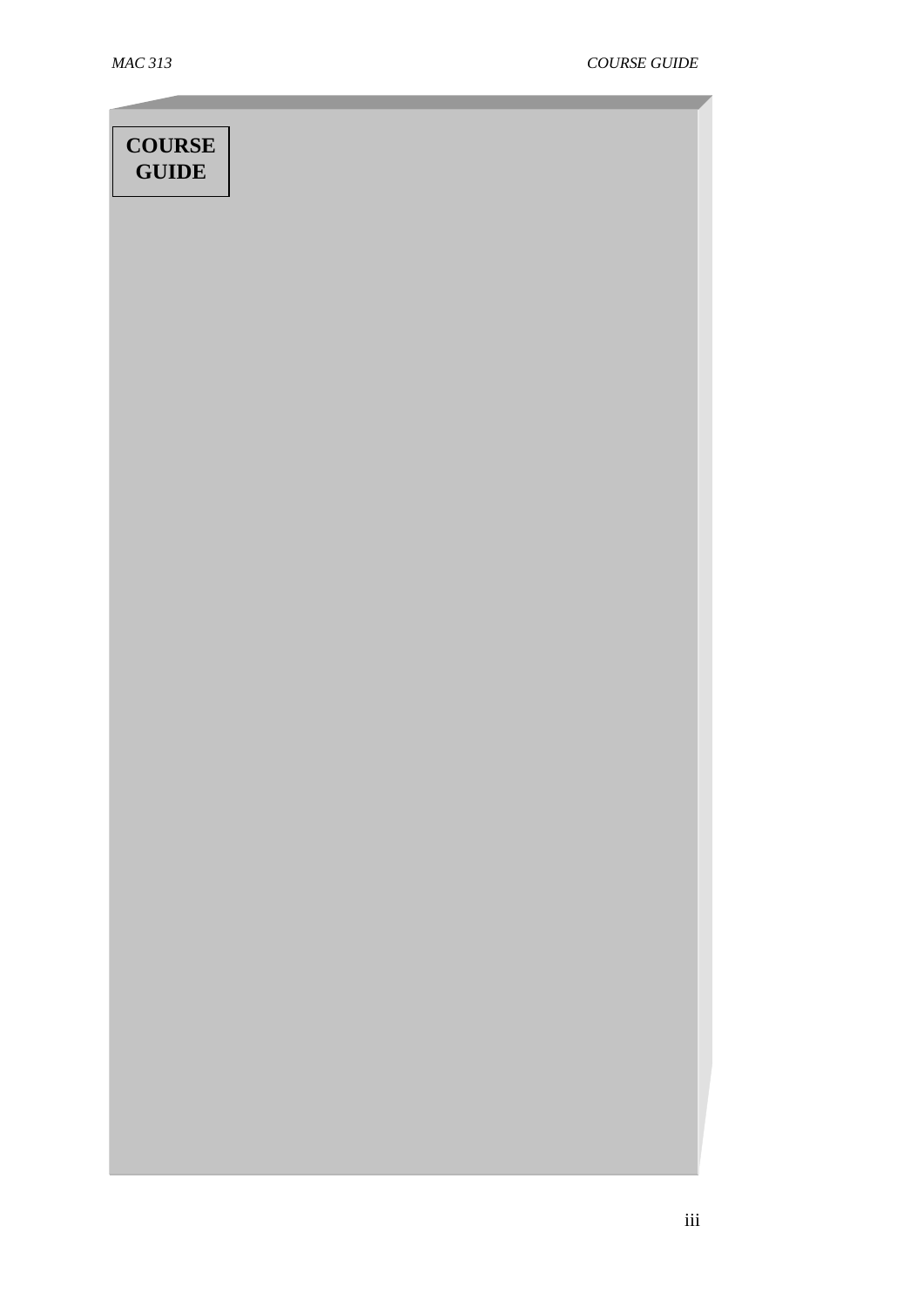National Open University of Nigeria **Headquarters** 14/16 Ahmadu Bello Way Victoria Island,Lagos

Abuja Office 5 Dar es Salaam Street Off Aminu Kano Crescent Wuse II, Abuja

e-mail: [centralinfo@nou.edu.ng](mailto:centralinfo@nou.edu.ng) URL: [www.nou.edu.ng](http://www.nou.edu.ng/)

Published by National Open University of Nigeria

First Printed 2013

Reprinted 2015

ISBN: 978-058-244-4

All Rights Reserved

Printed by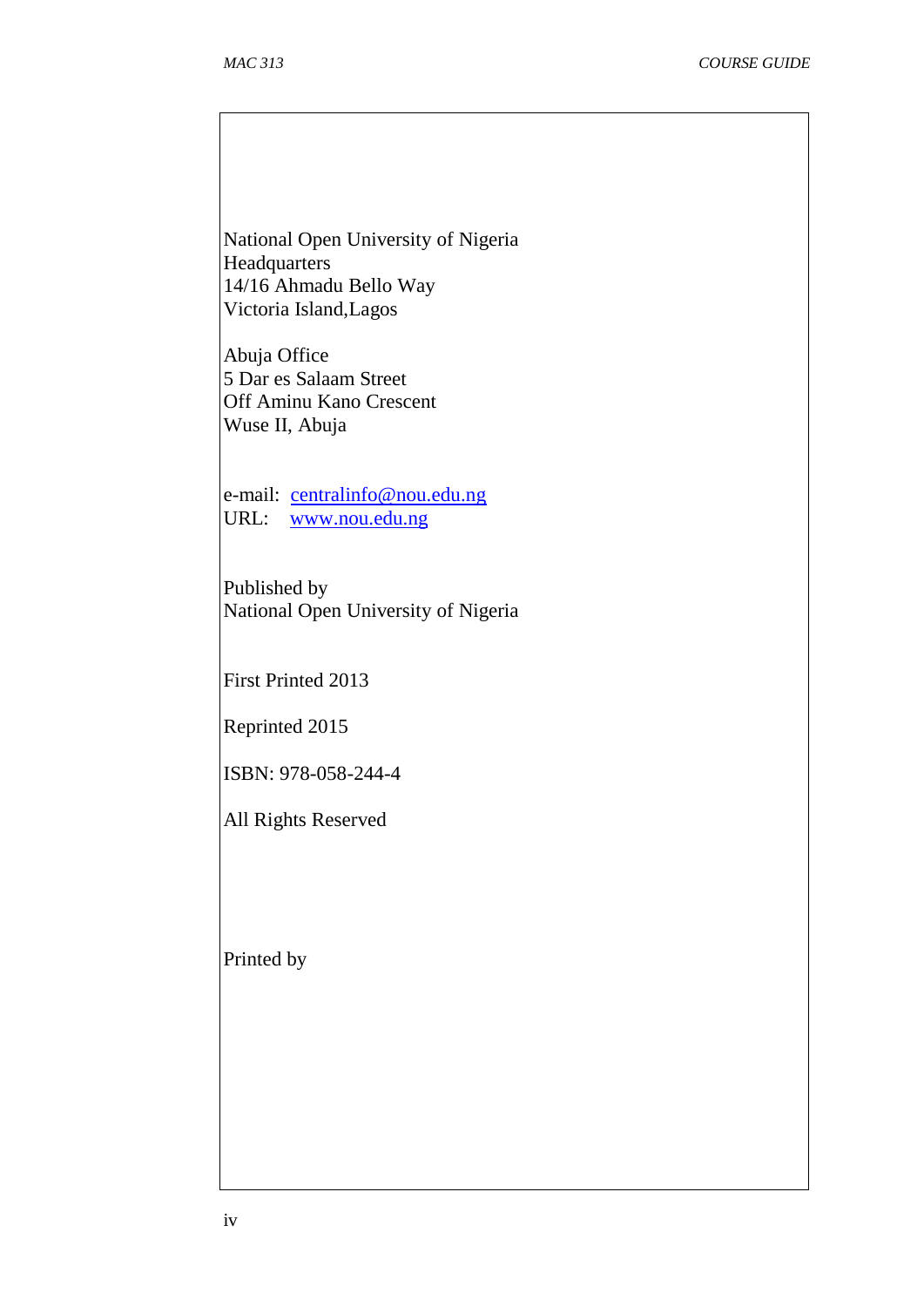## **CONTENTS PAGE**

| 1V   |
|------|
| 1V   |
| 1V   |
| V    |
| V    |
| V    |
| V    |
| V1   |
| V1   |
| V1   |
| vii  |
| V11  |
| V11  |
| V111 |
| 1X   |
| X    |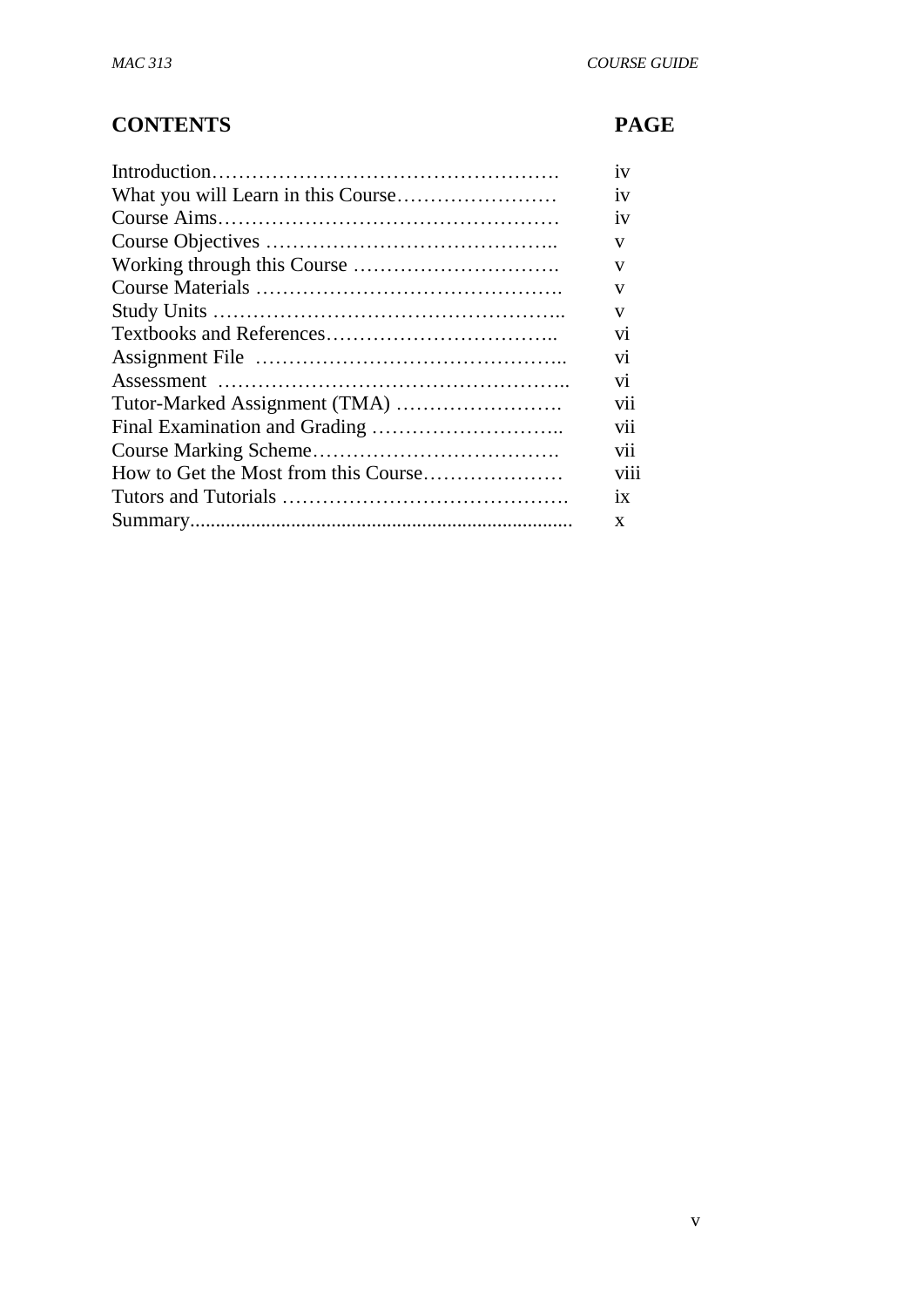#### **INTRODUCTION**

MAC 313 Critical Writing and Reviewing is a two credit-unit course designed to drill students of journalism or mass communication in the principles of critical writing and reviewing and in the theories and methods of criticism. This course guides you in the preparation for journalistic use of various kinds of critical articles and reviews dealing with the fine and popular arts. The course is designed for professional and academic needs of students running first degree in Journalism and Mass Communication.

#### **WHAT YOU WILL LEARN IN THIS COURSE**

The overall aim of this course is to expose you to the basic concepts in journalistic criticism as a means of giving guidance in reporting and criticising the arts. The meaning, structure, components and functions of criticism will be treated along with creative essentials of critical writing. This course will also assist you to appreciate the major differences between a review and critical article and their similarities with other forms of writing.

Your understanding of Critical Writing and Reviewing will prepare you to be schooled in the fine and popular arts and mastery in knowledge of the arts will help you surmount challenges that go with analysis and appreciation of value of arts in our lives.The course will stimulate students to think and write about the arts critically and professionally. It will enhance students' understanding of power of arts not only as a source of treasure but a means of knowledge and a guide to action. The course will nurture the students into professional art critics who will appreciate the power of the fine and popular arts in our individual and collective lives.

#### **COURSE AIMS**

The major aim of this course is to expose you to the general principles and practices of critical writing and reviewing, this will help you to learn how to apply the basic techniques of criticism and be an increasingly effective critic of value. The course also aims at helping you realise the full extent of your responsibility as a critical journalist; so as to remain aware of your readers' needs, but go beyond these to assist readers in forming and tastes.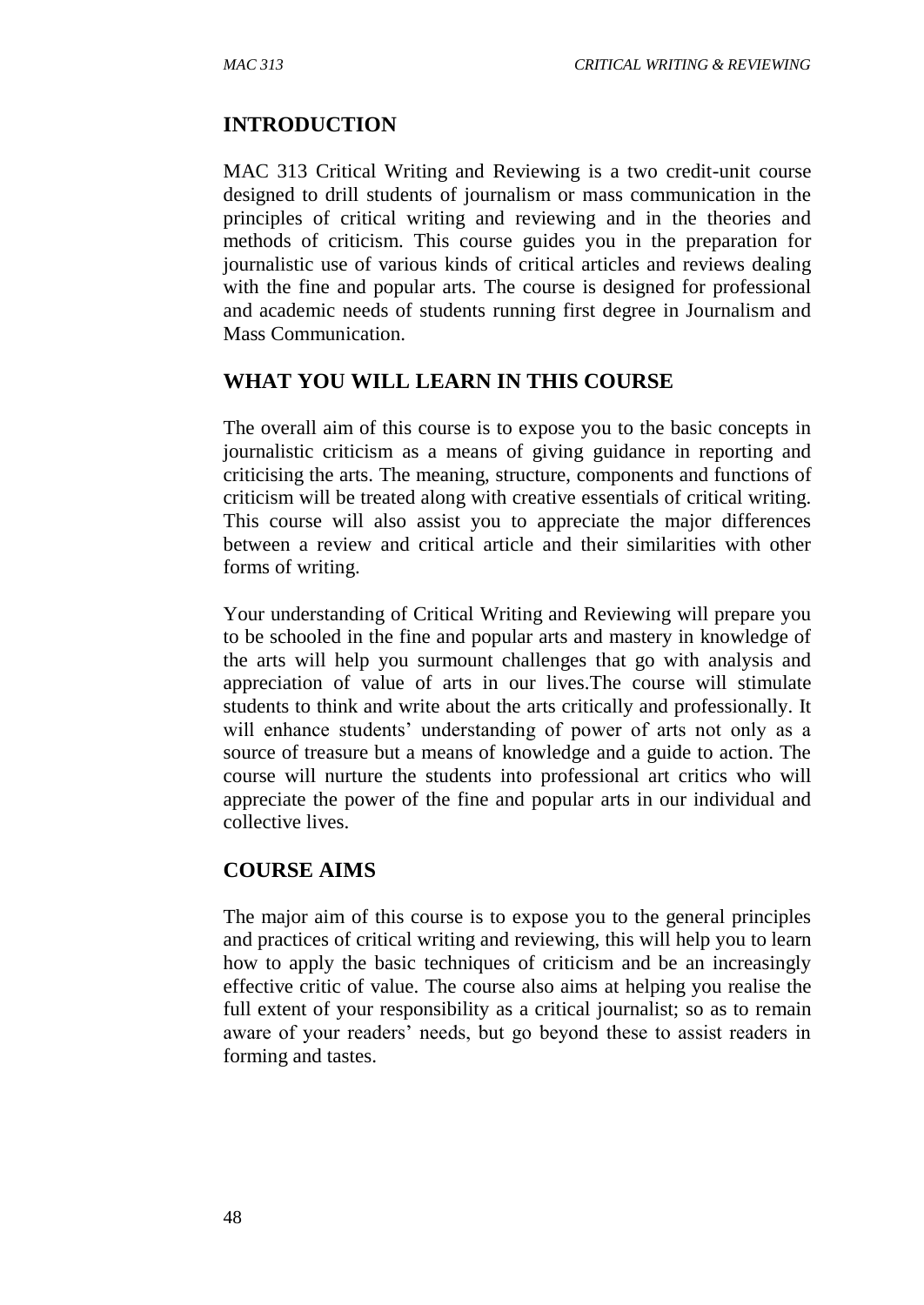#### **COURSE OBJECTIVES**

At the end of this course, you should be able to:

- explain how to appreciate the fine and popular arts and apply the basic principles of criticism in reporting and evaluating them
- discuss the approaches, components and techniques of critical writing and how to write critical articles and reviews on the fine and popular arts.

#### **WORKING THROUGH THIS COURSE**

You are expected to read the recommended texts and other materials provided by the National Open University of Nigeria (NOUN) to effectively harness and retain the rich information in this course. In each unit, the self-assessment exercise spelt out must be done; you are expected to submit these assignments for periodic assessment. There will be an examination at the end of this course.

#### **COURSE MATERIALS**

The main components of the course are listed below.

- 1. Course guide
- 2. Study units
- 3. References
- 4. Assignment file
- 5. Presentation

#### **STUDY UNITS**

There are 17 study units in this course. These are as listed below.

#### **Module 1**

| Unit 1 | Meaning of Critical Writing                 |
|--------|---------------------------------------------|
| Unit 2 | Critical Writing and Critical Thinking      |
| Unit 3 | Critical Writing and other Forms of Writing |

#### **Module 2**

| Unit 1 | <b>Functions of Criticism</b> |
|--------|-------------------------------|
| Unit 2 | Theories of Criticism         |
| Unit 3 | Approaches to Criticism       |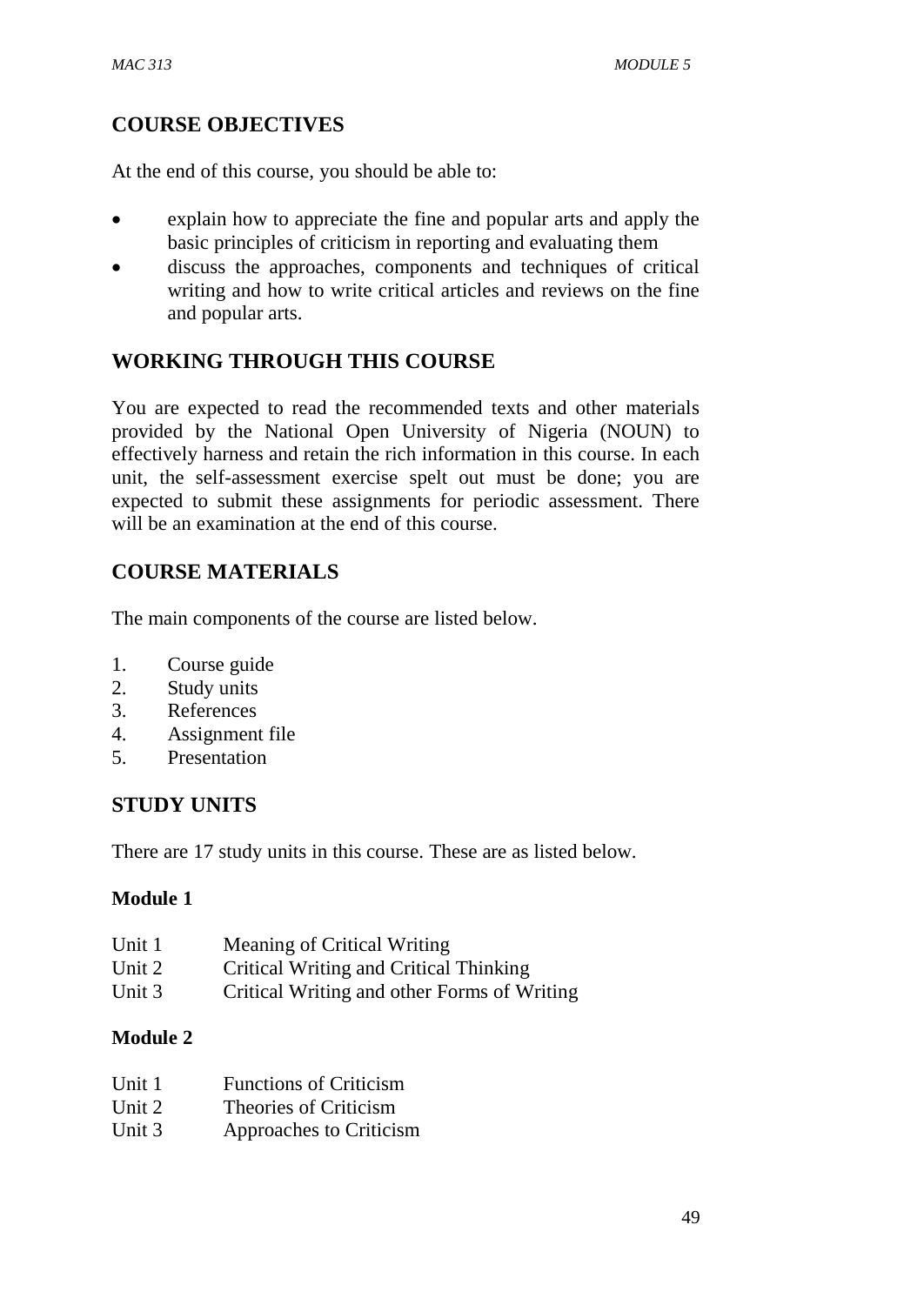#### **Module 3**

| Unit 1                   | Components of Criticism: The Critic  |
|--------------------------|--------------------------------------|
| $\overline{\text{List}}$ | Components of Criticism: Direct Date |

- Unit 2 Components of Criticism: Direct Data
- Unit 3 Components of Criticism: Indirect Data

#### **Module 4**

| Unit 1 | Writing a Review            |
|--------|-----------------------------|
| Unit 2 | Writing a Critical Article  |
| Unit 3 | The Reviewer and the Critic |
| Unit 4 | The Critical Writer's Style |

#### **Module 5**

| Unit 1 | Reviewing the Fine arts                         |
|--------|-------------------------------------------------|
| Unit 2 | <b>Reviewing Books</b>                          |
| Unit 3 | Reviewing Stage Play or Drama                   |
| Unit 4 | <b>Reviewing Music</b>                          |
| Unit 5 | <b>Reviewing Television and Motion Pictures</b> |

Each unit has a number of self-assessment exercises which are drawn from what you have already studied. The exercises are purposely meant to keep you focused. It is believe that if properly utilised, an excellent combination of the exercises with tutor-marked assignments will certainly lead to achievement of overall objectives of this course.

#### **ASSIGNMENT FILE**

In the assignment file, you will find details of the work you are expected to submit for marking to your tutor. Marks you obtain for these assignments will count towards the final grade you obtain in this course.

#### **PRESENTATION SCHEDULE**

The presentation schedule included in your course materials sets important dates for attending tutorials and for completing tutor-marked assignments. You are required to submit all your assignments by the dates due. You must be careful not to fall behind and delay your studies.

#### **ASSESSMENT**

The assessment of the course has two aspects. These are Tutor-Marked Assignments and the final written examination. Tutor-marked assignments are based on information and knowledge gained in this course. You must submit assignments to your tutor for marking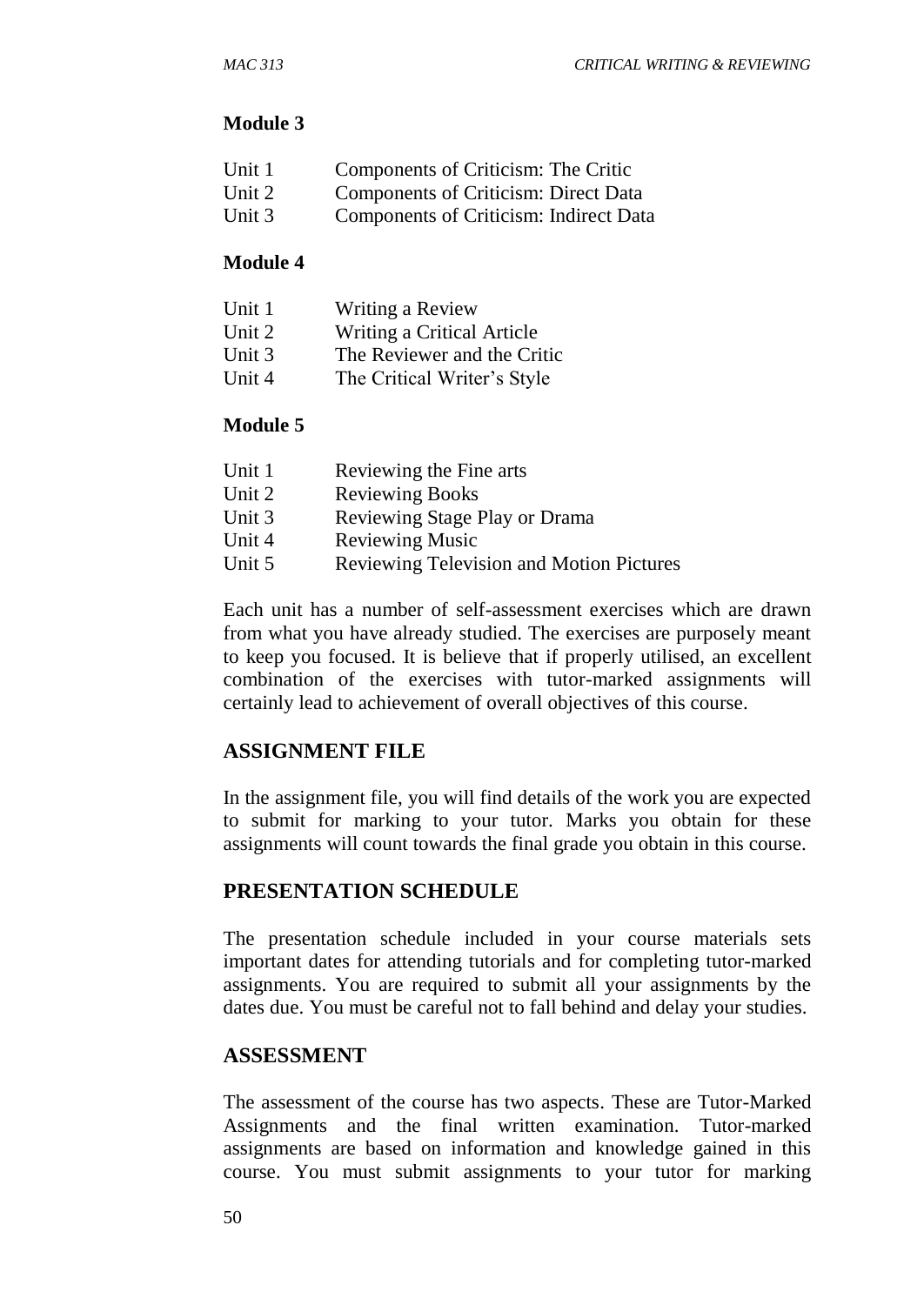according to deadlines set in the assignment file. The assessment will count for 30% of your total grade. You must sit for a final three-hour examination at the end of the course which will account for 70% of your total course grade.

## **TUTOR-MARKED ASSIGNMENT**

There are seventeen tutor-marked assignments in this course. You need to submit all the assignments. The best four (i.e. the highest four of the fifteen marks) will be counted. The total marks for the best four (4) assignments will be 30% of your total course grade. Assignment questions for the units in this course are contained in the assignment file. Use the information contained in study units of your course and recommended textbooks to complete your assignments. However, you are advised to read additional reference materials to broaden your knowledge and understanding of the subject.

When you have completed each assignment, send it to your tutor. Make sure that each assignment reaches your tutor on or before the deadline given. If, however, you cannot complete your work on time, contact your tutor before the assignment is done to discuss the possibility of an extension.

## **FINAL EXAMINATION AND GRADING**

The final examination for this course will be of three hours' duration and have a value of 70% of the total course grade. The examination will consist of questions which reflect the type of *SAEs*, practice exercises and tutor-marked assignments you have come across. All areas of the course will be assessed.

You are advised to revise the entire course after studying the last unit before you sit for the examination. You will find it useful to review your tutor-marked assignments and the comments of your tutor on them before the final examination.

#### **COURSE MARKING SCHEME**

| Assessment               | <b>Marks</b>                        |  |
|--------------------------|-------------------------------------|--|
| Assignments 1-20         | 20 assignments, best four marks of  |  |
|                          | 20 count $@7.5\%$ (on the averages) |  |
|                          | $=$ 30% of course marks             |  |
| <b>Final Examination</b> | 70% of overall course marks         |  |
| Total                    | 100% of course marks                |  |

This table shows how the actual course is broken down.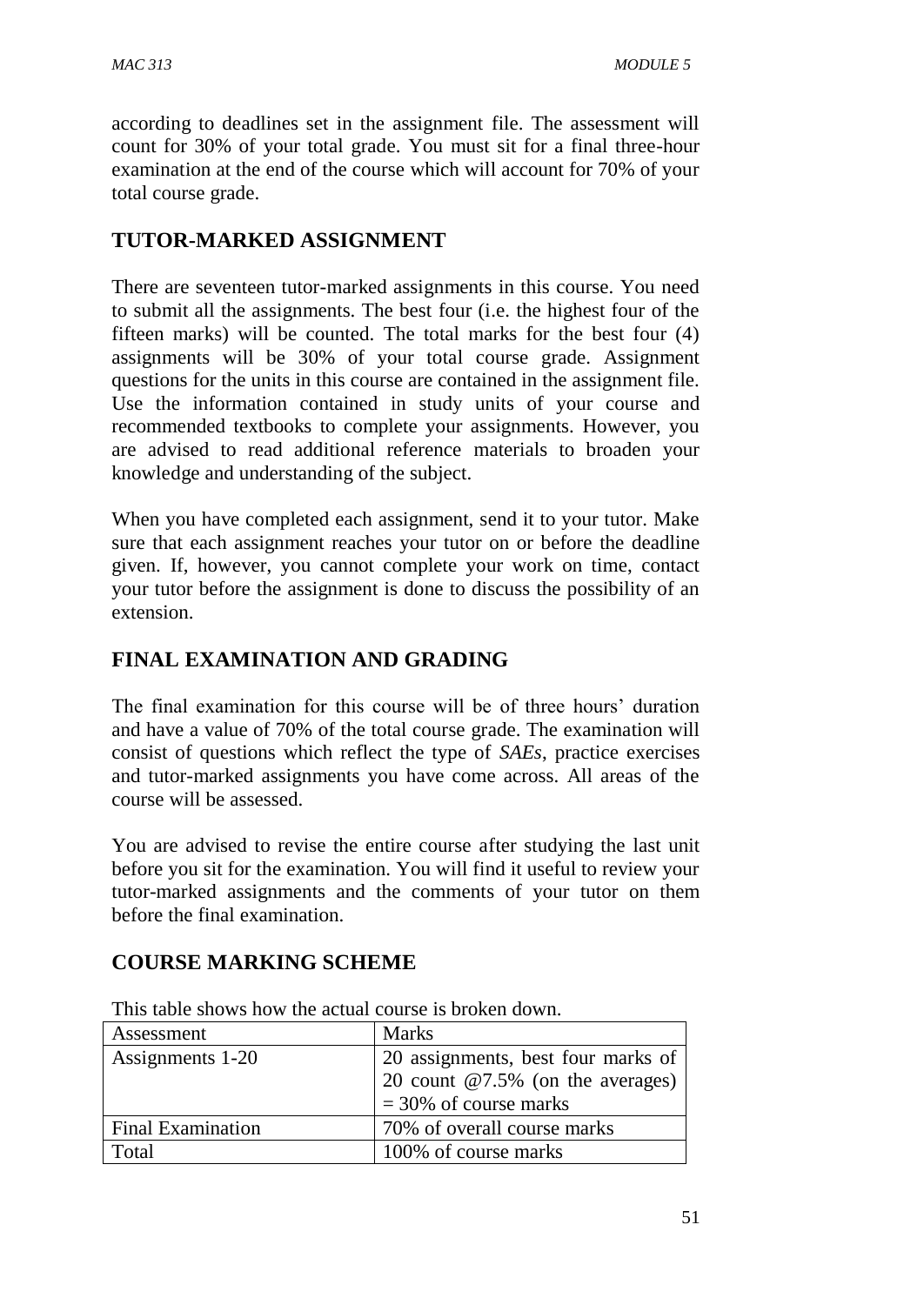#### **HOW TO GET THE MOST FROM THIS COURSE**

The study units replace the university lecturer in distance learning. One of the great advantages of distance learning is that you can read and work through specially designed study materials at your own pace, and at a time and place that suit you best. Reading the lecture serves instead of listening to a lecturer. In the same way that a lecturer might set you some reading to do, the study units tell you when to read your set books or other materials. Just as a lecturer might give you an in-class exercise, your study units provide exercises for you to do at appropriate points.

Each of the study units follows a common format. First, there is an introduction to the subject matter of the unit and how a particular unit is integrated with the other units and the course as a whole. Next is a set of learning objectives which let you know what you should be able to do when you have completed the unit. Use these objectives to guide your study and check whether you have achieved the objectives at the end of each unit. To significantly improve your chances of passing this course, you must make a habit of checking whether you have achieved set objectives. Remember that your tutor's job is to help you. So, do not hesitate to call and ask your tutor when you need help. In addition, you are to note the following.

- 1. Read this course guide thoroughly
- 2. Refer to the presentation schedule for details to help you organise your own study schedule. Note the time you are expected to spend on each unit and how the assignments relate to the units. Whatever method you chose to use, you should fashion out your own convenient schedule for working on each unit.
- 3. Once you have created your own study schedule, do everything you can to respect it. A major reason while students fail is that they do not respect their schedules. So if you get into difficulties with your schedule, please let your tutor know before is too late for help.
- 4. Turn to unit 1 and read the introduction and the objectives for the unit.
- 5. Assemble the study materials. Information about what you need for a unit is given as applicable.
- 6. Work through the unit. The content of the unit itself has been arranged to provide a sequence for you to follow. As you work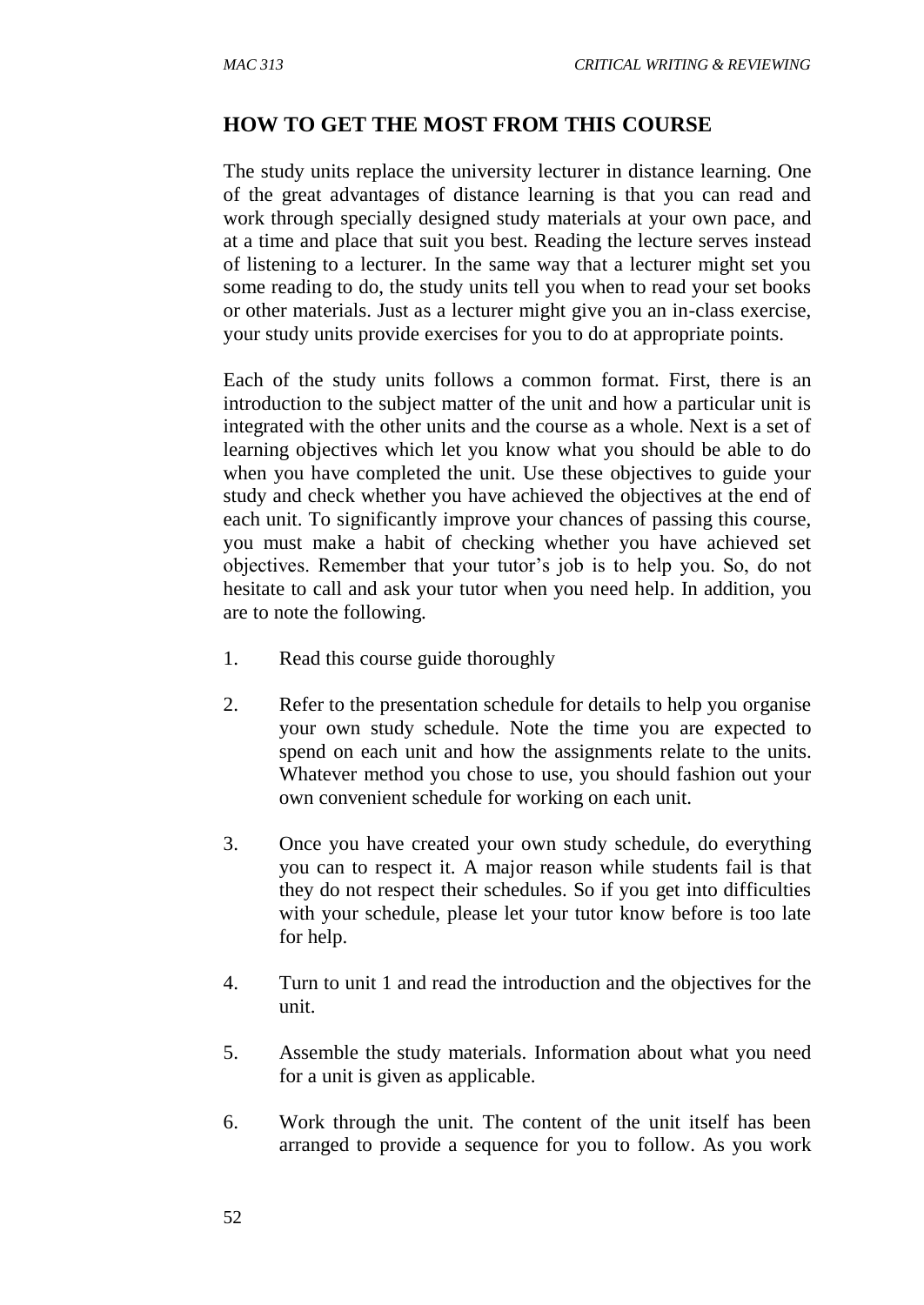through the unit you will be instructed to read sections from your set books or other articles. Use the unit to guide your reading.

- 7. Review the objectives for each study unit to confirm that you have achieved them. If you feel unsure about any of the objectives, review the study material or consult your tutor.
- 8. When you are confident that you have achieved a unit's objectives, you can then start on the next unit. Proceed unit by unit through the course and try to keep yourself on schedule.
- 9. When you have submitted an assignment to your tutor for marking, do not wait for its return before starting on the next unit. Keep to your schedule. When the assignment is returned, pay particular attention to your tutor's comments, both on the tutormarked assignments form and also on what is written on the assignment. Consult your tutor as soon as possible if you have any questions or problems.
- 10. After completing the unit, review the course and prepare yourself for the final examination. Check that you have achieved the unit objectives (listed at the beginning of each unit) and the course objectives (listed in this course guide).

## **FACILITATORS/TUTORS AND TUTORIALS**

There are 8 hours of tutorials provided in support of this course. You will be notified of the dates, times and location of these tutorials, together with the name and phone number of your tutor, as soon as you are allocated tutorial group. Your tutor will mark and comment on your assignments, keep a close watch on your progress and on any difficulties you might encounter and provide assistance to you during the course.

You must mail your tutor-marked assignments to your tutor well before the due date (at least two working days are required). They will be marked by your tutor and returned to you as soon as possible. Do not hesitate to contact your tutor by telephone, e-mail, or discussion board if you need help. The following might be circumstances in which you would find help necessary.

Contact your tutor if:

- you do not understand any part of the study units or the assigned readings,
- you have difficulty with the self-tests or exercises,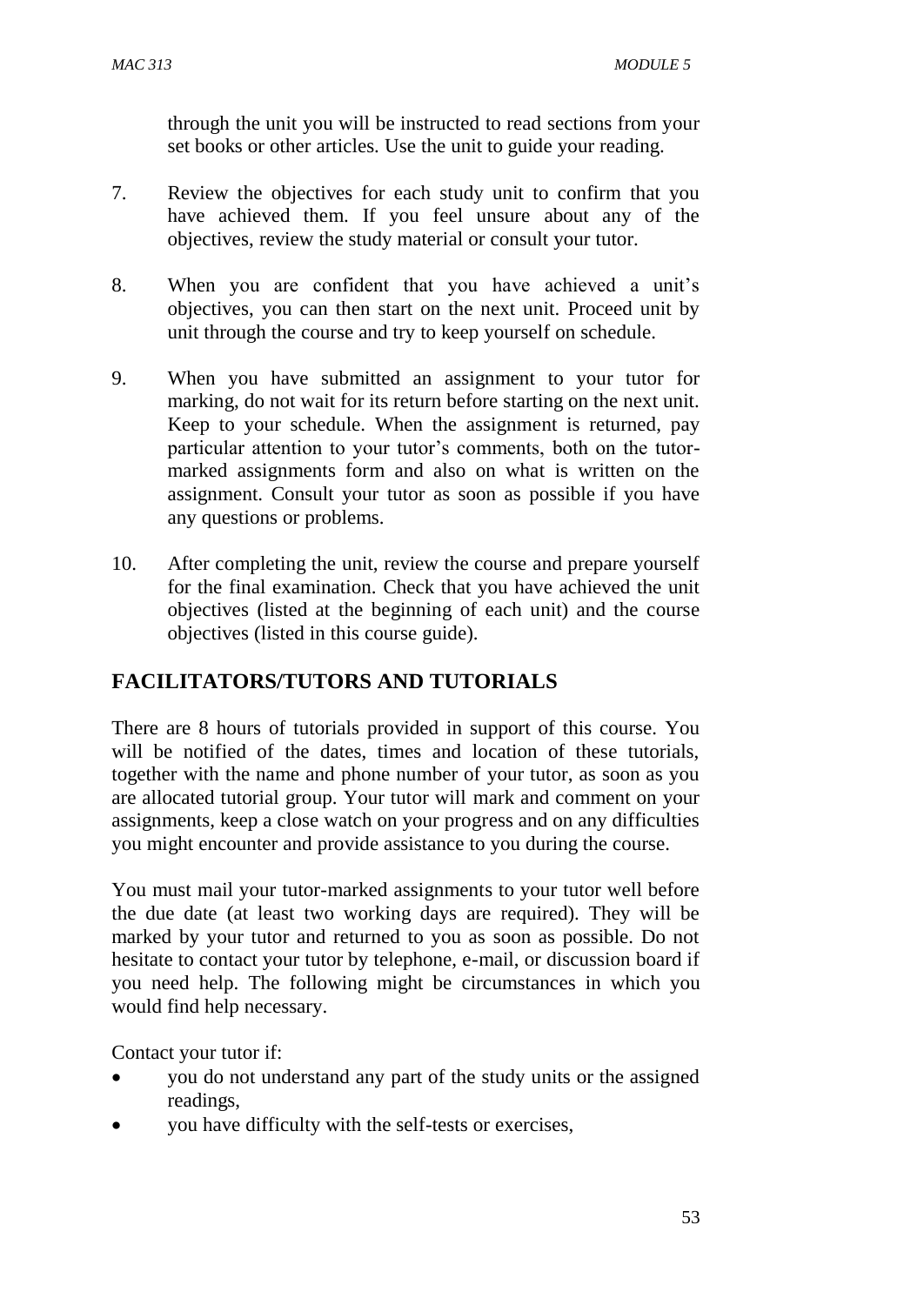you have a question or problem with an assignment, with your tutor's comments on an assignment or with the grading of an assignment.

You should try your best to attend tutorials. This is the only chance to have face to face contact with the tutor and to ask questions. You can raise any problem encountered in the course of your study. To gain the maximum benefit from course tutorials, prepare a question list before attending them. You will learn a lot from participating actively in the discussions.

#### **SUMMARY**

This course is packaged to introduce you to the basic concepts and principles of editorial writing. Upon the completion of the course, you will be able to answer the following questions among others:

- what is the meaning of critical writing?
- how can you distinguish between a critical article and a review?
- what are the functions of criticism?
- what are the major theories and approaches to criticism?
- what are the components of criticism?
- how do you review and criticise different genres of the arts such as books, music, drama and others?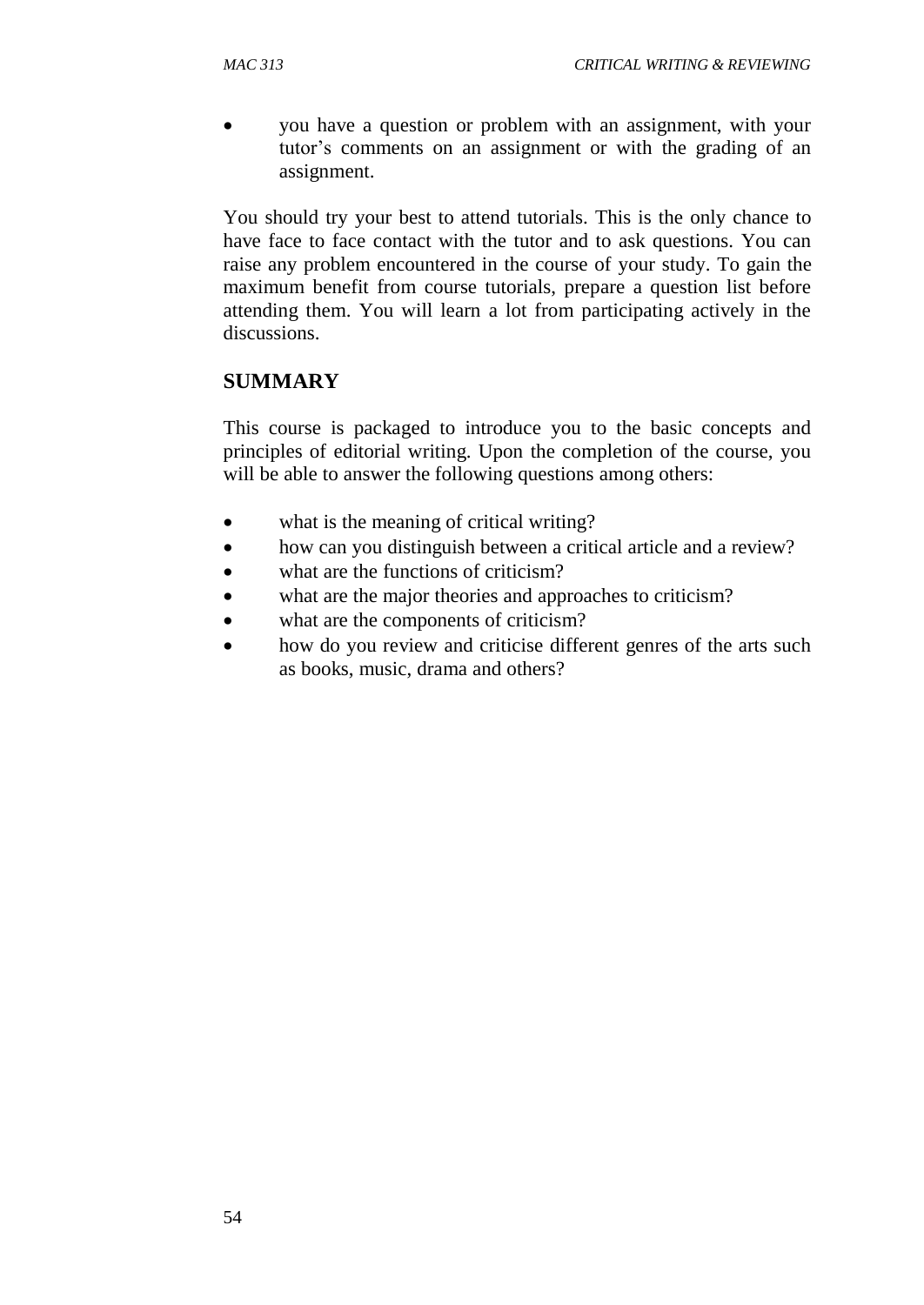## **MODULE 1**

| Unit 1 | Meaning of Critical Writing                 |
|--------|---------------------------------------------|
| Unit 2 | Critical Writing and Critical Thinking      |
| Unit 3 | Critical Writing and other Forms of Writing |

## **UNIT 1 MEANING OF CRITICAL WRITING**

#### **CONTENTS**

- 1.0 Introduction
- 2.0 Objectives
- 3.0 Main Content
	- 3.1 Definition of Critical Writing
	- 3.2 What it Means to be Critical
- 4.0 Conclusion
- 5.0 Summary
- 6.0 Tutor-Marked Assignment
- 7.0 References/Further Reading

## **1.0 INTRODUCTION**

The fine arts such as painting, sculpture, architecture and the popular arts (motion pictures, radio, television, photography) though neglected, underrated and underreported have remained a critical part of human life. They prove how far man has gone in his civilisation. When properly explored and exploited, the arts offer tremendous economic and sociopolitical opportunities.

The arts are treasures in themselves, and the use of the arts to criticise society has continued to draw the ire of leaders, all over the world. Power of the arts has, thus, placed enormous responsibility on professional communicators to, not only help readers have value for money, but also preserve the values of truthfulness and openness in our society. This unit defines critical writing with particular emphasis on what it means to be critical.

#### **2.0 OBJECTIVES**

At the end of this unit, you should be able to:

- define what criticism is
- describe what it means to be critical.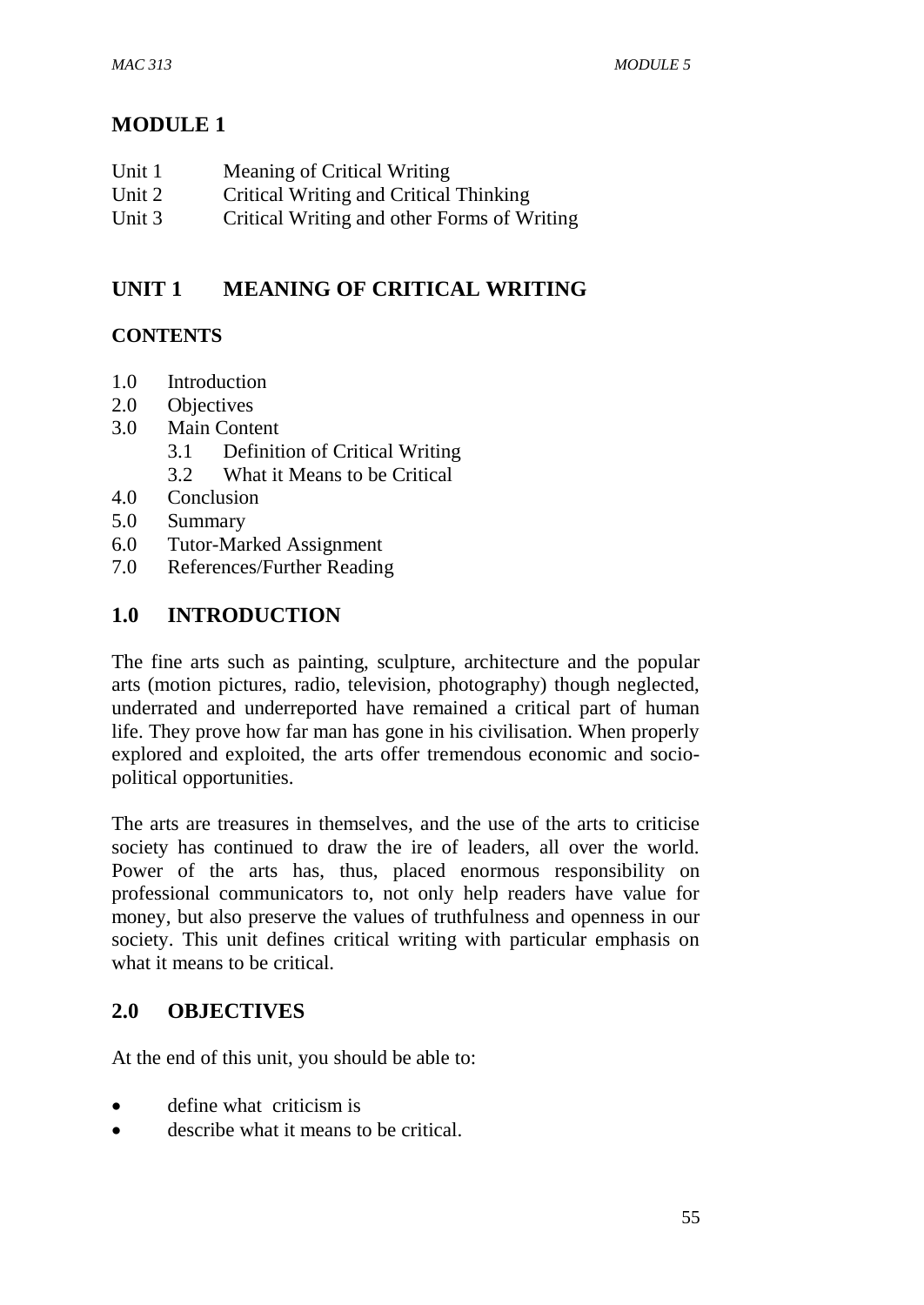#### **3.0 MAIN CONTENT**

#### **3.1 Definition of Critical Writing**

Criticism is an appraisal, evaluation or judgment offered on a piece of art, performance or production- which may be positive, negative or both. Criticism implies a deeper knowledge of the art, performance or production under consideration; it also implies an understanding of the standards of measurement. C. T. Winchester (Wolseley, 1973), one of the classic writers on the subject defines criticism as: "the intelligent appreciation of any work of art, and by consequence, the just estimate of its value and rank" and "the general nature of the functions of criticism is much the same whether the object criticised be literature, or painting, or sculpture, or painting".

Wilson (2000) says critical writing is the literary art of assessing or examining the merit of any work or art and giving judgment on it; an art which is employed in the textual criticism of books, artistic and aesthetic appreciation of plays, movies, music, creative and fine arts and other public events. It, usually, involves a detailed critical examination, marked by careful attention to the history, origin (an inward look at its type) set against standards that seem universal. Pope (2002: 43) identifies four basic meanings of criticism, namely:

- 1. finding fault and pulling to pieces [the text] in a negative sense
- 2. *analysing and pulling to pieces [the text] in the neutral sense of taking apart*
- 3. *interpreting [the text]* with a view to establishing [its] meaning and understanding
- 4. evaluating [the text] with a *view to establishing [its] relative or absolute worth.*

Critical writing, then, is the writing of essays and articles either for broadcast or publication which appreciates and judges the arts. It is an expression of opinion which may be positive or negative.

From the foregoing, it can be concluded that critical writing:

- appreciates or shows a clear perception of the aesthetic qualities of an object, performance or production and
- passes judgment because it, basically, evaluates the value of a work of art, necessarily, on qualities which make it a unique work of art
- expresses an opinion about a performance, a book, a recital, a dance, an art, exhibition, a movie, or some other evidence of an art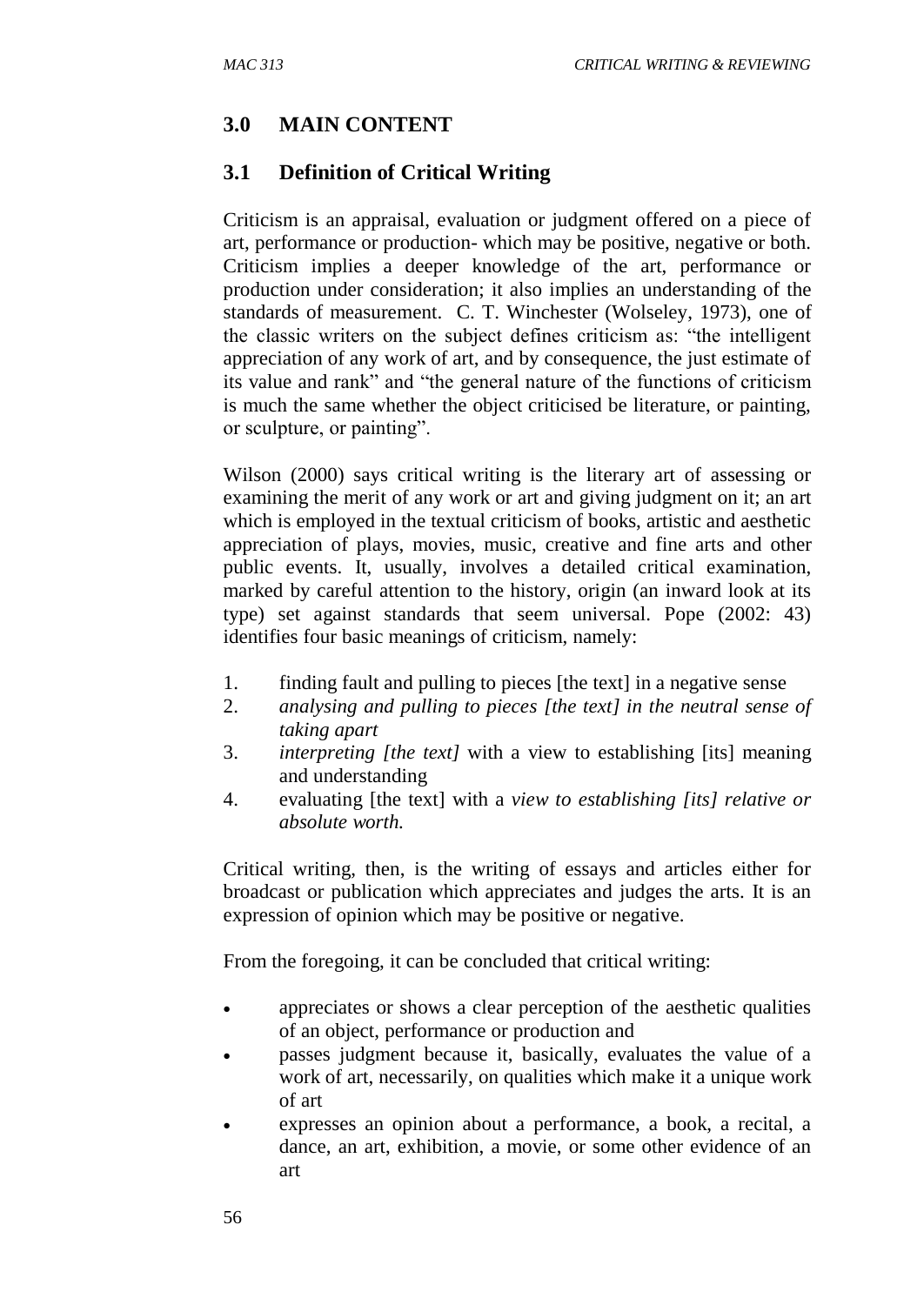demands that you have deep knowledge of the subject matter or that you know your field and be familiar with the standards of measurements and of looking at all aspects or parts of a text, object, performance or production.

As Wolseley (1973) concludes, critical writing is informed by a sense of discussion. If critical reading is the attention we pay to the relationship we have with language, critical writing is the attention we pay to sharing that relationship with others.

#### **3.2 What it Means to be Critical**

At the university level, to be critical does not mean to criticise in a negative manner. Rather, it requires you to question the information and opinions in a text, object, performance or production and present your evaluation or judgment. To do this well, you should attempt to understand the subject matter from different perspectives and in relation to the theories, approaches and frameworks in your course.

Basically, to criticise means to appreciate and to pass judgment with some measure of analysis. To appreciate is to have a clear perception of the aesthetic qualities of an object. To judge is to evaluate. Evaluation is the process of examining a subject and rating it based on its important features. To evaluate is to pass judgment upon or to indicate the value of a work of art. We determine how much or how little we *value* something, arriving at our judgment on the basis of criteria that we can define. Here, you decide the strengths and weaknesses, usually, based on specific criteria. Evaluating requires an understanding of not just the content of the object, but also an understanding of its purpose, the intended audience and why it is structured the way it is. Analysing requires separating the content and concepts of an object into their main components, and then understanding how these interrelate, connect and, possibly, influence each other.

#### **SELF-ASSESSMENT EXERCISE**

- i. In your own words, define criticism.
- ii. Briefly outline how you can write a critical article.

#### **4.0 CONCLUSION**

In this unit, you have been exposed to the concept of criticism and how you can be critical in your writing. Also, this unit has made it clear to you that criticism is, at once, an appreciation, an evaluation or judgment and an opinion based on deep knowledge of the subject matter and standards of measurements. You have also been made to know that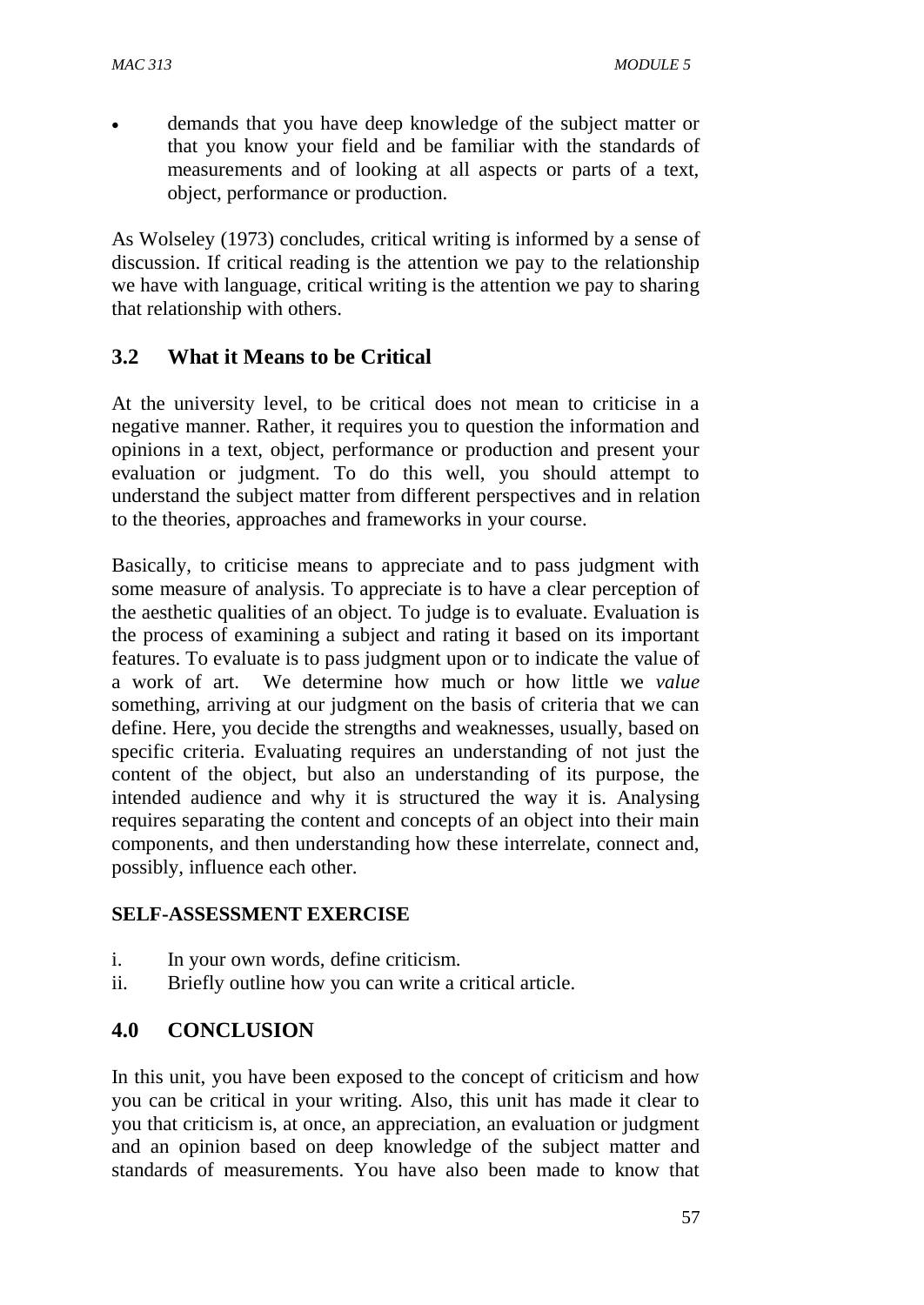criticism concentrates on the results of an artist's efforts and is directed at the fine or popular arts to indicate their value. It, therefore, offers the journalistic critic a powerful skill for intelligent evaluation of any work of art.

#### **5.0 SUMMARY**

This unit has exposed you to the meaning of criticism and what it takes to be critical.

#### **6.0 TUTOR-MARKED ASSIGNMENT**

- i. What is criticism?
- ii. Explain how to write a critical article.

#### **7.0 REFERENCES/FURTHER READING**

- Pope, R. (2002). *The English Studies Book*. London & New York: Routledge.
- Wilson, D. S. (1977). *Introduction to Print Media: Readings in Nigerian Journalism.* (ed.). Ibadan: Stirling Horden Publishers.
- Wolseley, R. E. (1959). *Critical Writing for the Journalist*. New York: Chilton Book Company.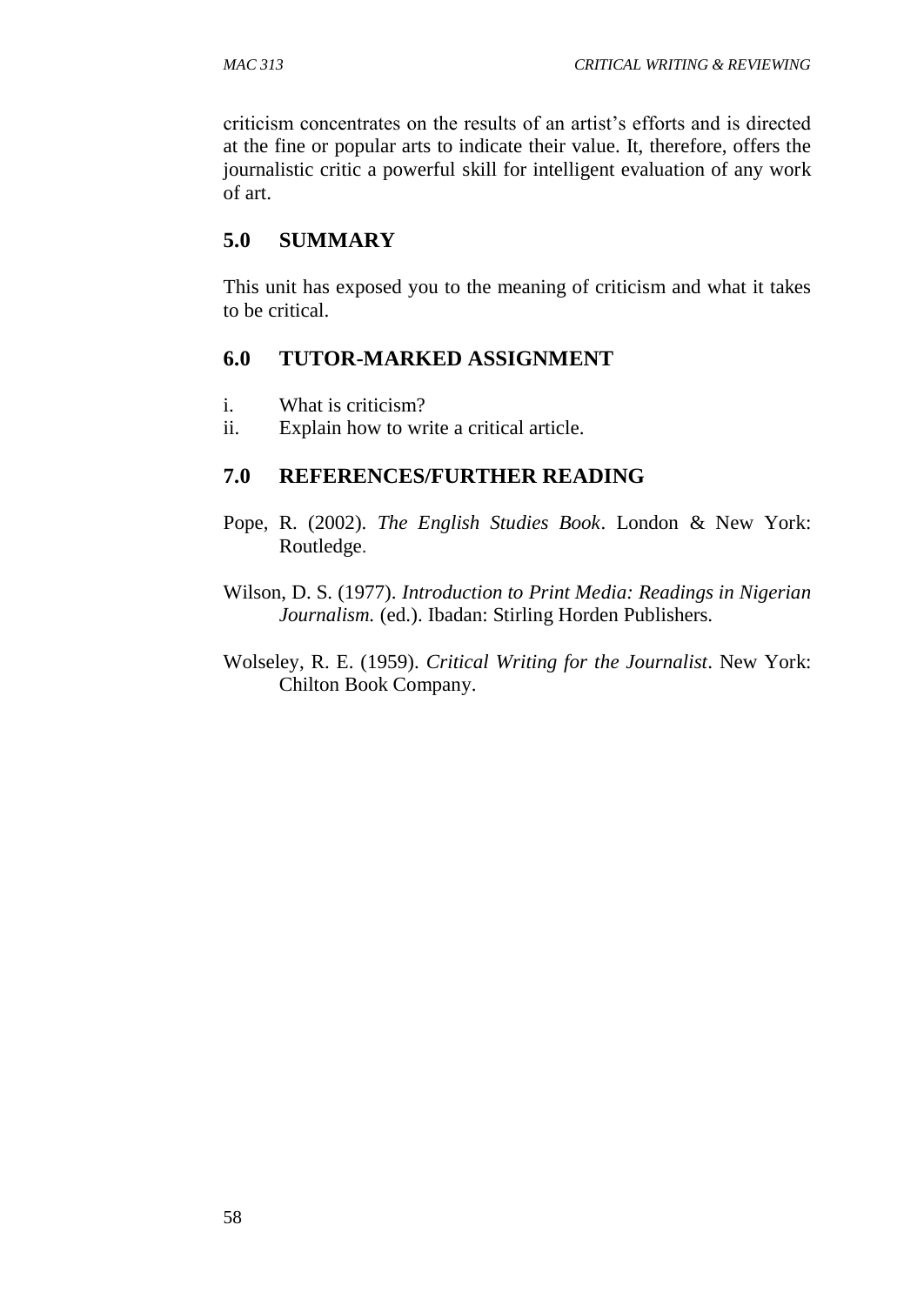## **UNIT 2 CRITICAL WRITING AND CRITICAL THINKING**

#### **CONTENTS**

- 1.0 Introduction
- 2.0 Objectives
- 3.0 Main Content
	- 3.1 Definition of Critical Thinking
	- 3.2 Requirements for Effective Critical Thinking
	- 3.3 Critical Writing and Thinking
- 4.0 Conclusion
- 5.0 Summary
- 6.0 Tutor-Marked Assignment
- 7.0 References/Further Reading

#### **1.0 INTRODUCTION**

One of the primary aims of this course is to develop citizens who are able to engage in critical thinking and clear writing. NOUN attaches much importance to enhancing critical thinking and writing competencies among its students. Critical writing and thinking encompass much of what we do when using our brains. Critical writing and thinking skills, particularly, are not restricted to a particular subject area, but are at the heart of what it means to be a scientist, researcher, scholar or professional in any field. Whatever you are studying, critical thinking is the key to learning and to making progress. Critical writing and thinking is therefore one of the most important skills to be learnt at this university.

#### **2.0 OBJECTIVES**

At the end of this unit, you should be able to:

- state what critical thinking is
- highlight some critical thinking skills
- explain the relationship between critical writing and critical thinking
- differentiate between critical writing and other forms of writing.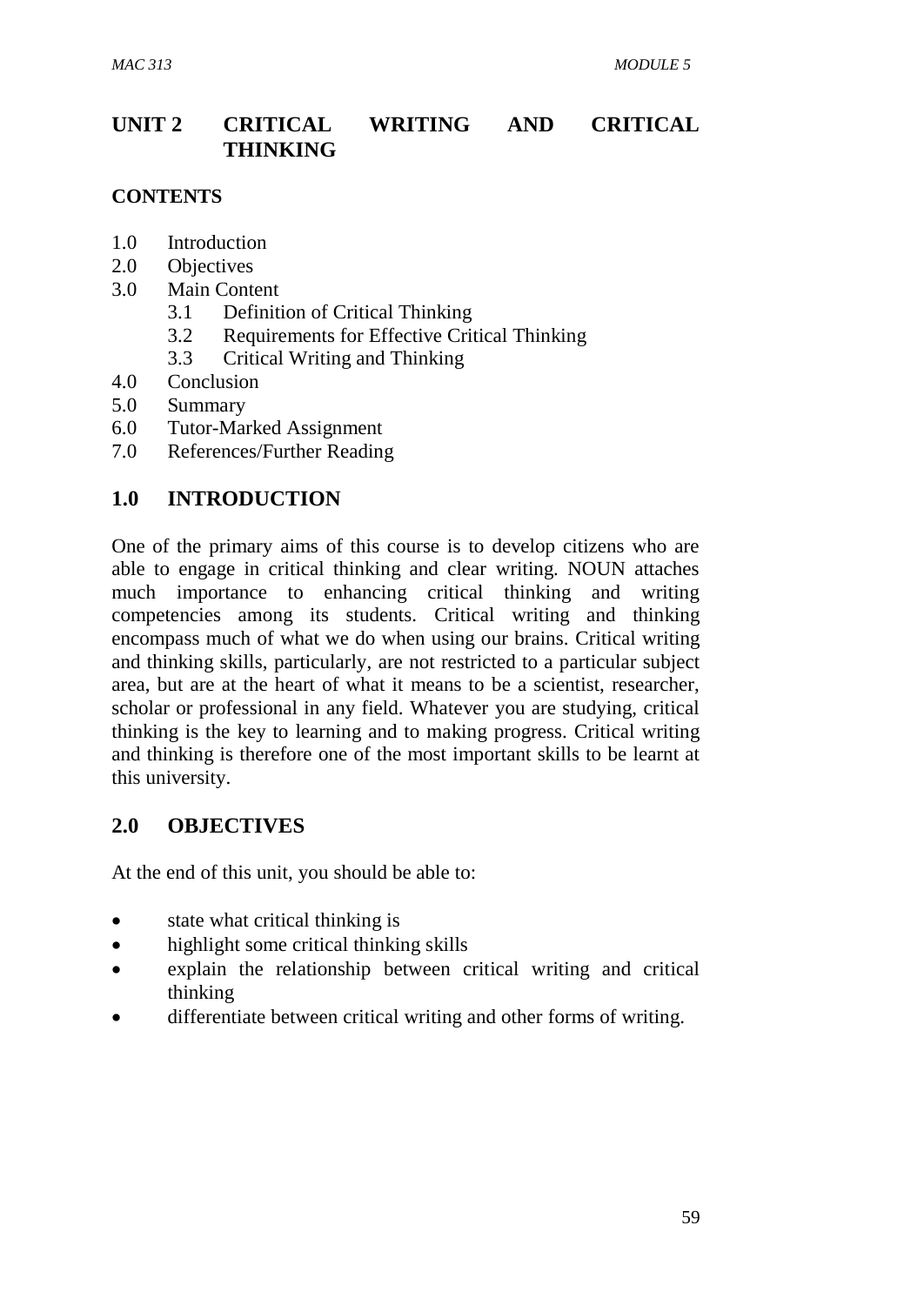#### **3.0 MAIN CONTENT**

#### **3.1 Definition of Critical Thinking**

Critical thinking has been variously defined over the past 80 years. Let us consider some of the definitions of critical thinking which have been put forth. According to Dewey, critical thinking involves "active, persistent, and careful consideration of any belief or supposed form of knowledge in light of the grounds that support it and the further conclusions to which it tends" (Dewey, 1933, p. 118). Also, critical thinking has been defined as "purposeful, self-regulatory judgment which results in interpretation, analysis, evaluation, and inference, as well as explanation of the evidential, conceptual methodological, criteriological, or contextual consideration upon which that judgment is based" (Facione, 2006, p. 21).

Furthermore, take a look at the following definitions:

- i. critical thinking "is analytical and strategic, linking knowledge bases to practice strategies" (Price, 2004, p. 47)
- iii. "critical thinking…includes interpretation, analysis, evaluation, inference, presenting arguments, reflection, and dispositions" (Jones, et al., 1995)
- iii. "critical thinking is **the intellectually disciplined process of actively and skillfully conceptualising, applying, analysing, synthesising, and/or evaluating information gathered from, or generated by, observation, experience, reflection, reasoning, or communication, as a guide to belief and action" (Fisher**, 2001).

From these definitions, there appears to be a consensus to the effect that critical thinking is the mental process of actively and skillfully analysing, synthesising, and evaluating information to reach an answer or conclusion. It is a process by which we use our knowledge and intelligence to effectively arrive at the most reasonable and justifiable positions on issues.

#### **3.2 Requirements for Effective Critical Thinking**

According to Cottrell (2005) and Allen (2004), critical thinking shares the following skills with critical writing.

**Analysis***-* examine the material by breaking it into its component parts to better understand the parts and the whole *(identifying, classifying,*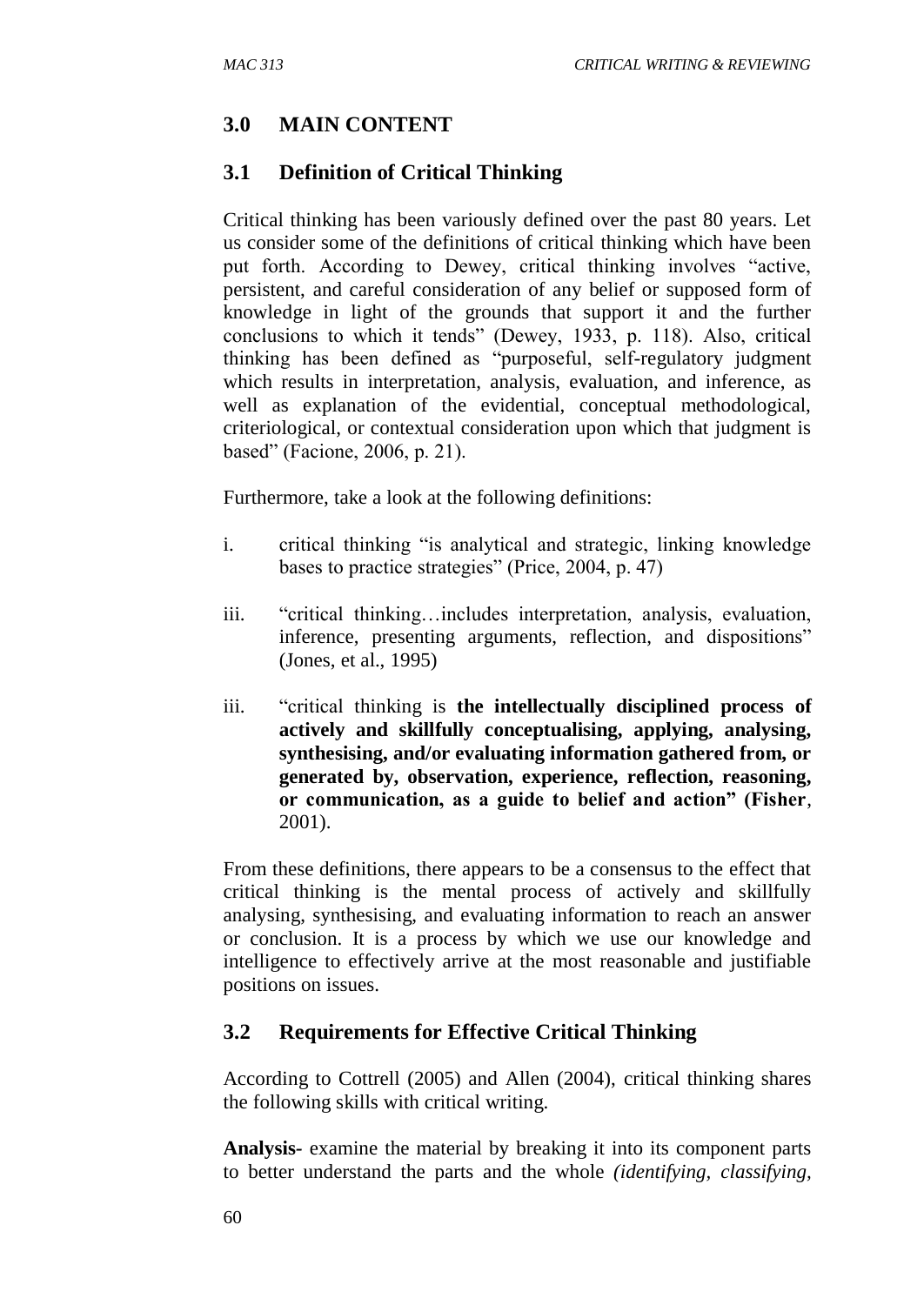*categorising, comparing)*; that is, examine how the key components fit together and relate to each other or otherwise identify the intended and actual inferential relationships among statements, questions, concepts, descriptions, or other forms of representation intended to express belief, judgment, experiences, reasons, information, or opinion.

**Synthesis***-* to *synthesise* is to weave together material from several sources, including your personal, prior knowledge, to create a new whole; making connections between the parts and the whole to see the pattern of relationships *(organising, connecting, designing, predicting)*; that is, bring together different sources of information to serve an argument or idea you are constructing. Make logical connections between the different sources that help you shape and support your ideas.

**Interpretation***-*this entails examining the connection (s) between the parts and the whole to make inferences about the implications and meanings of the pattern(s) *(associating, inferring, decoding)*; that is, comprehending and expressing meaning or significance of wide variety of experiences, situations, data, events, judgments, conventions, beliefs, rules, procedures, or criteria.

**Evaluation***-* this means forming judgments about meanings, qualities and values *(justifying, critiquing, verifying, and deciding)*; that is, you are assessing the credibility of statements or other representations which are accounts or descriptions of a person's perception, experience, situation, judgment, belief, or opinion. As well, evaluation relates to assessing the logical strength of the actual or intended inferential relationships among statements, descriptions, questions, or other forms of representation

**Inference**- when you look for inference, you are seeking to understand what is suggested or implied, but not stated; also you are seeking to identify and secure elements needed to draw reasonable conclusions; to form conjectures and hypotheses; to consider relevant information & to educe the consequences flowing from data, statements, principles, evidence, judgments, beliefs, opinions, concepts, descriptions, questions, or other forms of representation.

**Explanation**- Here, you state the results of your reasoning and justify your reasoning in terms of evidential, conceptual, methodological, and contextual considerations upon which your results were based; and you present your reasoning in the form of cogent arguments.

**Self-regulation**- this means, consciously, applying skills in analysis and evaluation to your own inferential judgments with a view toward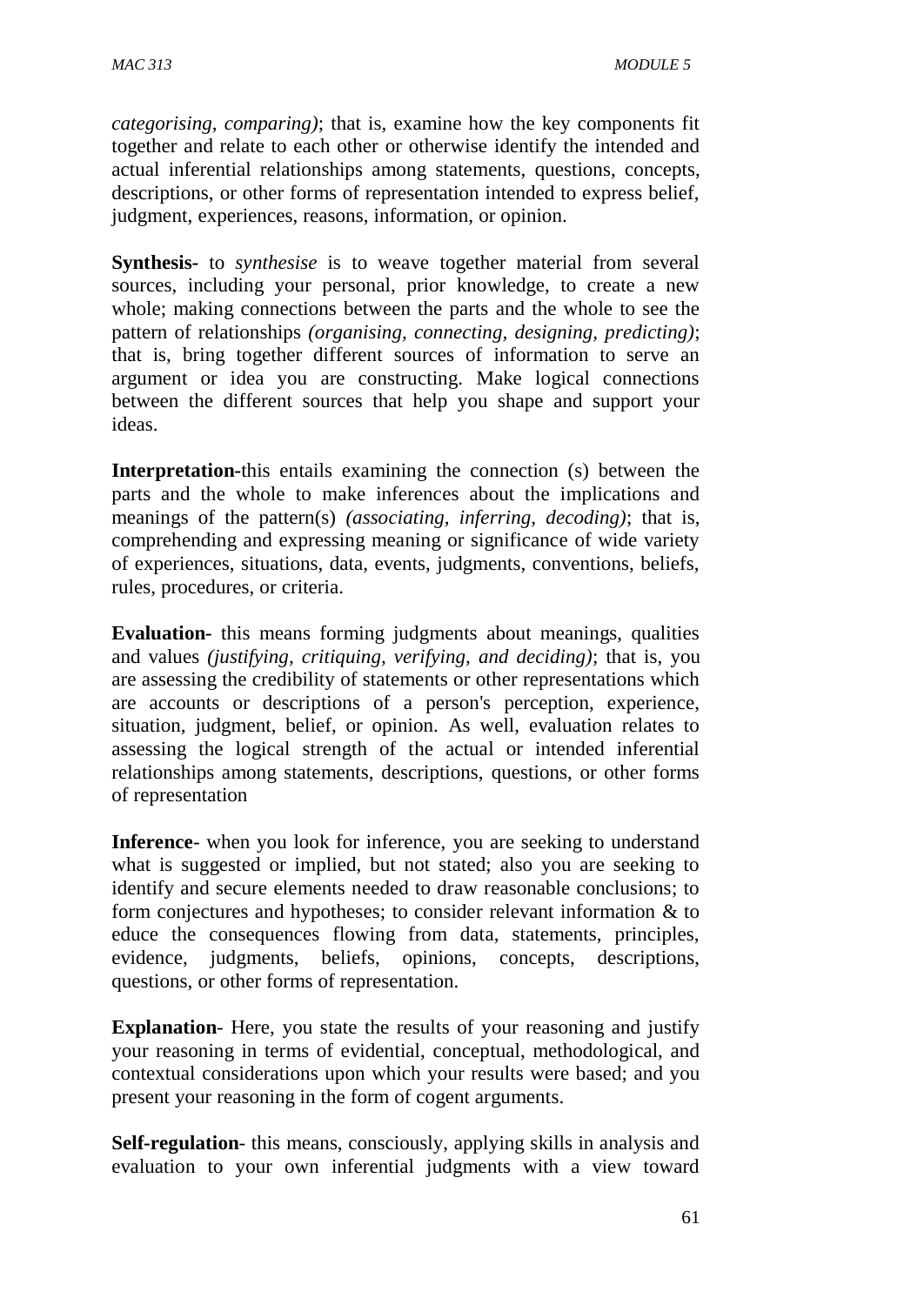questioning, confirming, validating, or correcting someone's reasoning or results.

## **3.3 Critical Writing and Critical Thinking**

Critical thinking involves both reading and writing, critically. Reading critically means examining different points of view with an open and enquiring mind, evaluating your own position, and drawing conclusions as to whether a particular point of view is persuasive. Writing critically means presenting your conclusions in a clear and well-reasoned way to persuade others.

Clear thinking helps to produce clear journalistic writing. In critical writing, just as in other forms of journalistic writing, the journalist must be able to think, critically, as well as clearly. Critical thinking, Wolseley (1973:7) says, demands certain mental equipment:

- o a measure of objectivity
- o realisation of the climate of opinion
- o awareness of the methods of making estimates or arriving at judgment
- o perspective gained through knowledge of the art being evaluated and understanding of the audience.

These qualities separate the journalistic critic from virtually all his peers in journalism. Not every journalist possesses these qualities, of course; but these can all, necessarily, be achieved by the student through study and practice.

#### **SELF-ASSESSMENT EXERCISE**

Discuss critical thinking skills as they relate to critical writing.

## **4.0 CONCLUSION**

In this unit, you learnt that critical thinking is the process of applying reasoned and disciplined thinking to a subject. To do well even in your studies, you need to think 'critically' about the things you have read, seen or heard. Acquiring critical thinking skills helps you to develop more reasoned arguments and draw out the inferences that you need to use in your assignments, projects, examination, and later, in your work as a critic. These skills are essential if you want to obtain high grades in your university study and, like other skills, they improve with practice.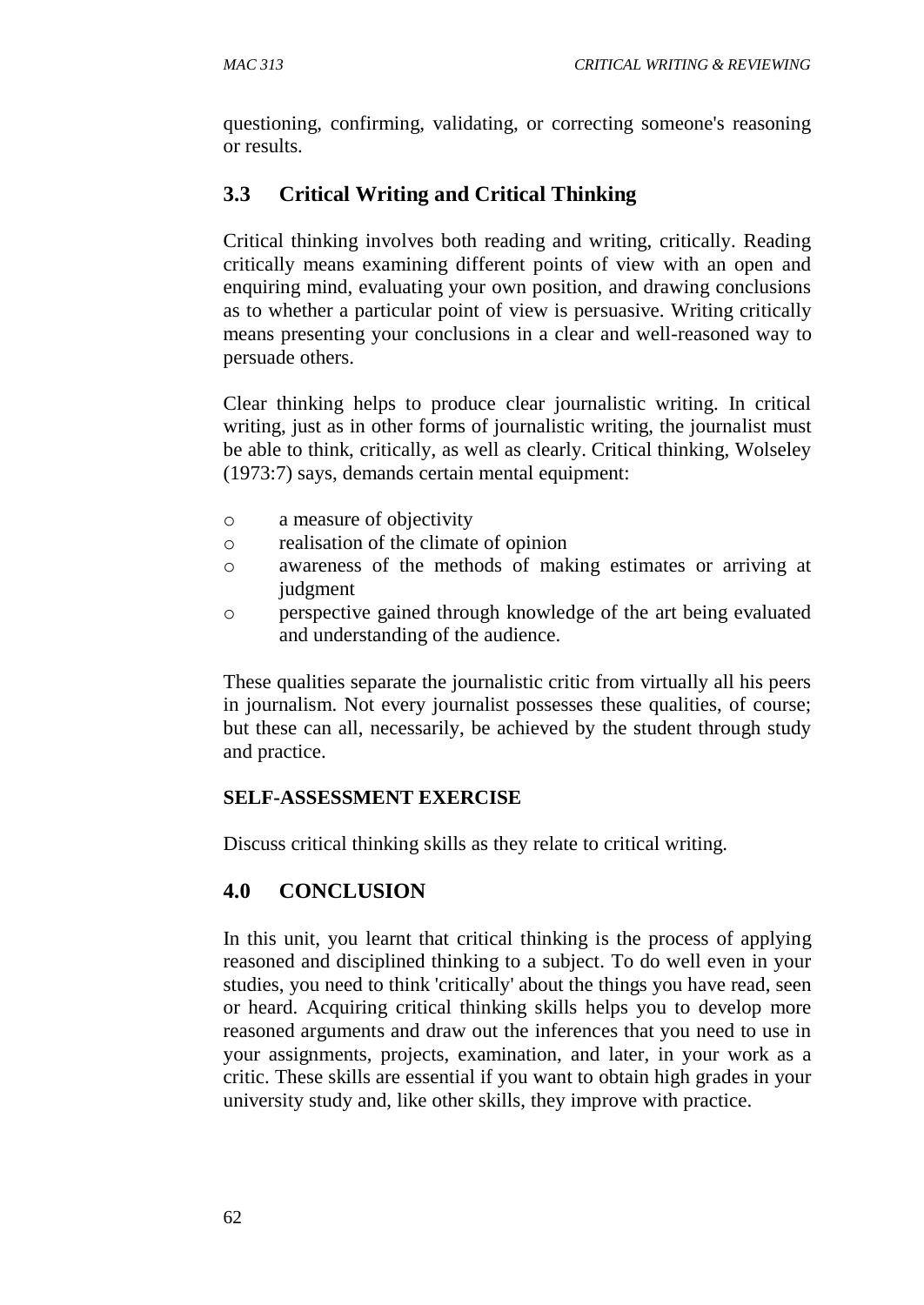#### **5.0 SUMMARY**

This unit provides a general orientation to critical writing and critical thinking. It examines what is meant by 'critical thinking'; the skills associated with it, the relationship between critical writing and critical thinking, and the affinity critical writing shares with other forms of writing.

#### **6.0 TUTOR-MARKED ASSIGNMENT**

- i. Define critical thinking in your own words.
- ii. In what five specific ways can critical thinking help you as a journalistic critic?

#### **7.0 REFERENCES/FURTHER READING**

- Allen, M. (2004). *Smart Thinking: Skills for Critical Understanding and Writing.* (2nd ed.). Melbourne, Australia: Oxford UP.
- American Psychological Association (APA). Critical Thinking. (n.d.). *Webster's New Millennium Dictionary of English. (Preview ed.).*  Retrieved February 02, 2009, from http://dictionary.reference.com/browse/critical thinking.
- Cottrell, S. (2005). *Critical Thinking Skills: Developing Effective Analysis and Argument*. Basingstoke, England: Palgrave MacMillan.
- Dewey, J. (1933). *How We Think: A Restatement of the Relation of Reflective Thinking to the Educative Process.* Boston, M.A.: Heath.
- Facione, P. (2006). *Critical Thinking: What it is and Why it Counts*. Millbrae, C.A.: Insight Assessment and California Academic Press.
- Jones, E. A., Hoffman, S., Moore, L. M., Ratcliff, G., Tibbetts, S., & Click, B. A. L. (1995). *National Assessment of College Learning: Identifying College Graduates' Essential Skills in Writing, Speech and Listening, and Critical Thinking.* Washington, D.C.:US Department of Education.
- Paul, R.& Elder, L. (2007).Consequential Validity: Using Assessment to Drive Instruction. Foundation of Critical Thinking. Retrieved from [www.criticalthnking.org](http://www.criticalthnking.org/)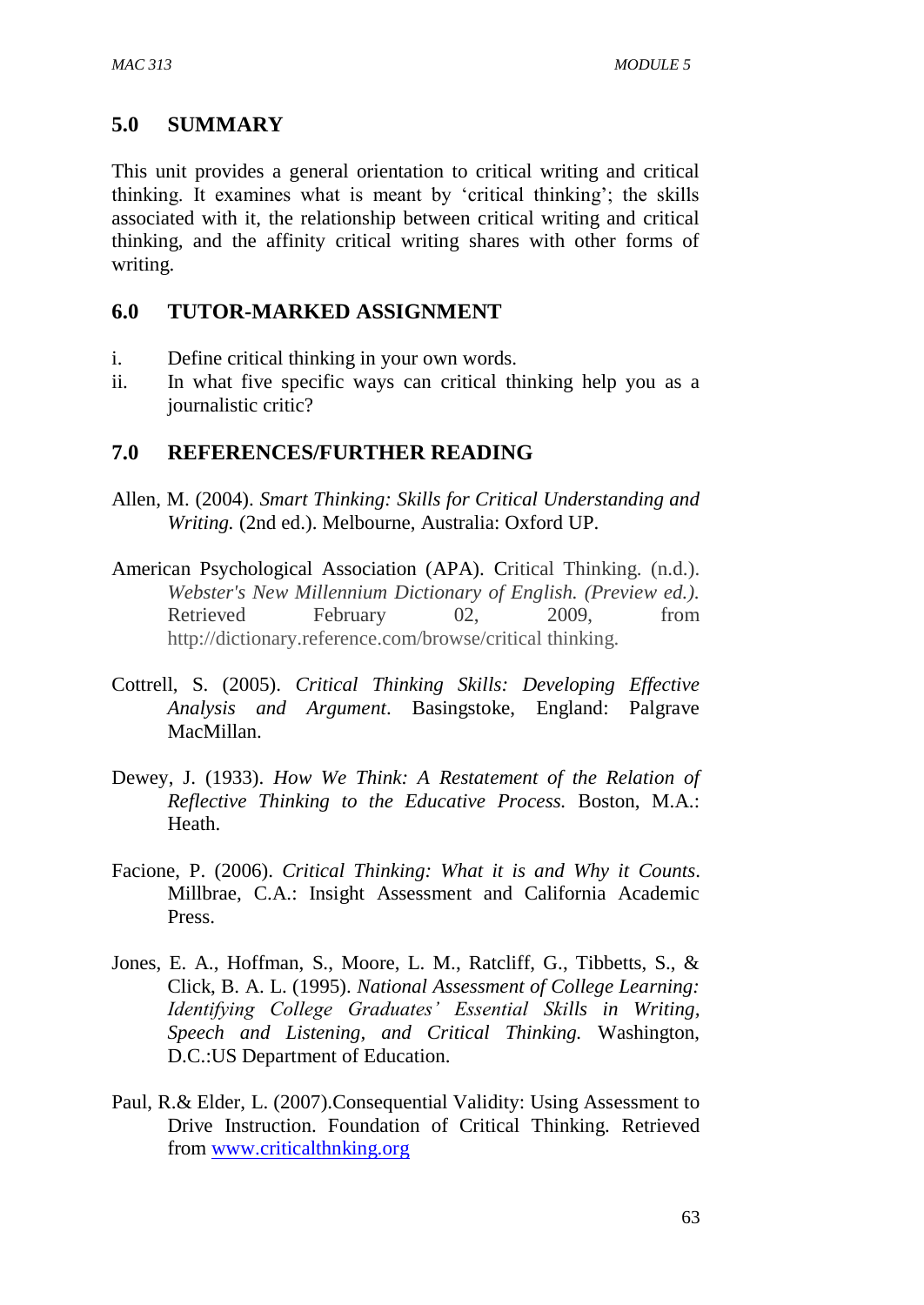#### **UNIT 3 CRITICAL WRITING AND OTHER FORMS OF WRITING**

#### **CONTENTS**

- 1.0 Introduction
- 2.0 Objective
- 3.0 Main Content
	- 3.1 Critical Writing and Broadcast Commentary
	- 3.2 Critical Writing and Editorial
	- 3.3 Critical Writing and News Writing
	- 3.4 Critical Writing and Feature Writing
	- 3.5 Critical Writing and Column Writing
- 4.0 Conclusion
- 5.0 Summary
- 6.0 Tutor-Marked Assignment
- 7.0 References/Further Reading

#### **1.0 INTRODUCTION**

Critical writing shares affinity with other forms of journalism. This unit shall examine the relationship between critical writing and other forms of writing in order to help you distinguish them.

#### **2.0 OBJECTIVE**

At the end of this unit, you should be able to:

differentiate between critical writing and other forms of writing

## **3.0 MAIN CONTENT**

#### **3.1 Critical Writing and Broadcast Commentary**

Critical writing and broadcast commentary express opinions, and both are subjective writing. Both provide the reader with a critical view and hope to convince and influence; but critical writing, basically, evaluates and appreciates what makes an object or idea a work of art, and necessarily, a unique work of art. Critical writing makes use of tastes and standards to determine how the object may be perceived by the reader.

Broadcast commentary does not, necessarily, appreciate. It is, mainly, to point out an anomaly, correct a wrong, prove a point or explain a process or concept or simply tell a story to amuse or amaze. Both critical writing and broadcast commentary, however, demand that you have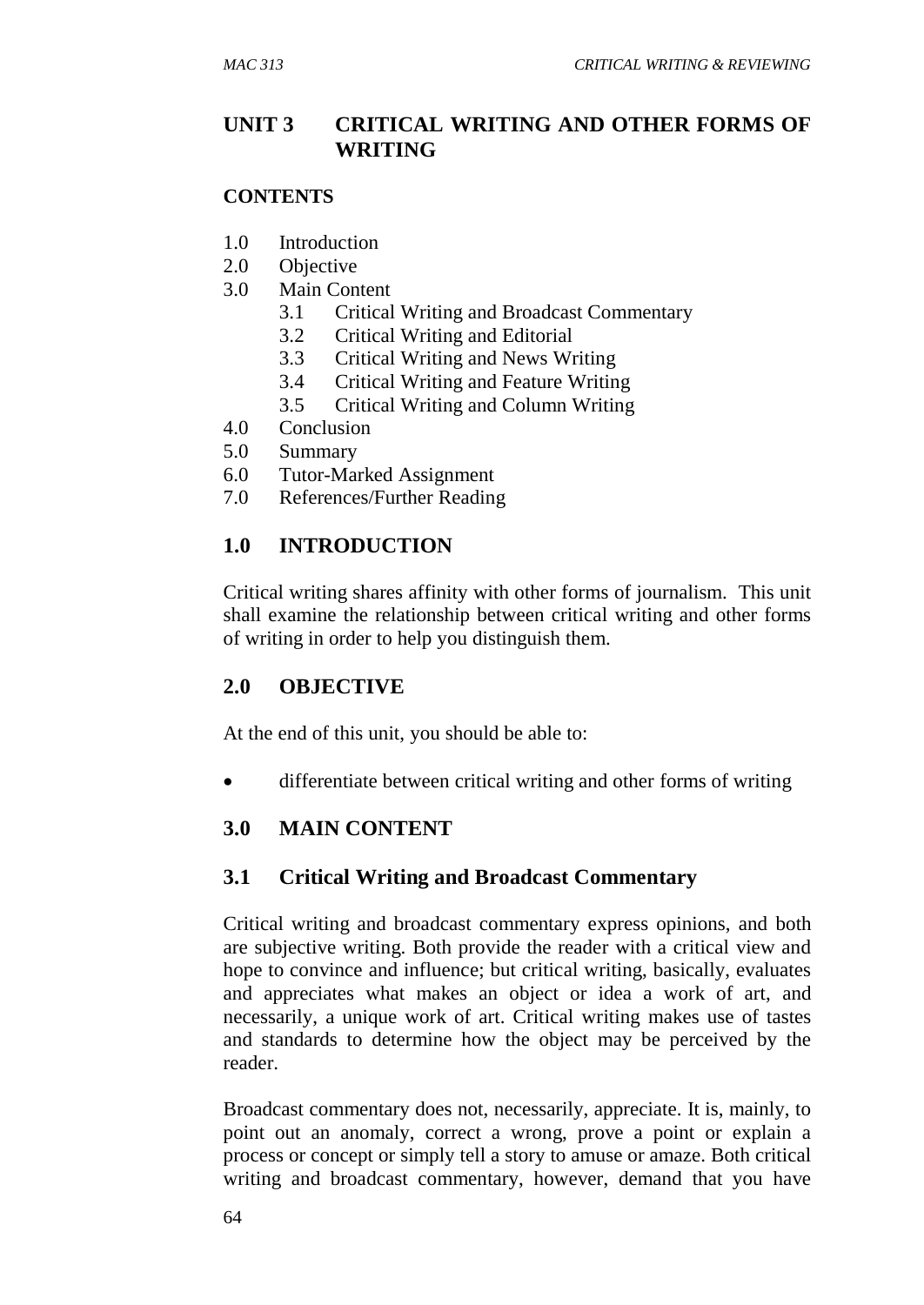deep knowledge of the subject matter. Critical writing, particularly, insists that you be familiar with the standards of measurements

## **3.2 Critical Writing and Editorial**

The editorial and the critical article all express opinion; they evaluate, interpret, and are subjective and hope to influence. An editorial could be defined as a corporate voice of a medium on issues of public interest; it is an opinion a newspaper writes to inform or explain, persuade or convince, and stimulate insight, sometimes, in an entertaining or humorous manner.

Critical writing does all that and also offers some measure of entertainment. A humorous piece of criticism, certainly, is a must read. Aside from influencing readers, criticism also serves as a guide to the reader. A book review for instance, says Wolseley (1973), must tell the reader what the book is all about (information), what the critic thinks of the book (opinion, influence), whether the book is worth spending time on (guidance); and also, entertain the reader (humor).

## **3.3 Critical Writing and News Writing**

Critical writing shares characteristics with news stories. A traditional news story is an objective journalistic piece. It is a straightforward presentation of facts, a recounting of factual and timely events devoid of personal opinion. Critical writing for journalism is not news report of art shows. Critical writing emphasises opinion, but news writing emphasises information. A news report of art shows is not critical writing. Critical writing concentrates on the results of the artist's efforts.

## **3.4 Critical Writing and Feature Writing**

A feature is a creative journalistic article which informs, explains analyses, interprets, and exposes issues; it is a colorful story about people, events, places and life. Features may be about artists and about their work, about art history; features could be personality sketches and biographies of artists and human interest sidelights on the arts, but they are not critical writing because they are not ordinarily about evaluation (Singer, 1974). Critical writing appreciates; feature writing emphasises human interest.

## **3.5 Critical Writing and Column Writing**

A column expresses the opinion or view of persons who work for the newspaper or magazine, and who are thereby known as columnists. Uyo (1987:15) defines a column "as an article, usually with some permanent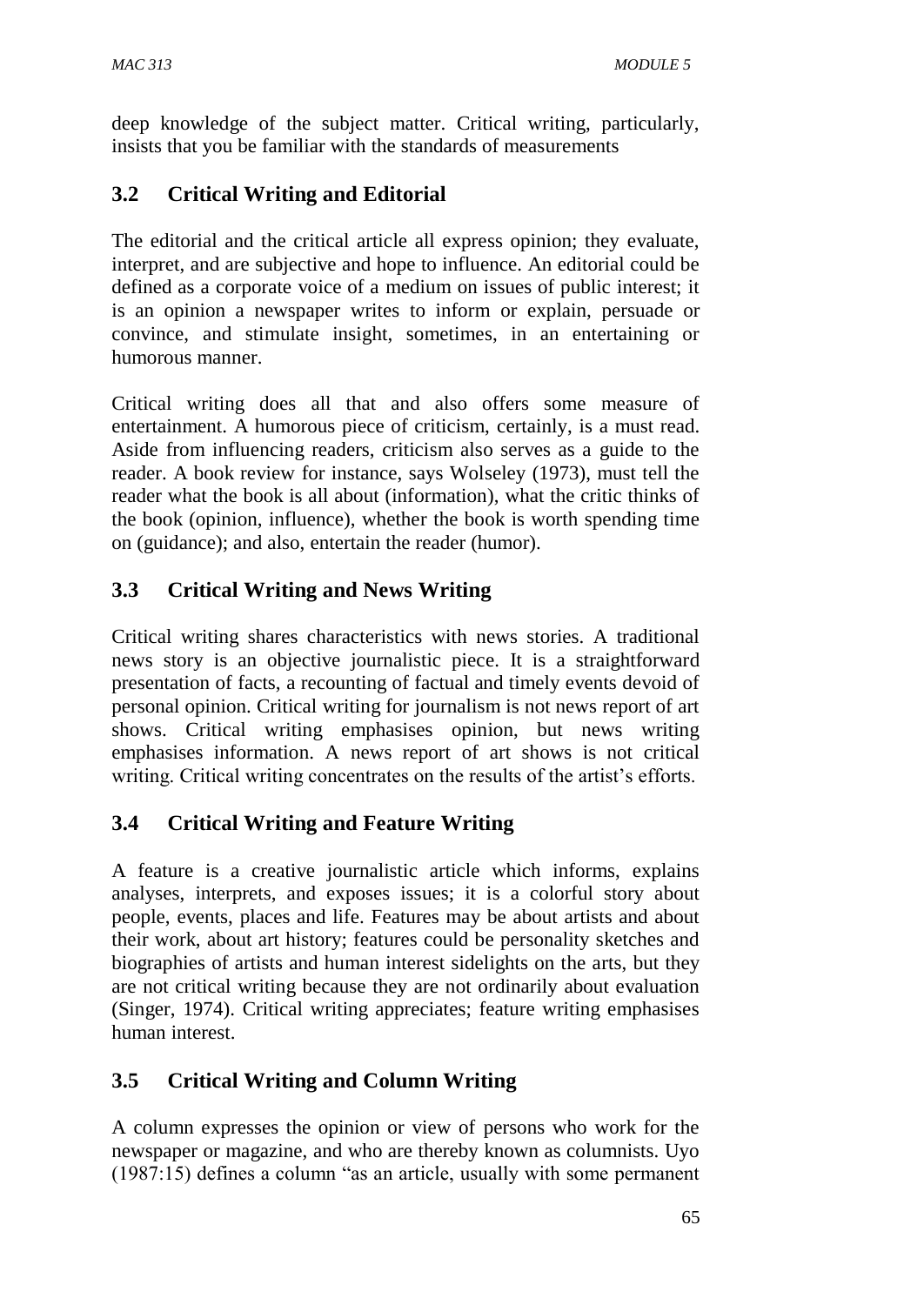or obvious title, that is written regularly by the same person, or in some cases, different persons, who express (es) their opinion on diverse matters, from the most mundane to the most profound."

The columnist is usually an expert or specialist in the subject or field he writes about. A critic can maintain a column in a newspaper or magazine. The columnist therefore shares characteristics of a critic; he/she is, traditionally and largely, a critic, and criticism demands of him expertise in the subject being evaluated. Most newspapers and magazines have review or criticism columns on a wide variety of subjects – books, arts, dance, plays/theatre, radio and television, films, etc. These are usually featured in special sections and are so labeled.

#### **SELF-ASSESSMENT EXERCISE**

Outline the differences between critical writing and other forms of journalistic writing discussed.

#### **4.0 CONCLUSION**

Critical writing shares affinity with other forms of journalism such as broadcast commentary, editorials, the traditional news story and the feature. The critic can also use several types of composition such as description, exposition and argumentation. However, in all these, the journalistic critic must concentrate on the results of the artist's efforts and appreciate or exercise judgment.

#### **5.0 SUMMARY**

This unit has exposed you to the affinity critical writing shares with other forms of journalism such as broadcast commentary, editorials, the traditional news story and the feature; but it emphasised the distinctive mark of the journalistic critic which is appreciation or exercise of judgment.

#### **6.0 TUTOR-MARKED ASSIGNMENT**

- i. Which of the journalistic forms writing discussed shares the closest affinity with critical writing? Justify your answer.
- ii. What common characteristics do broadcast commentary and the editorial share with Critical writing?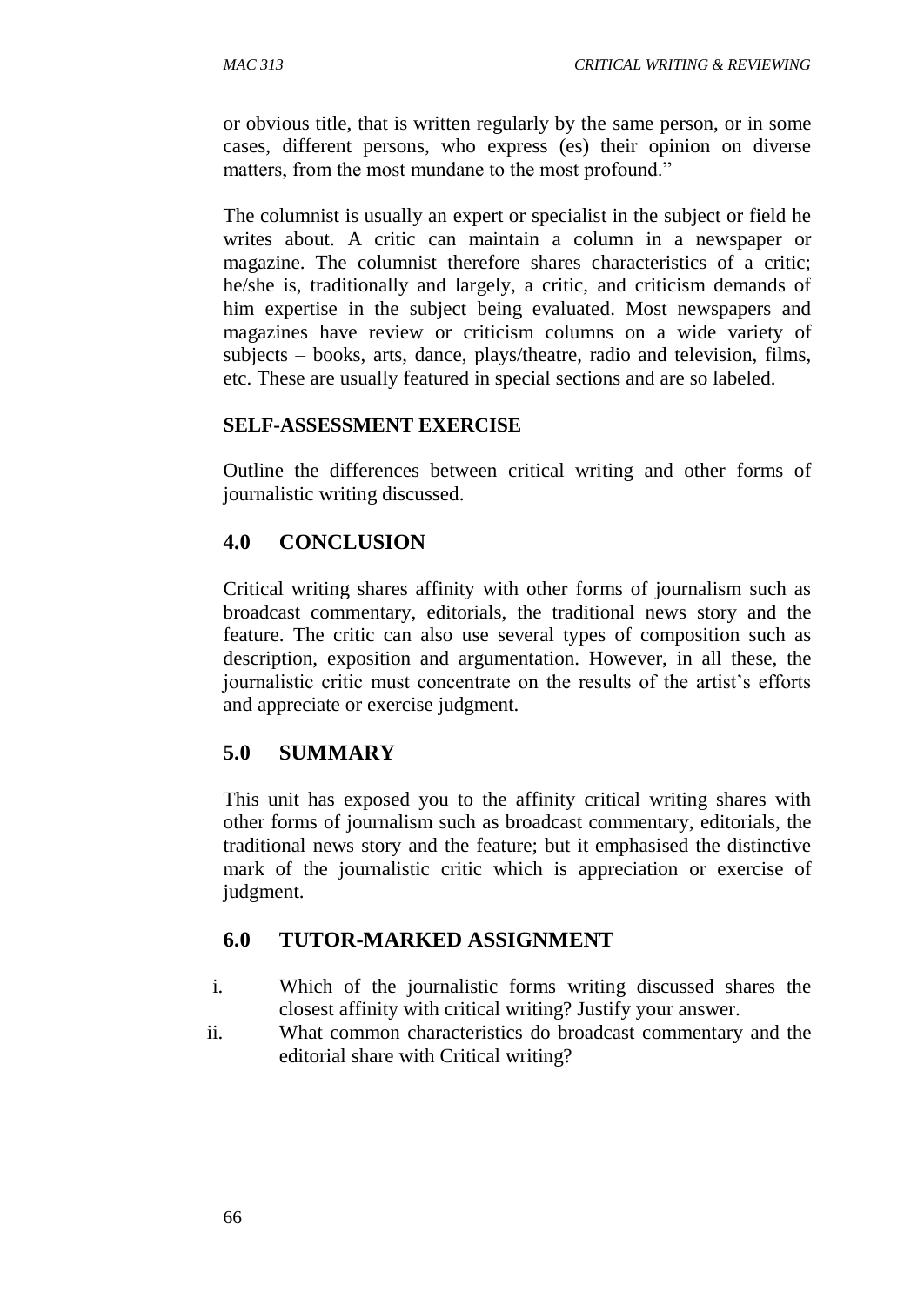#### **7.0 REFERENCES/FURTHER READING**

- Fisher, A. (2001). *Critical Thinking: An Introduction.* Cambridge: Cambridge University Press.
- Rivers, L. W. & Somolkin (1988). *Writing Opinions Reviews.* Names, Iowa: University Press.
- Singer, L. S. (1974). *The Student Journalist and Reviewing the Performing Arts.* New York: Richards Rosen Press Inc.
- Uyo, A. O. (1987). *Mass Media Messages in a Nutshell.* New York: Civiletis International
- Wolseley, R. E. (1959). *Critical Writing for the Journalist*. New York: Chilton Book Company.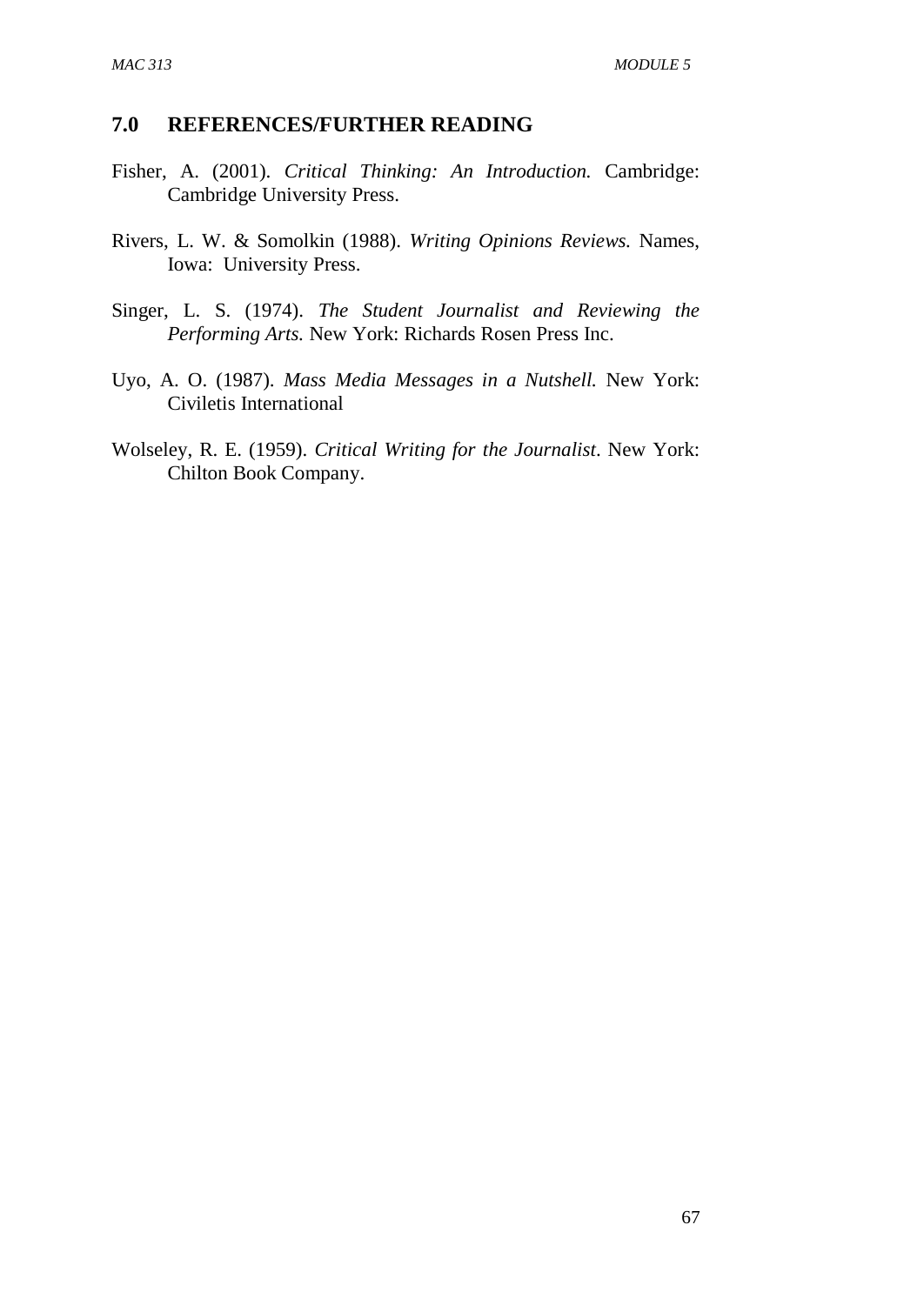#### **MODULE 2**

| Unit 1 |  | <b>Functions of Criticism</b> |
|--------|--|-------------------------------|
|--------|--|-------------------------------|

- Unit 2 Theories of Criticism
- Unit 3 Approaches to Criticism

#### **UNIT 1 FUNCTIONS OF CRITICISM**

#### **CONTENTS**

- 1.0 Introduction
- 2.0 Objective
- 3.0 Main Content
	- 3.1 The Function of Information
	- 3.2 The Function of Influence
	- 3.3 The Function of Promotion
	- 3.4 The Function of Advertising
- 4.0 Conclusion
- 5.0 Summary
- 6.0 Tutor-Marked Assignment
- 7.0 References/Further Reading

## **1.0 INTRODUCTION**

The functions of critical writing coincide with those of all journalistic writing. The principal purposes of journalism are to inform, entertain and influence. Criticism does all these but it emphasises the function of influence. This unit shall to you through the major functions of criticism.

#### **2.0 OBJECTIVE**

At the end of this unit, you should be able to:

identify the major functions of criticism.

## **3.0 MAIN CONTENT**

#### **3.1 The Function of Information**

This is the function of reporting- on this, Oscar Thompson (Woleseley, 1959:24) says criticism "has one clear function, so central and dominating that all others may be regarded as subsidiary or supplementary". Oscar further avers that it "is to hold up a mirror to what has been composed or performed and to the performance".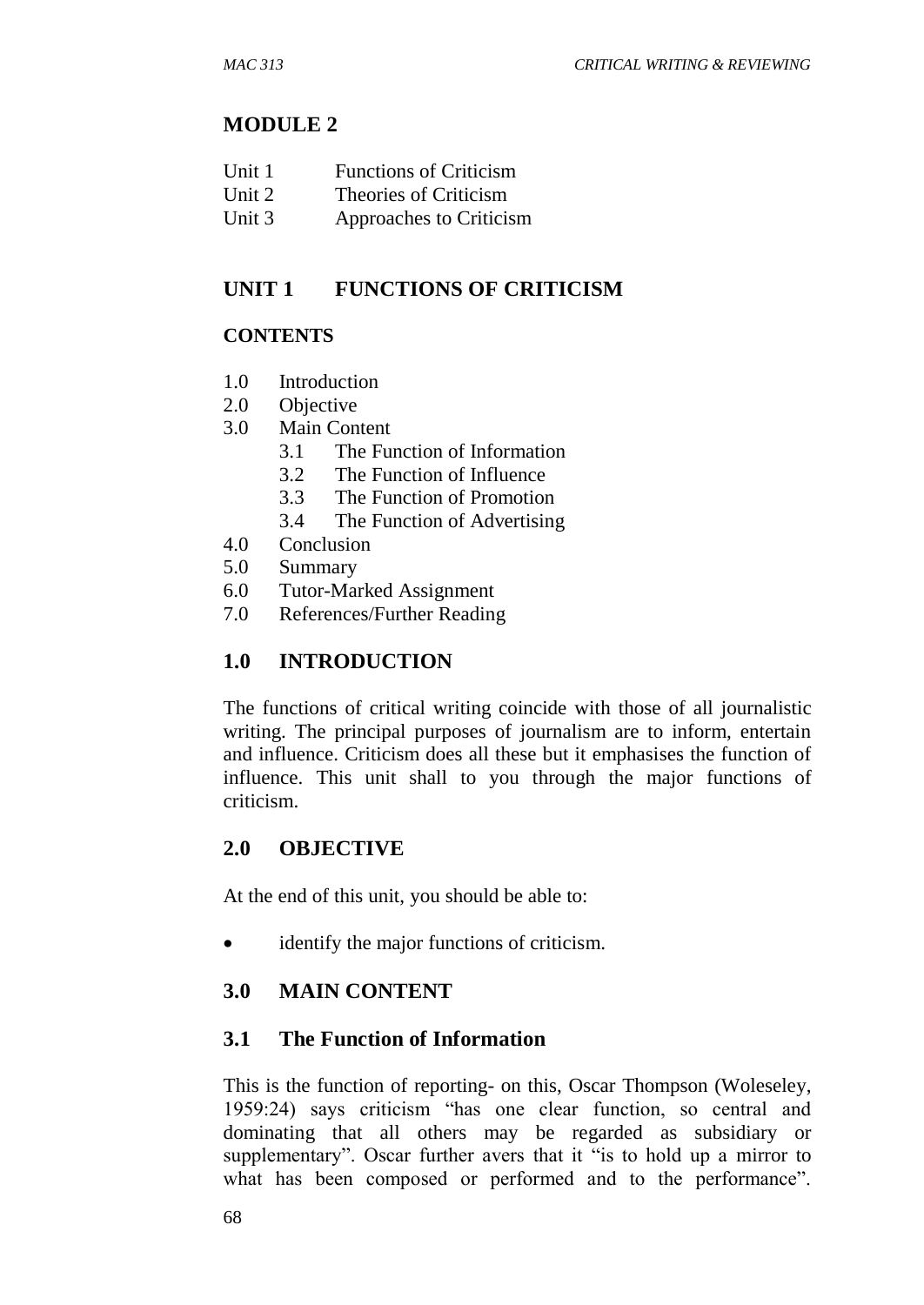Criticism conveys information if capably written, and if indeed well written it offers even a measure of entertainment.

## **3.2 The Function of Influence**

In fulfilling its function of influencing readers, criticism also serves as a guide. A movie or book criticism performs several functions for the viewer or reader at once- it performs the information function by telling the viewer or reader what the book or movie is about. It also performs the function of influencing by telling the viewer or reader the reviewer's opinion or what the reviewer thinks about the book or movie. Then, it offers guidance when it tells the viewer or reader whether the book or movie is worth his time or money; and finally, it entertains the viewer or reader if he/she enjoys reading the review itself.

## **3.3 The Function of Promotion**

Another function of criticism is that it must promote. To many in the media industry, criticism is, primarily, a publicity tool, a factor in developing a favorable public attitude toward the work of art in question.

## **3.4 The Function of Advertising**

Another function of criticism is to earn money directly for the medium through advertising. This is the tie with commerce which tends to stultify honest criticism. Criticism is regarded, by some entrepreneurs of the arts also, as a means of attracting advertising accounts. Space, in some Nigerian dailies, is devoted to certain of the arts, seasonally because of advertising. However, Singer (1974) says its effectiveness, as such, varies according to the art form, the type of publication and the community.

## **3.5 The Function of Prestige**

Critical writing, sometimes, is published for prestige by publishers or producers who want their publications or programs to be at the right places. So long as the rest of the publication earns sufficient revenue, the luxury of prestige-getting is continued. However, according to Wolseley (1959:23) , a journalist who understands that his/her writing has to guide, inform, influence, and entertain the intended audience, and promote the art itself- so that it attracts advertising , and " lends prestige to the magazine or paper, must be a super journalist indeed".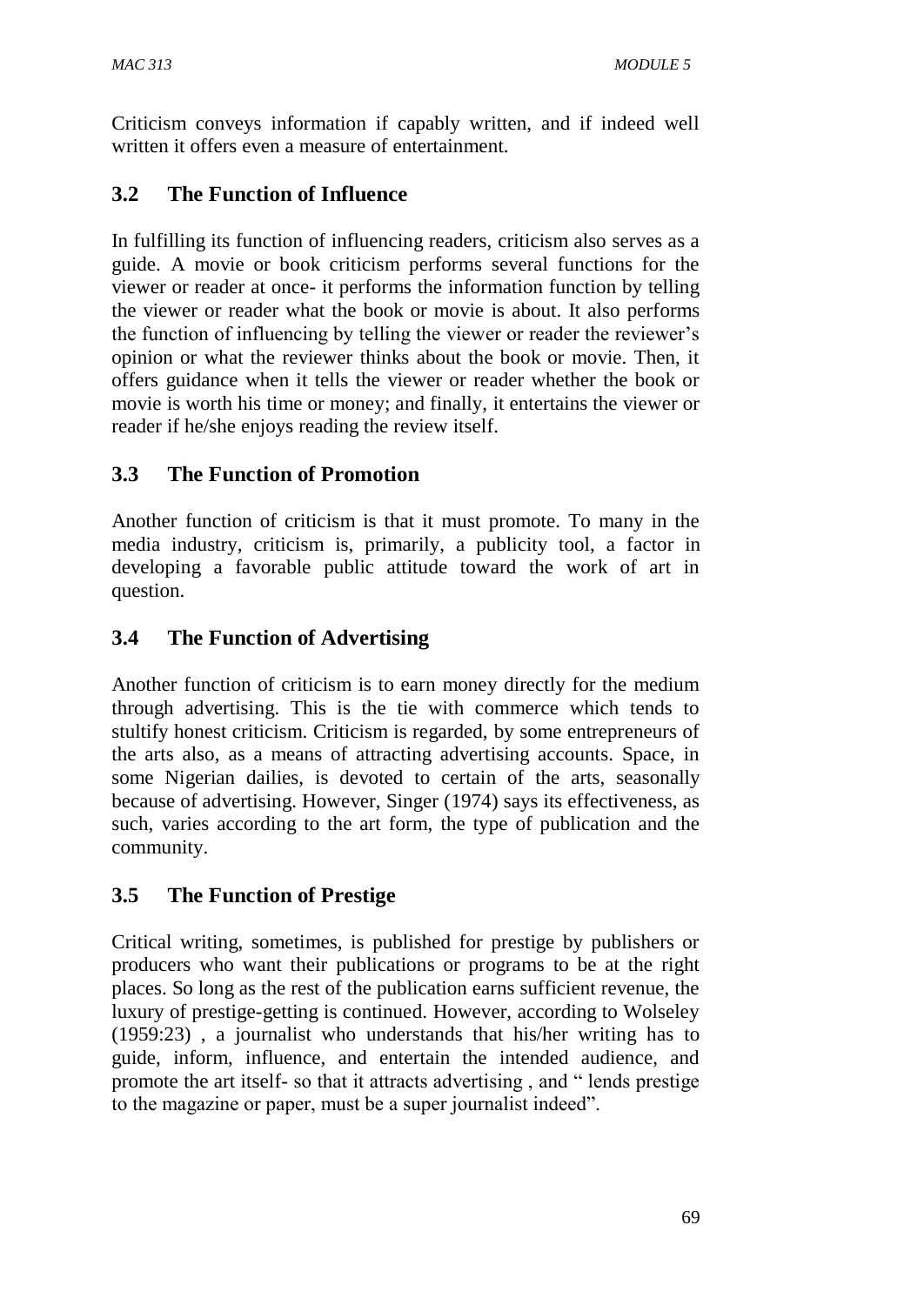#### **SELF-ASSESSMENT EXERCISE**

Which of the functions of criticism do you consider most important? Why? Fully justify your answer.

#### **4.0 CONCLUSION**

You as a journalistic critic must understand the impact of these functions and commerce on criticism. A pure task of informing, influencing is, immensely, difficult, for in discharging it honestly, you may ruin advertising accounts or offend a friend etc.; it takes a bold critic to damn a book, play, or movie when he/she knows that the same medium will carry a sizeable volume of advertising for the same book, play, or movie.

#### **5.0 SUMMARY**

This unit has exposed you to the functions of critical writing and the commercial and social difficulties associated with performing them. This is to help you understand how, increasingly, hard it is to ignore the impact of commerce and social relations as a journalistic critic.

#### **6.0 TUTOR-MARKED ASSIGNMENT**

- i. What are the major functions of criticism?
- ii. What do you consider to be the impact of commerce and society on criticism?

#### **7.0 REFERENCES/FURTHER READING**

- Fisher, A. (2001). *Critical Thinking: An Introduction.* Cambridge: Cambridge University Press.
- Rivers, L. W. & Somolkin (1988). *Writing Opinions Reviews.* Iowa: University Press.
- Singer, L. S. (1974). *The Student Journalist and Reviewing the Performing Arts.* New York: Richards Rosen Press Inc.
- Wolseley, R. E. (1959). *Critical Writing for the Journalist*. New York: Chilton Book Company.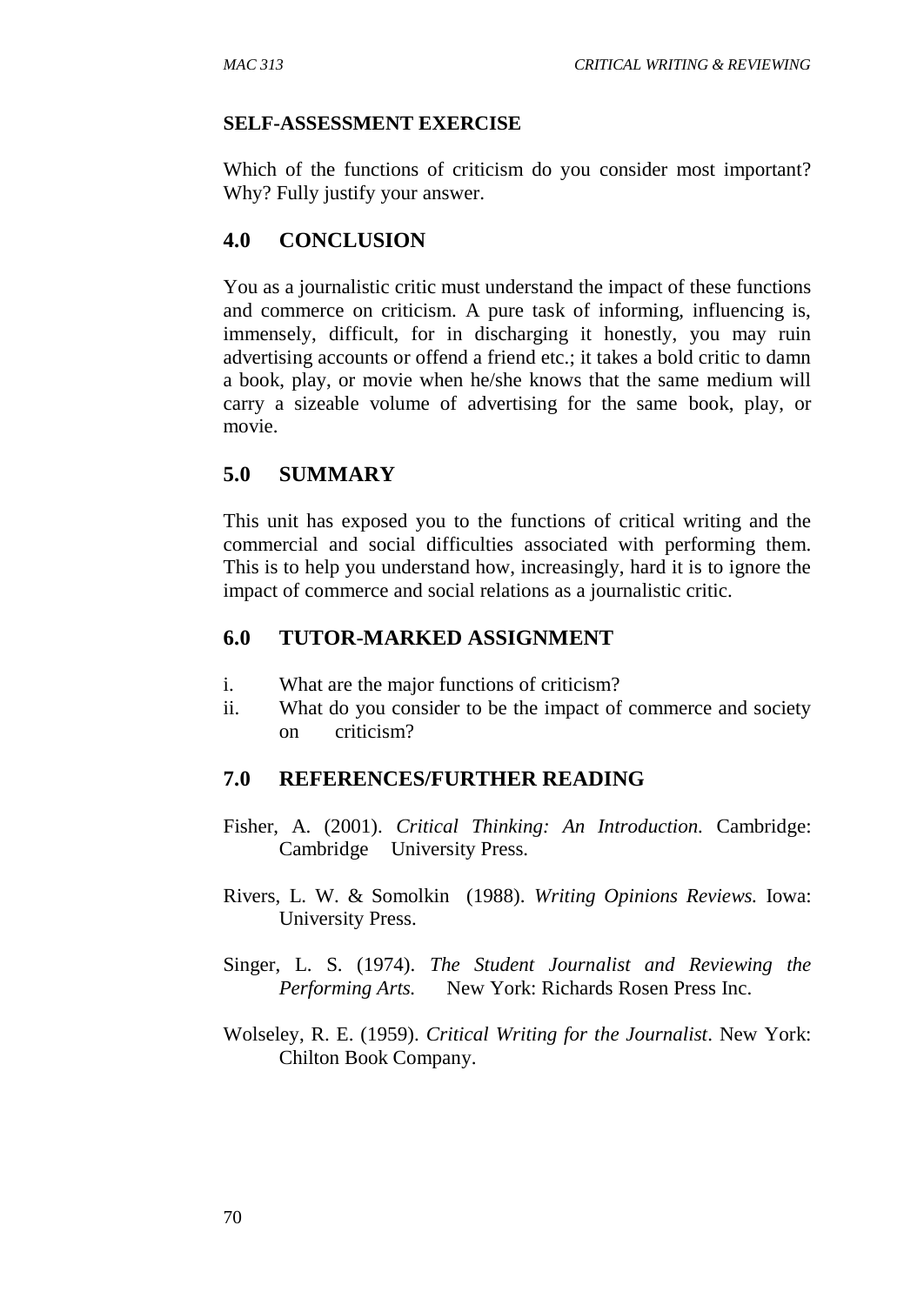## **UNIT 2 THEORIES OF CRITICISM**

#### **CONTENTS**

- 1.0 Introduction
- 2.0 Objectives
- 3.0 Main Content
	- 3.1 The Authoritarian Theory
	- 3.2 The Impressionistic Theory
- 4.0 Conclusion
- 5.0 Summary
- 6.0 Tutor-Marked Assignment
- 7.0 References/Further Reading

## **1.0 INTRODUCTION**

There are two broad theories of criticism. Criticism relies on both the intimate experience the critic has with the work of art he/she is judging and his possession of reliable criteria of criticism. These criteria act as useful guides to writing the criticism.

#### **2.0 OBJECTIVES**

At the end of this unit, you should be able to:

- describe the major theories of criticism
- illustrate the practices of the best journalistic critics.

## **3.0 MAIN CONTENT**

#### **3.1 The Authoritarian Theory**

The authoritarian critic believes that there exist fixed standards with which to judge a new book, painting or some other composition or performance. He/she uses these standards and insists that all works of art must conform to these standards and any deviation from these standards is condemned.

Authoritarian criticism, usually, consists of judging particular works by historical, moral, judicial, classical and scientific models which already have been accepted as good. The authoritarian critic judges new works by comparing them to his/her knowledge of what has gone before. It is knowledge of what has gone before that gives the critic his/her perspective. You can say that the authoritarian critic is rather fixed, inflexible and rigid in his/her evaluation of works of art.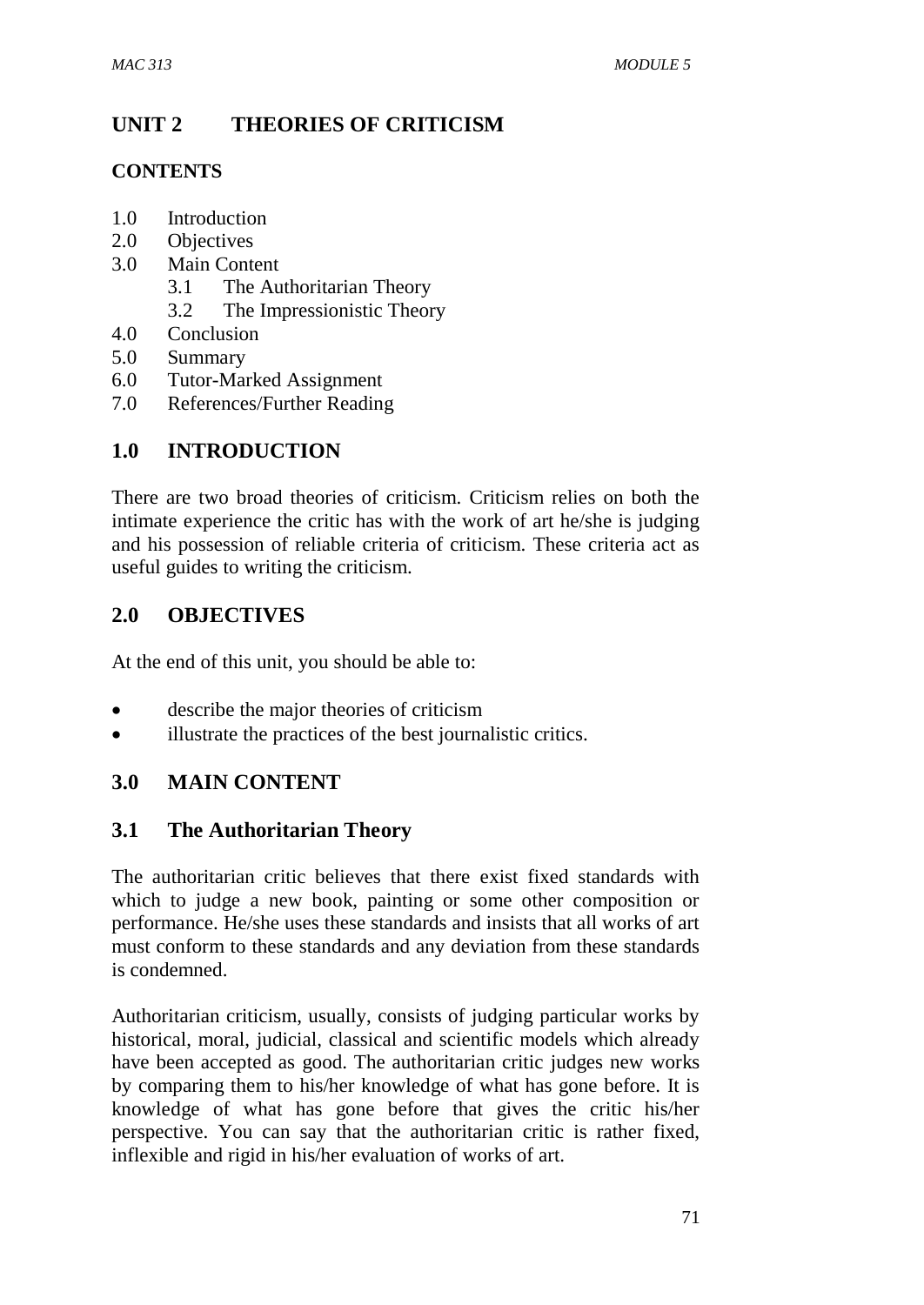Authoritarian criticism is produced only after years of study and exposure to the art of the past. It seeks to impose on all writers the strict observance of rules. Thus, to the authoritarian critic, criticism is meaningless, unless the yardstick of the critic is visible and respected.

#### **3.2 The Impressionistic Theory**

The impressionistic critic has no rules; he/she, likewise, has no standards. The impressionistic critic who follows Anatole France's (Wolseley, 1959:75) "is he who narrates the adventures of his soul among masterpieces". This means that the impressionistic critic has no respect for fixed standards with which to judge a new book, painting or some other composition or performance.

It is his/her own impressions of the work of art under review that are important to him/her. He/she emphasises his/her own impressions, rather than the facts or simple description. That is, he/she does not judge a work of art on how nearly it approaches the qualities or characteristics of an earlier work but on its own merits and on its effect upon him/her. The impressionistic critic, at his/her best, may possess knowledge of the authoritative critic but he/she draws upon himself/herself, rather than on outside authorities

#### **SELF-ASSESSMENT EXERCISE**

Which of the theories do you consider most dominant? Why? Fully, justify your answer.

## **4.0 CONCLUSION**

Theories of criticism are the points of view of the critic on his/her subject. Most criticism combines the authoritarian and impressionistic theories, and few, dominantly, fall within either of the two.

## **5.0 SUMMARY**

Critical theories are many, but we have reduced them to two here, for working purposes. These distinctions, it must be remembered, are theoretical. The journalistic critic simply performs his/her job, though he/she benefits from understanding and using these theories consciously until they become part of him/her ( unnoticed), yet in use.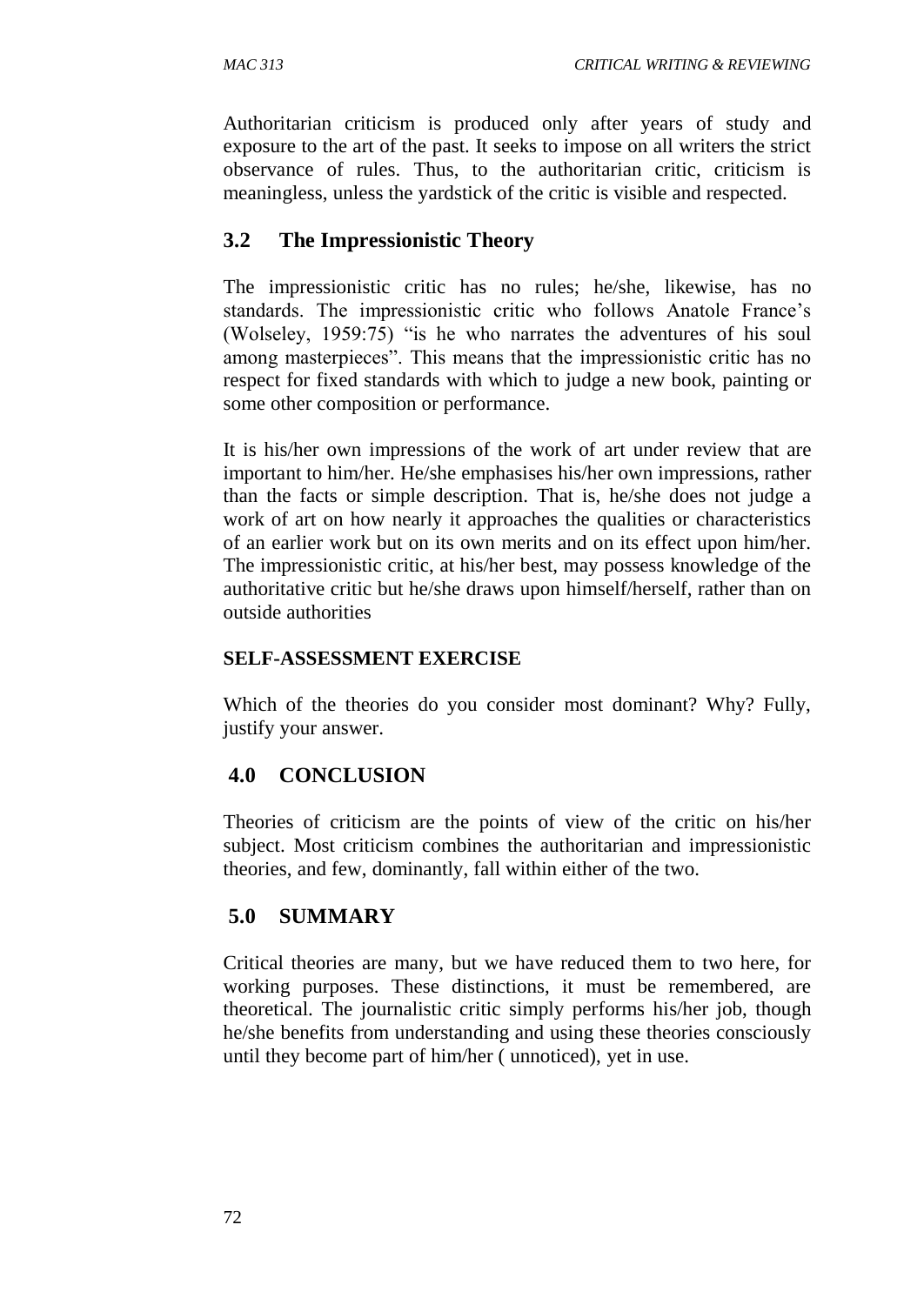#### **6.0 TUTOR-MARKED ASSIGNMENT**

A good critic "is he who narrates the adventures of his soul among masterpieces". Discuss this statement with reference to theories of criticism.

## **7.0 REFERENCES/FURTHER READING**

Singer, L. S. (1974). *The Student Journalist and Reviewing the*  **New York: Richards Rosen Press Inc.** 

Wolseley, R. E. (1959). *Critical Writing for the Journalist*. New York: Chilton Book Company.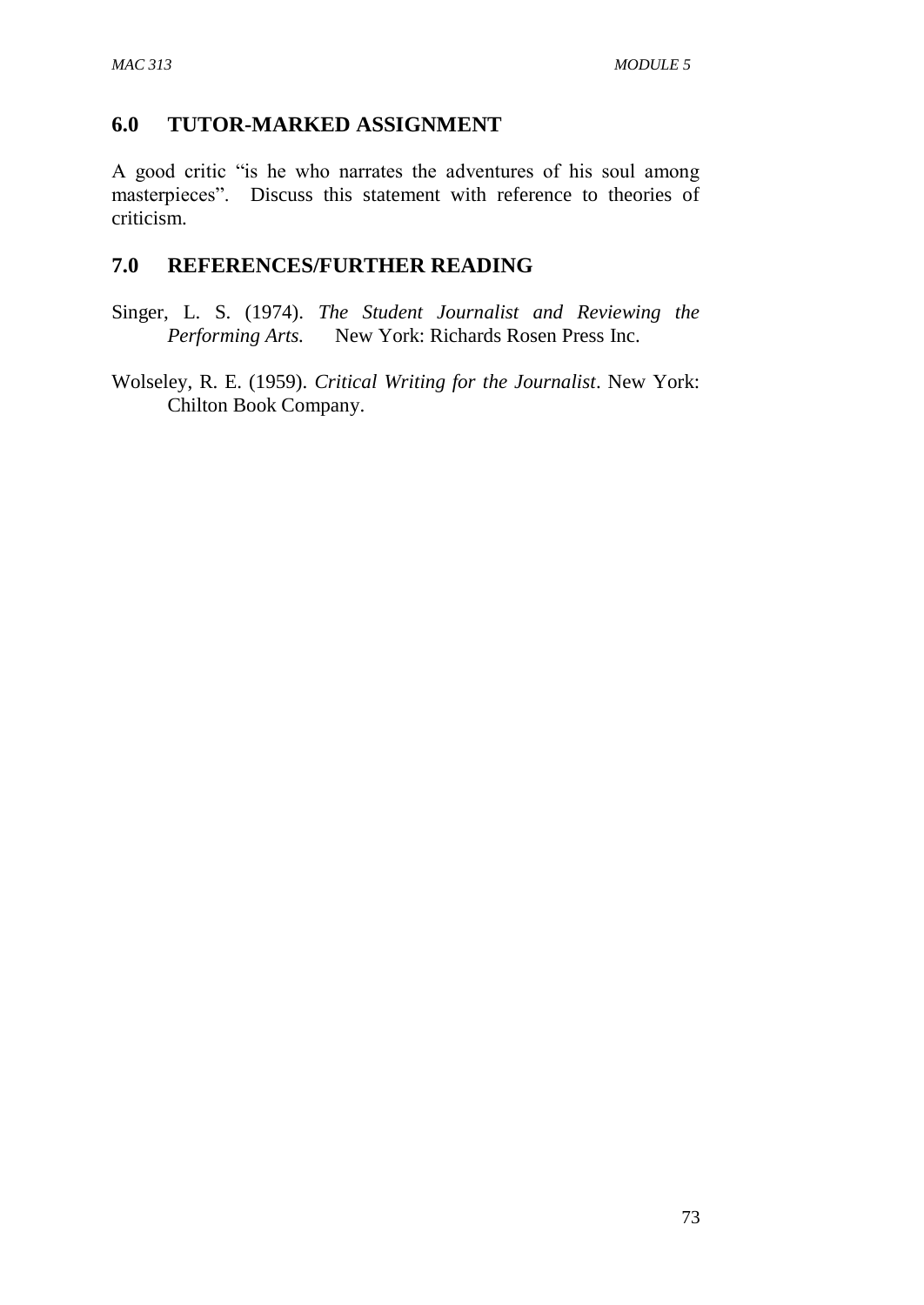#### **UNIT 3 APPROACHES TO CRITICISM**

#### **CONTENTS**

- 1.0 Introduction
- 2.0 Objective
- 3.0 Main Content
	- 3.1 Moral Approach
	- 3.2 Psychological Approach
	- 3.3 Sociological Approach
	- 3.4 Formalistic Approach
	- 3.5 Archetypal Approach
- 4.0 Conclusion
- 5.0 Summary
- 6.0 Tutor-Marked Assignment
- 7.0 References/Further Reading

#### **1.0 INTRODUCTION**

Regardless of which theory of criticism is dominant, Scott (1977) suggests that five approaches can be employed by critics in providing access to a particular work of art. These will be the focus of your study in this unit.

#### **2.0 OBJECTIVE**

At the end of this unit, you should be able to:

describe the major approaches to criticism.

#### **3.0 MAIN CONTENT**

#### **3.1 Moral Approach**

The moral approach uses ethical principles of human conduct such as 'order, restraint and discipline' as basis to criticise life, creative or literary art. To the moralist, criticism becomes "a repository of basic human conduct" (Wilson, 2000) which is used in criticising works of art.

#### **3.2 Psychological Approach**

The psychological approach uses the tools of psychologist such as 'Oedipus complex' to explain acts or characters in any work of art. This method also studies the lives of authors as means of understanding their art.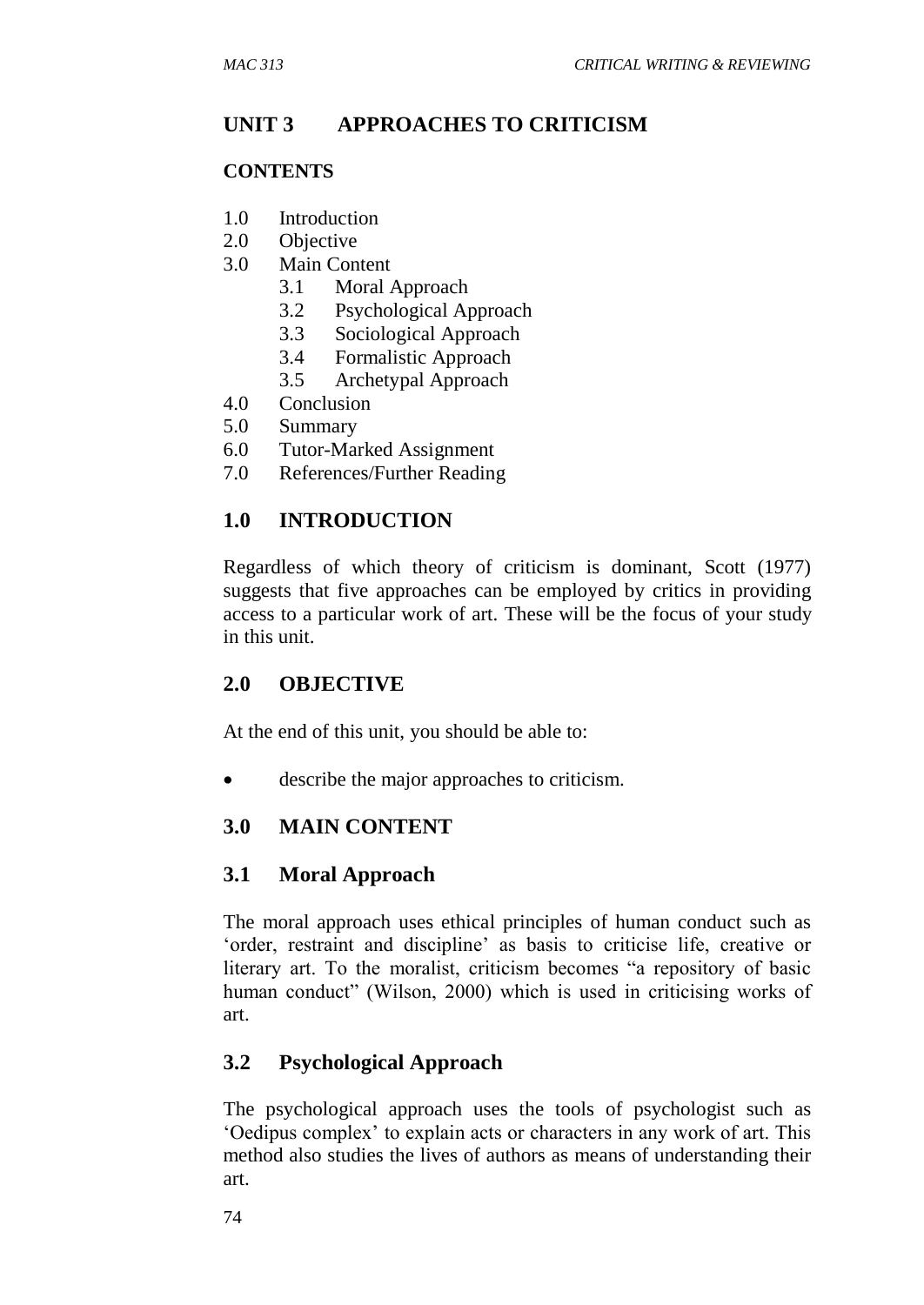## **3.3 The Sociological Method**

The sociological method presupposes the interrelatedness of art and society and evaluates a work of art within its social context.

#### **3.4 The Formalistic Approach**

The formalistic approach is a method of contemporary criticism which emphasises a close study of the text or work, rather than, seeing "the work merely as an expression of social, religious, ethical or political ideas" (Wilson, 2000). The formalistic method is also referred to as the "aesthetic, textual, or ontological approach, or new criticism" with journalism as its official organ. This method is, easily, the most influential of the critical methods.

#### **3.4 The Archetypal or Totemic approach**

The archetypal or totemic approach is often referred to as 'mythological or ritualistic' method. It is a demonstration of some basic cultural pattern from which it draws great meaning and appeal in a work of art.

#### **SELF-ASSESSMENT EXERCISE**

Define each of the approaches discussed here in your own words.

## **4.0 CONCLUSION**

This unit has considered the major approaches to criticism. These are no set rules, but they are to serve as useful guides to the critic. A critic may use several of these approaches, depending on the work of art under consideration.

## **5.0 SUMMARY**

The approaches discussed here are related. The moral and psychological are related, while the sociological and archetypal are also similar. These distinctions are therefore not watertight, and one approach can dissolve into another in a criticism.

#### **6.0 TUTOR-MARKED ASSIGNMENT**

Compare two approaches of your choice, and show the strength one against the other.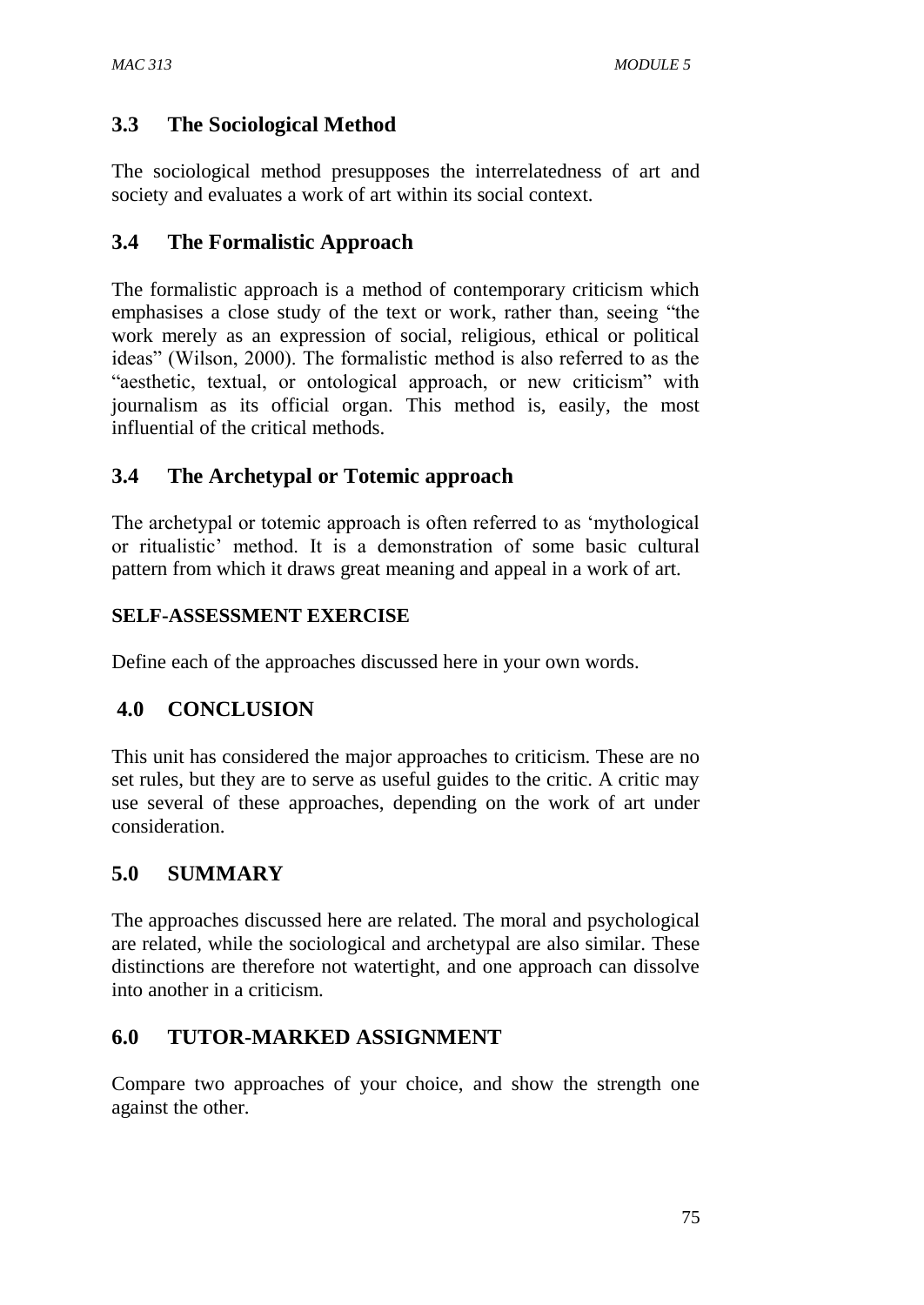#### **7.0 REFERENCES/FURTHER READING**

Wilson, D. S. (1977). *Introduction to Print Media: Readings in Nigerian Journalism.* (Ed.). Ibadan: Stirling Horden Publishers.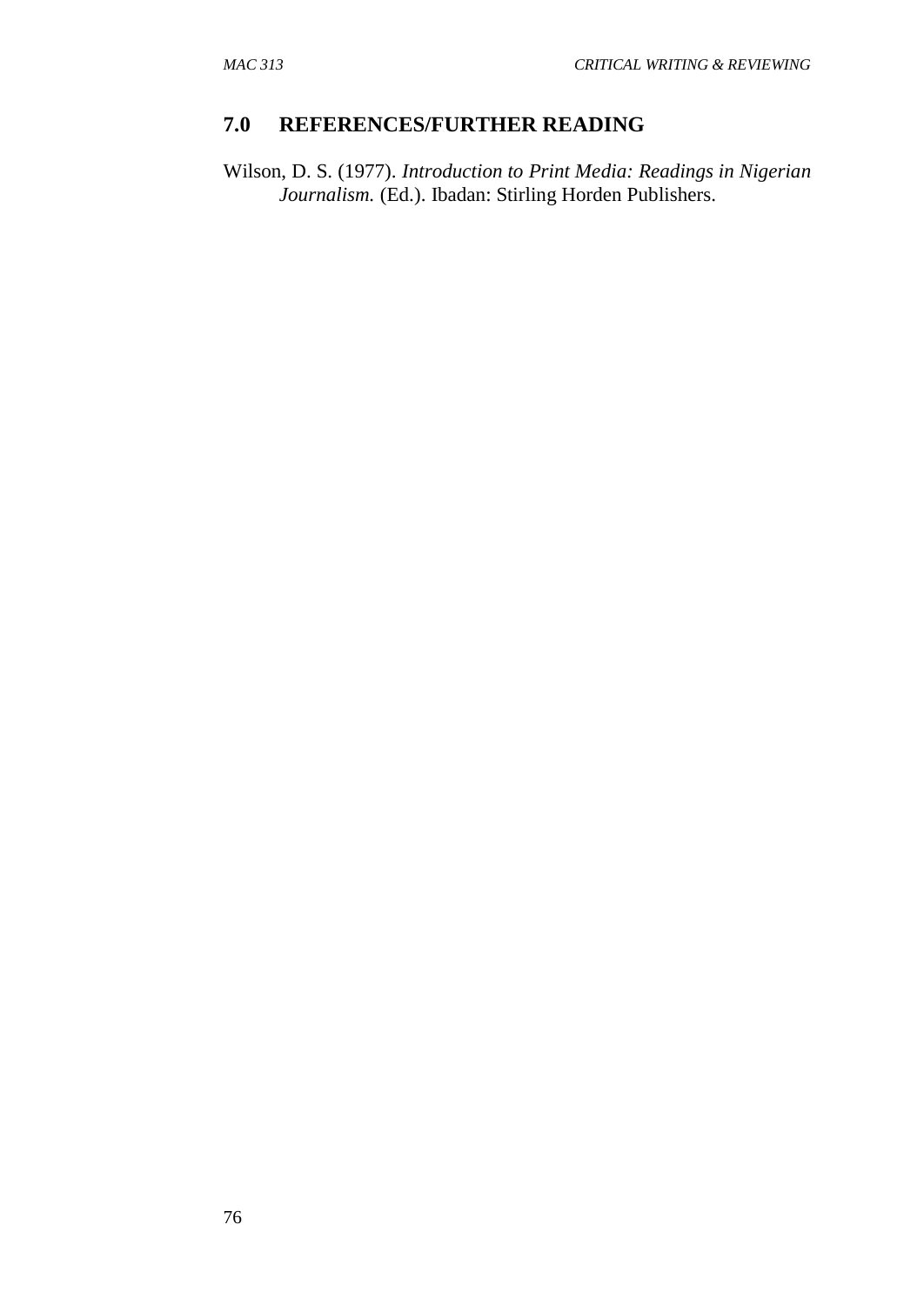## **MODULE 3**

- Unit 1 Components of Criticism: The Critic
- Unit 2 Components of Criticism: Direct Data
- Unit 3 Components of Criticism: Indirect Data

## **UNIT 1 COMPONENTS OF CRITICISM: THE CRITIC**

## **CONTENTS**

- 1.0 Introduction
- 2.0 Objectives
- 3.0 Main Content
	- 3.1 The Critic's Background
	- 3.2 The Critic's Attitude
- 4.0 Conclusion
- 5.0 Summary
- 6.0 Tutor-Marked Assignment
- 7.0 References/Further Reading

## **1.0 INTRODUCTION**

A distinguished Greek-French author and critic, M.D. Calvocoressi (1923), was among the first to analyse the components of musical criticism. He noted that there are three major factors in appraising a work of music; these, we may apply to appraising any work of art. The first is the critic, the human factor in the communication- who encodes, composes, and calls up messages.

## **2.0 OBJECTIVES**

At the end of this unit, you should be able to:

- define and classify the background of critics
- describe how a critic's background and prejudices can affect the work being appraised.

## **3.0 MAIN CONTENT**

## **3.1 The Critic's Background**

The critic's qualifications, then, according to Wolseley, (1959) are thathe/she must like what he/she does, have an absorbing interest in the art form itself, possess an understanding of the art form, have the ability to transmit in words his/her reactions and judgments, know more than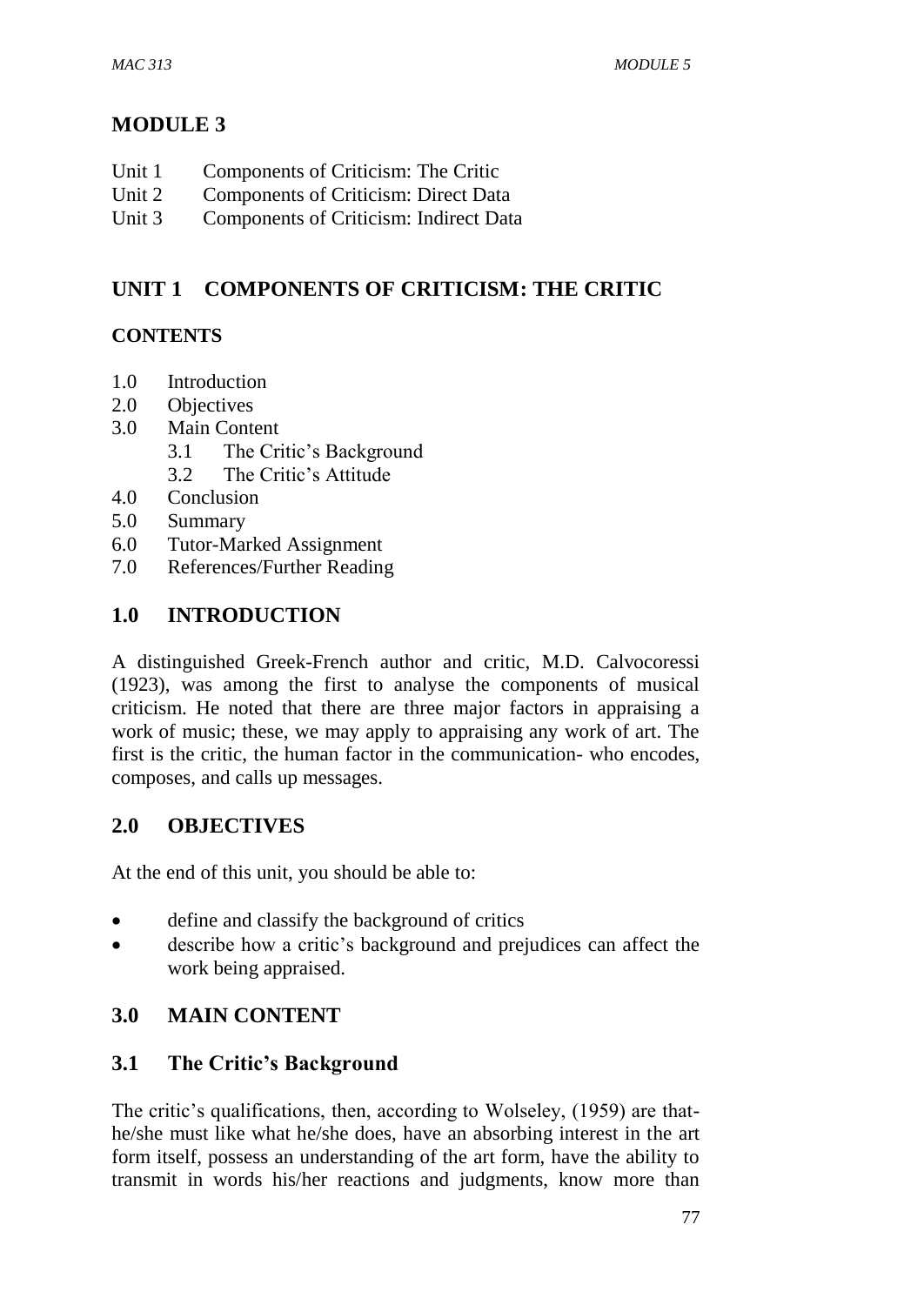his/her subject. An editor and publishers cannot tolerate ignorance in their critics and tacitly encourage it. The critic's background include the body of knowledge he/she possesses, his/her diverse interests, his/her tastes- inborn and or acquired.

Also, the critic's background relates to the following- his/her likes and dislikes, prejudices for, sense of judgment, experience and observation, formal schooling and elaborate training, an analytical mind and ability for self expression. Words for instance, are a critic's tools. He/she can add up his/her vocabulary by judicious reading. He/she can, and should, supplement his/her background experience by acquiring great knowledge about his/her chosen field (which could be theatre, cinema, television, music, literature, art).

Of course, all these fields have some relationship to one another. All that the critic needs to know is everything about every art, history, sociology, economics, philosophy, language, and religion. You may think this sounds impossible, but do the best you can to build your background as you work. A firmer base or standard is established by greater background and the journalistic critic should not be unwilling to invest ten years of his/her life into an area without any guarantee of getting anything back, except personal satisfaction (to secure the background a critic must have). Exposure strengthens standards of judgment. These help you know, not only what has gone before so that you are a better judge of originality and treatment, but you also know what standards can be achieved in writing and performance.

## **3.2 The Critic's Attitude**

The critic holds a mirror to the performance, an intensifying mirror, and acts as a funnel; but as a human being, the critic is subject to varying moods which make him see things differently. His emotional stability – even his disposition at the time of appraisal - a deep personal problem, an illness, perhaps a quarrel with his wife – may put him in varying moods. He should be aware of 'out-of-sorts' feelings.

The critic's predispositions are an important factor. Just how important depends on the critic's edibility to detach himself emotionally from what he is writing long enough to assess his emotions as well as what he is writing about. The critic must make sure that his own background and prejudices do not blind him to the merits and demerits of the work he is appraising. A critic must repress his personal inclinations but not his standards of taste and performance.

All his life, a critic must therefore retain an open mind, and respect the expert practitioner in any field of performance and creative arts. Open-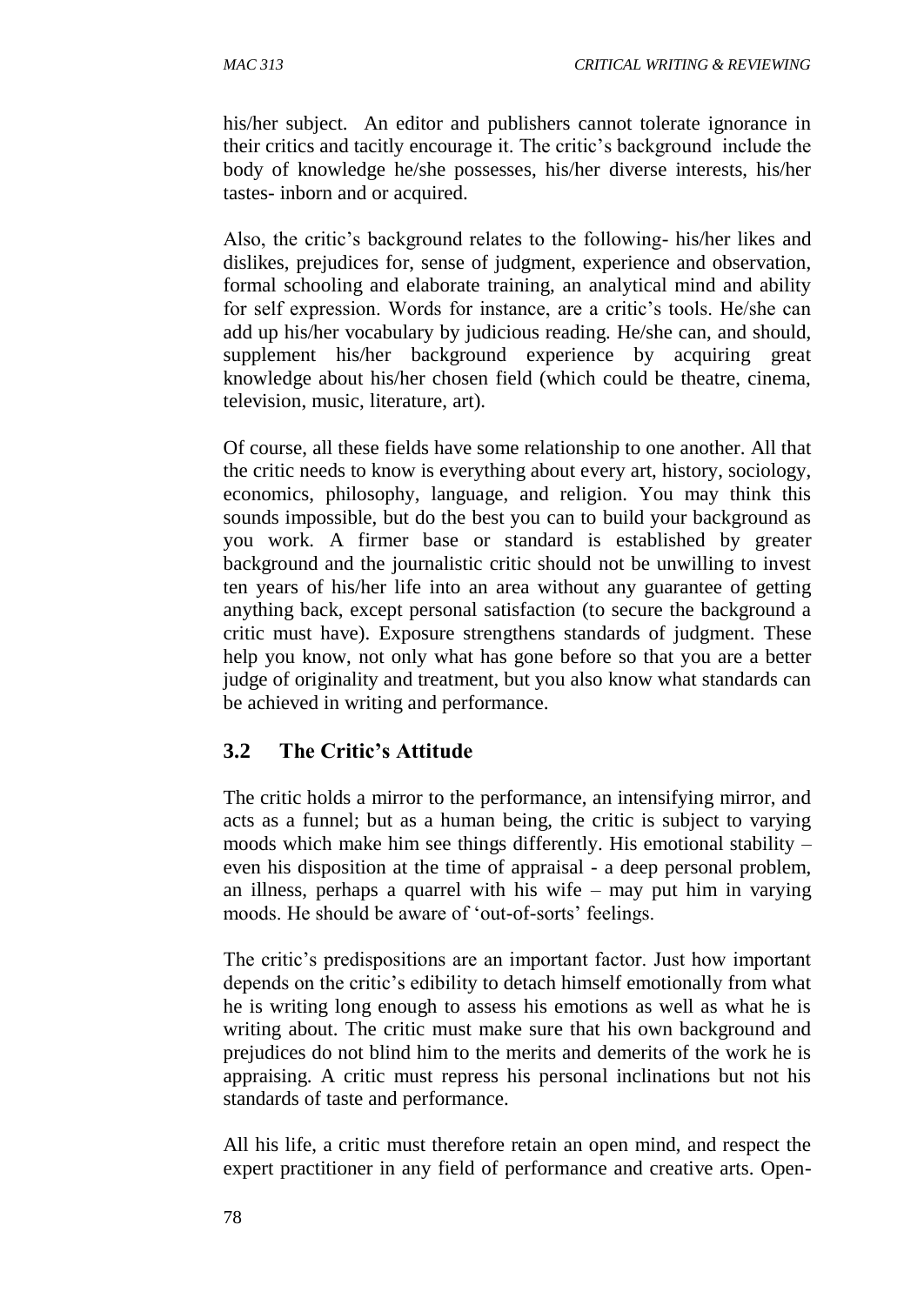mindedness here is not to the point of vacuity but to the extent of avoiding dogmatism. The real value of open-mindedness is the willingness to try to understand the strange, the obscure, or the off-beat. When a critic avoids closed-mindedness, his own tastes, but not his standard probably will broaden. But Wolseley (1959) says when he starts to constrict, it is time to retire as a practicing critic.

### **SELF-ASSESSMENT EXERCISE**

Who is a journalistic critic?

### **4.0 CONCLUSION**

This unit teaches that, basically, the critic should be an intelligent observer of works of art; that he/she should train himself/herself and develop a background against which he/she can convey and pass on his/her impressions coherently and accurately, put them into perspective as possible, by reading and experience. He/she should also acquire certain ideals of taste.

## **5.0 SUMMARY**

No human is objective; each of us possesses certain prejudices and preconceptions and the criticisms we write reflect these predilections. For a critic to be successful, he/she must be equipped with background knowledge through conscious observation and study, and formal schooling. The critic must, therefore, do something about his/her conscience and overcome all background deficiencies and afflictions of his/her attitude so that they do not get into his criticism.

#### **6.0 TUTOR-MARKED ASSIGNMENT**

- i. Itemise and briefly describe ten qualities of a good critic.
- ii. In not less than three pages of A-4 sized paper, discuss how a critic can add problem to critical writing.

## **7.0 REFERENCES/FURTHER READING**

- Singer, L. S. (1974). *The Student Journalist and Reviewing the Performing Arts.* New York: Richards Rosen Press Inc.
- Wolseley, R. E. (1959). *Critical Writing for the Journalist*. New York: Chilton Book Company.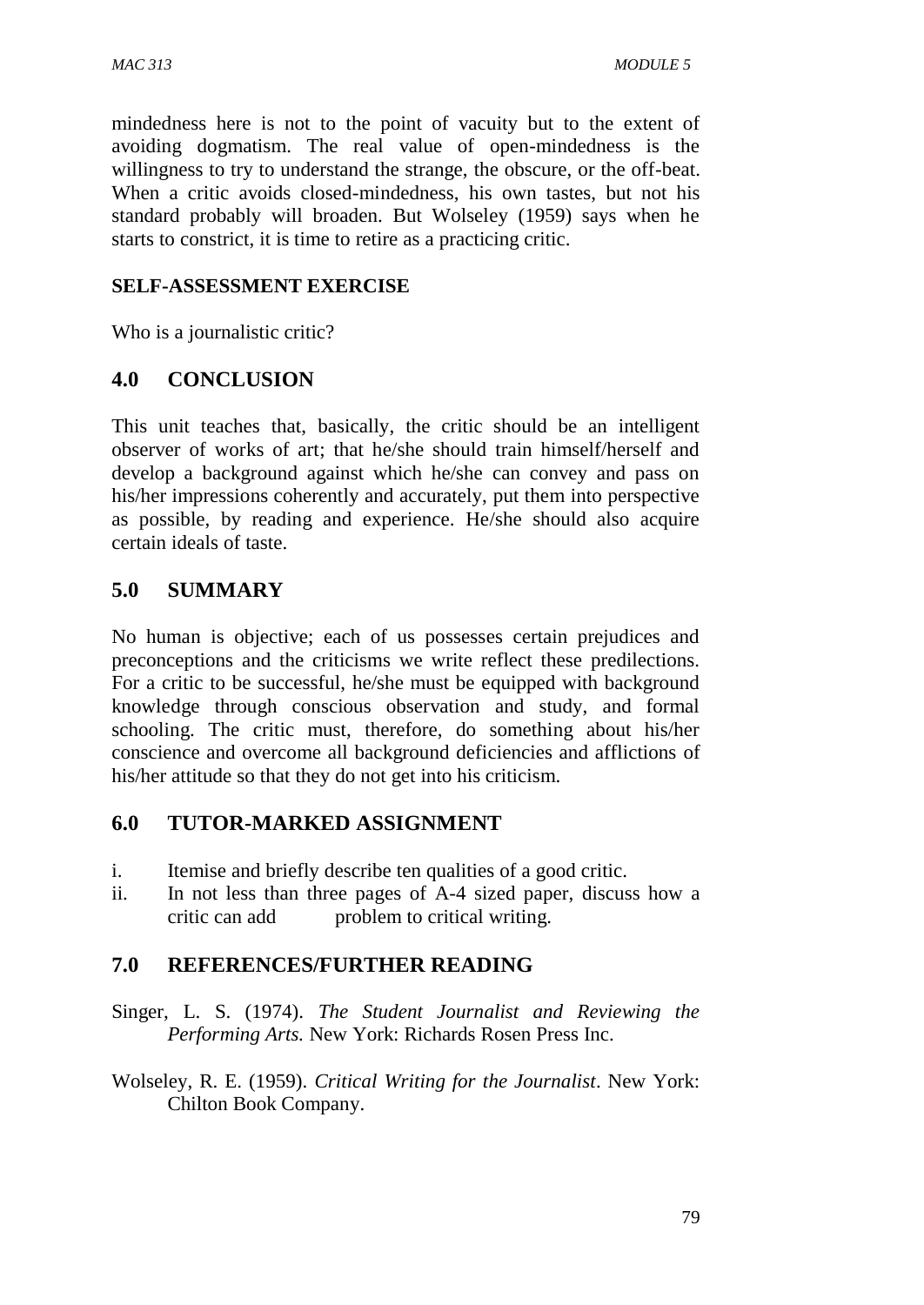## **UNIT 2 COMPONENTS OF CRITICISM: DIRECT DATA**

#### **CONTENTS**

- 1.0 Introduction
- 2.0 Objective
- 3.0 Main Content
	- 3.1 Material
	- 3.2 Form
	- 3.3 Workmanship
- 4.0 Conclusion
- 5.0 Summary
- 6.0 Tutor-Marked Assignment
- 7.0 References/Further Reading

## **1.0 INTRODUCTION**

The late Oscar Thompson (Singer, 1974) in his *Practical Musical Criticism* refined Calvocoressi's analysis of the components of criticism and noted that direct data – the music itself – can be divided into three major factors of material, form and workmanship. This formula can be applied to any work of art being reviewed, whether a stage play, movie, television documentary, book, the fine arts as well music.

## **2.0 OBJECTIVE**

At the end of this unit, you should be able to:

highlight the variables that can make or mar criticism.

## **3.0 MAIN CONTENT**

## **3.1 Material**

Material is the work itself. It may be a book, a film, a stage play, a poem, a piece of music, a painting, or sculpture. If it is a book, the quality of paper or wood comes into consideration; if it is stage performance, the costume or setting.

#### **3.2 Form**

Form is the label or parts in which you breakdown a book, performance or production. If a book- is it biography, or drama or prose or poetry? If it is music- it could be pop, gospel, classical, symphony, reggae etc. In discussing material and workmanship, form sometimes is crowded out. Form may be only label. That is, a play may be advertised as comedy or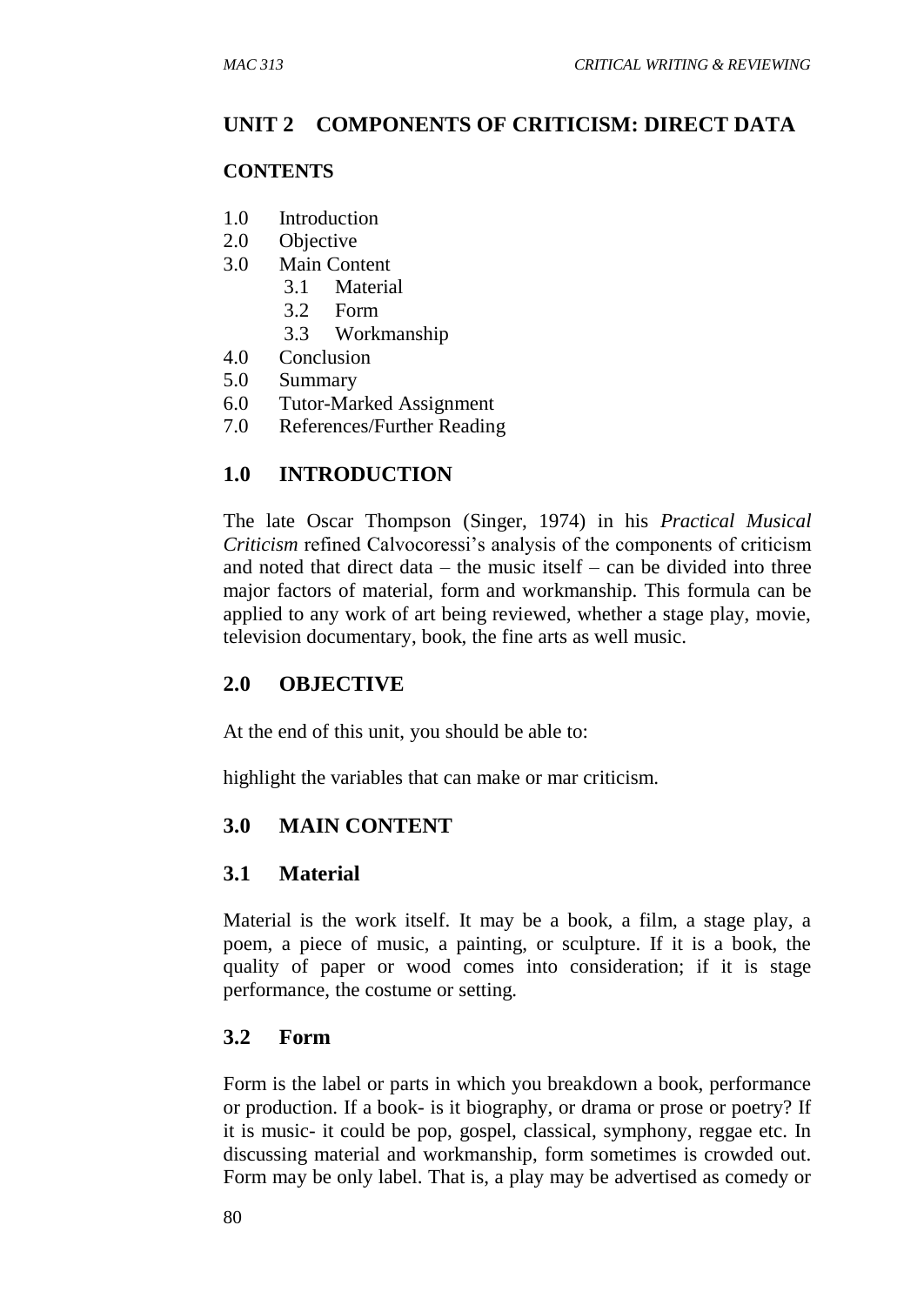tragedy. Various terms such as rhapsody, drama, concerts, symphony, musical drama, tragedy, musical comedy, operetta, light opera, comedy and other terms may described the form of the creation being reviewed and the critic may agree with this label or not. One may accept a label as to form, even though the technical qualifications are not always met.

The element of form  $-$  the firmness of structure or lack of it  $-$  also overlaps into material and workmanship. The basic worth of the material of a play may be appraised in terms of universality. Could the setting of the play be transferred to another time or place with equal effect? The quality of universality aids any creative work. The quality of performance can override deficiency in the work performed.

## **3.3 Workmanship**

Workmanship is effort or craftsmanship expended on the work of art. These are the creative aspects of a work of art: inspiration, originality, freshness, conviction, soundness of structure. You have to say whether the new work has inspiration. The inspiration may be in the originality of a play's plot or musical composition, or in its expert craftsmanship. The play or movie or musical composition or painting can have originality or it may use a previous playwright, composer, or artiste's idea, or structure and give it a new twist.

Your experience and abilities should help you make comparisons. New writer or composer may have used a previous practitioners' idea, or structure, and given it a twist. He may, thus, bring freshness of treatment to the work. In this case, workmanship may be principal factor for examination. However, whether old or new, it is how convincing the playwright or composer is- in what he/she says (material) and how he/she says it (workmanship). The creative artist may have a good idea (material), but may not have developed it to its fullest extent (workmanship).

Again, he/she may have a good play idea, the plot may teem with possibilities, yet the overall structure may not take advantage of all the material; or the plot may be top – heavy with subplots that impede the principal action. Here, the imbalance of material and form makes a faulty structure. Judgment of musical composition, course, also employs standards of material, form and workmanship. Does the music have basic worth? Is there sufficient thematic structure?

#### **SELF-ASSESSMENT EXERCISE**

Discuss what elements you would consider in evaluating workmanship in a work of art.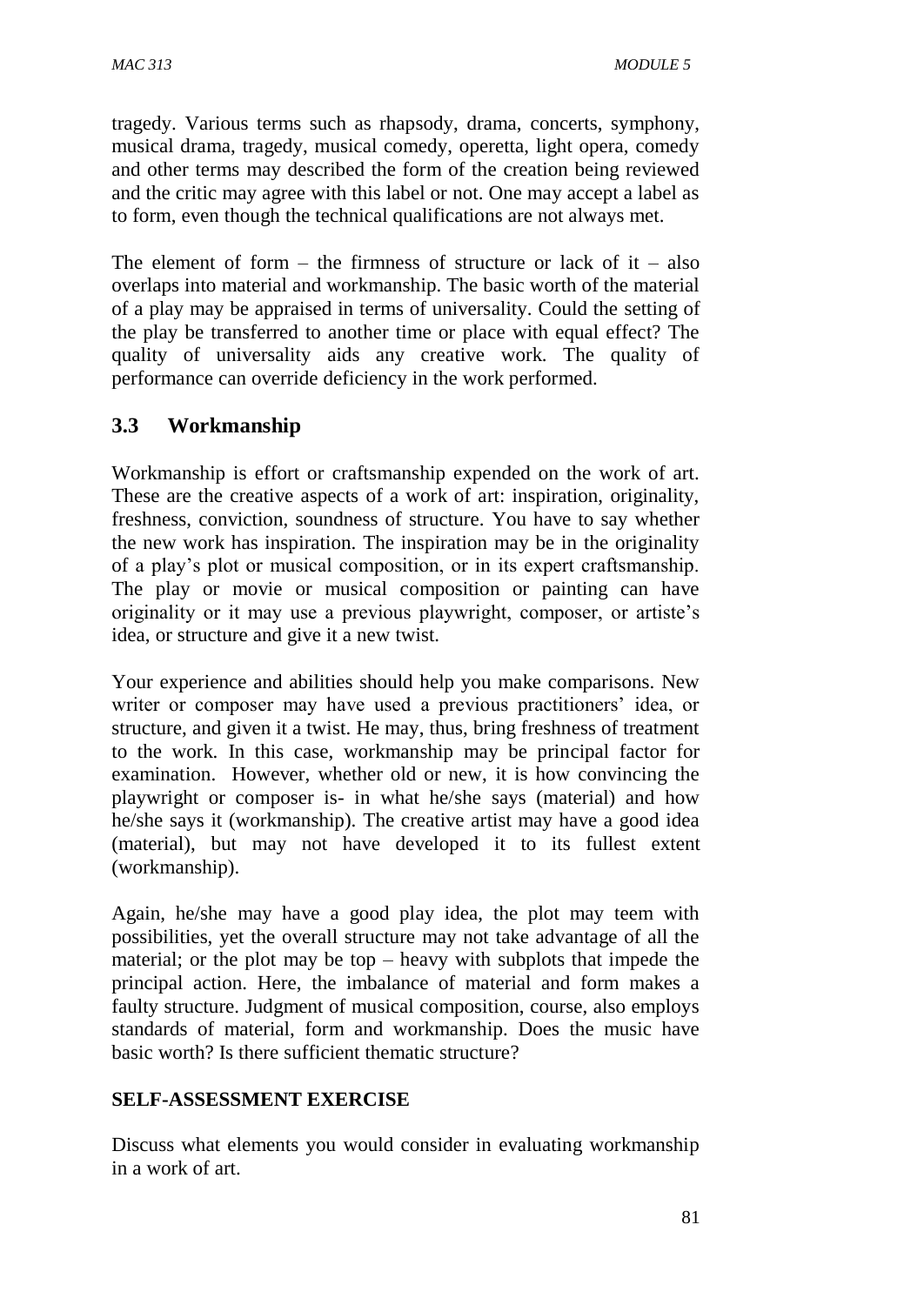### **4.0 CONCLUSION**

In this unit, analysis of material, form, and workmanship has been suggested as an aid to the critic. After some practice, such appraisal will become subconscious or second nature. The critic will strive to appraise the basic worth of any new work – whether it has genuine substance or is of the fashion of the day, whether there is sound workmanship or merely a high technical finish.

#### **5.0 SUMMARY**

Direct data is everything present in the music (or other creative work). Direct data provide the principal basis for appraising a new work of whatever medium. Direct data is everything present in the performance or creative work under review. It involves the creative aspects of a new work of art such as inspiration, originality, freshness, conviction, and soundness of structure.

#### **6.0 TUTOR-MARKED ASSIGNMENT**

Using your knowledge of direct data studied in this unit; criticise a review on any work of art published in any Nigerian daily (attach photocopy of the review).

#### **7.0 REFERENCES/FURTHER READING**

- Rivers, L. W. & Somolkin. (1988).*Writing Opinions Reviews.* Iowa: University Press.
- Singer, L. S. (1974). *The Student Journalist and Reviewing the Performing Arts.* New York: Richards Rosen Press Inc.
- Wolseley, R. E. (1959). *Critical Writing for the Journalist*. New York: Chilton Book Company.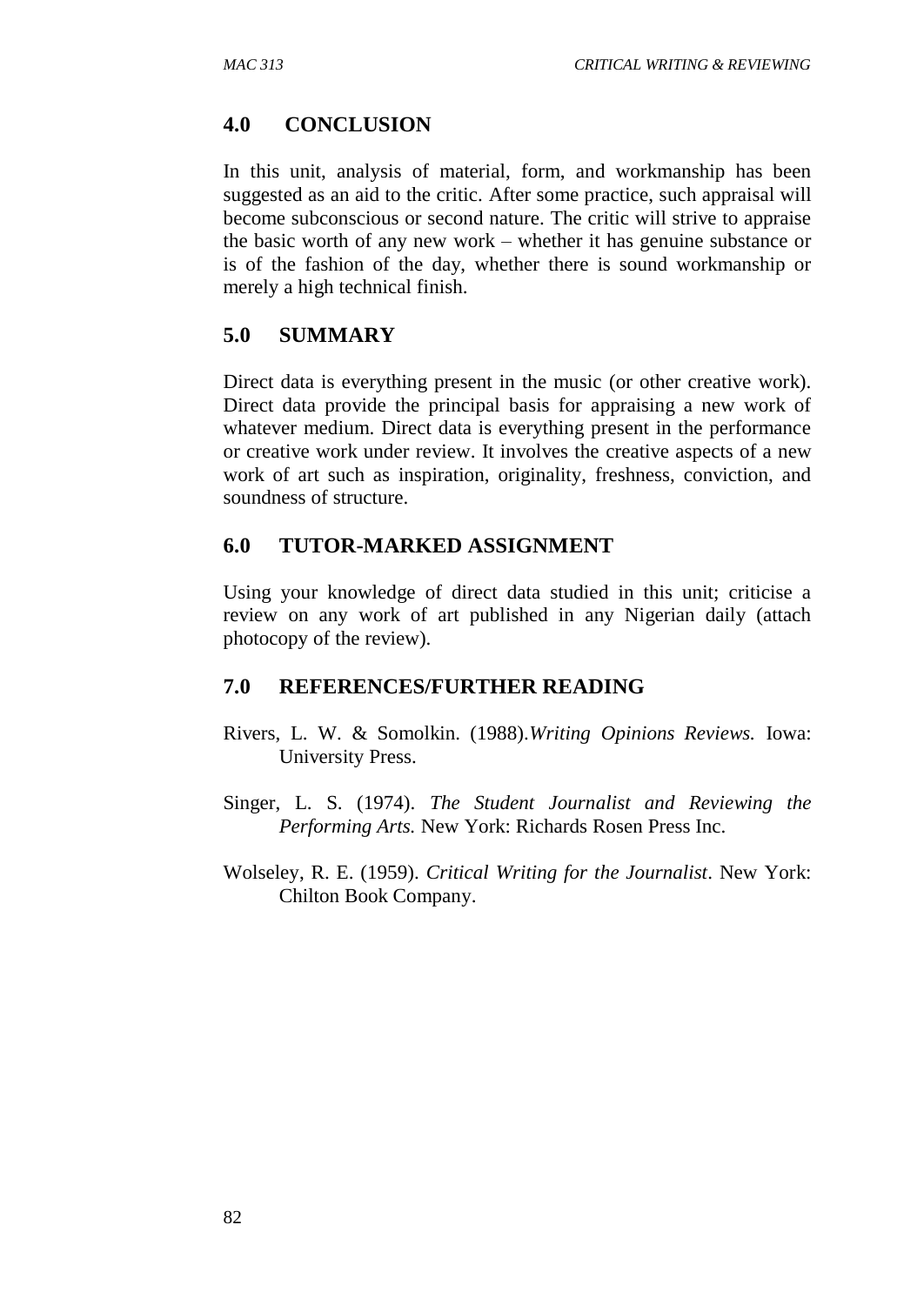# **UNIT 3 COMPONENTS OF CRITICISM: INDIRECT DATA**

### **CONTENTS**

- 1.0 Introduction
- 2.0 Objective
- 3.0 Main Content 3.1 Indirect Data
- 4.0 Conclusion
- 5.0 Summary
- 
- 6.0 Tutor-Marked Assignment
- 7.0 References/Further Reading

## **1.0 INTRODUCTION**

Indirect data stem, solely, from outside the creative work itself. It is everything external to the work. Indirect data may be useful in your review. It may even influence your judgment. This will be the focus of your study here.

## **2.0 OBJECTIVE**

At the end of this unit, you should be able to:

explain what indirect data is in critical writing.

## **3.0 MAIN CONTENT**

## **3.1 Indirect Data**

Indirect data are:

- the artist's or artiste's intention, expressed, disavowed, or not expressed at all
- the place or position of the work in the artist's or artiste's output
- the position of the work in its contemporary setting, or place in history(whether the work has any significance, or any intent).

Such indirect data must be considered. First of all, there is a label of the author himself, whether he is well known or not. The name of the author should, however, not predispose the critic; and each work should be judged solely on its own merit. When reviewing a new artistic work by a prominent creator, it is valid to appraise it in terms of the man's previous output but only as an aid and not to mislead or to be an end in itself.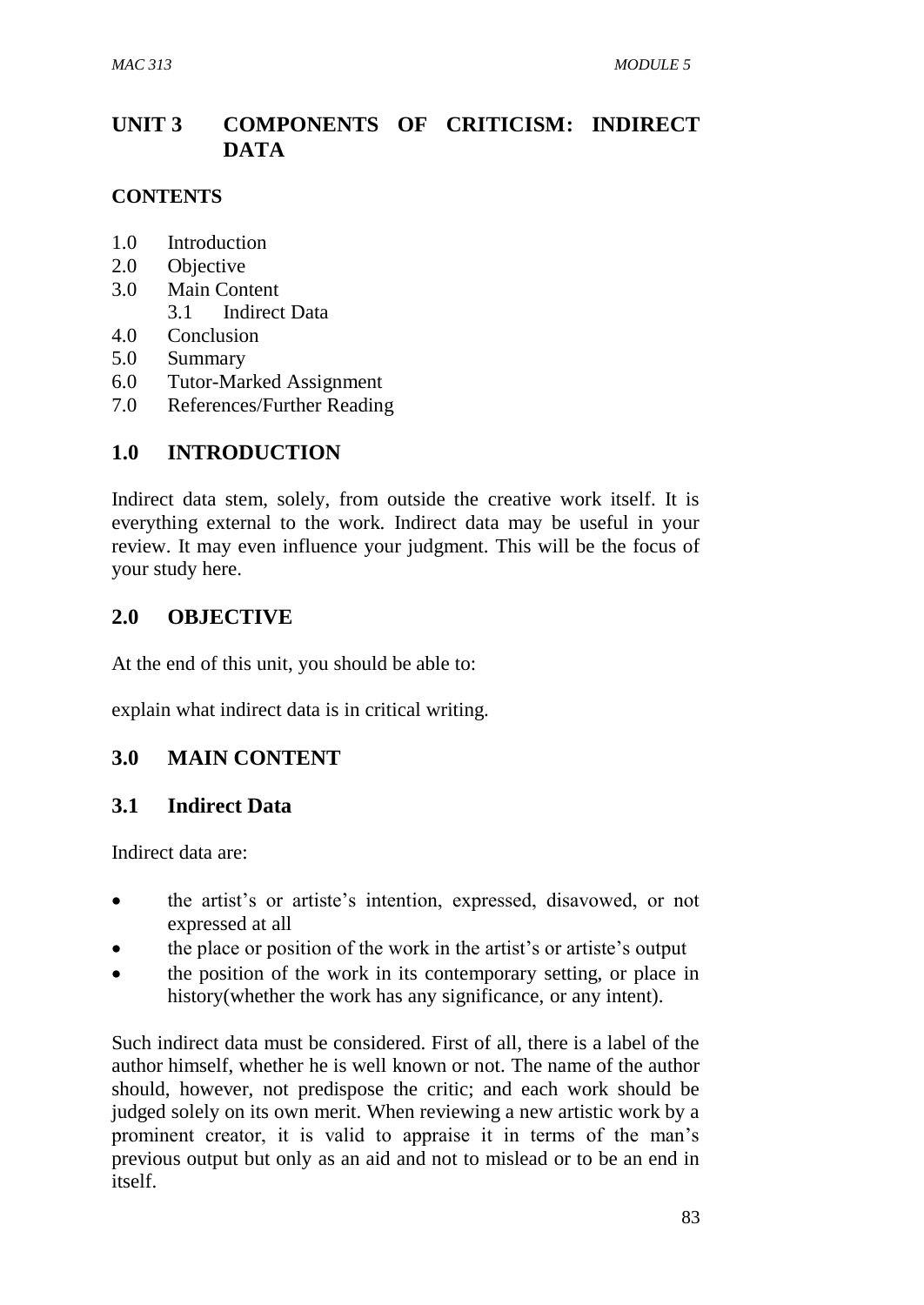In reviewing plays or movies or books, the indirect data can be helpful or otherwise. If it is drama or play, first ask yourself whether the play has any true life connections or connotation? A play may have fictional characters that may have coincidental semblance with people living or dead. If a book is a biography, how true to life does it appear? Has the biographical order of events been followed faithfully or have they been juggled? Have characters and or events been added or omitted – added for dramatic effect, omitted to avoid cluttering the script? All these are interesting as to factual accuracy. But what is important is whether the tempering with biographical facts enhances or detracts from the quality of the book.

Music is full of examples of indirect data- avowed and disavowed. First of all, there is programme music-music with a title that tries to tell a story, in contrast to pure music, which is solely for its own sake. Such music may be inspired by a natural phenomenon or poem and although your knowledge of the story or poem may enhance your enjoyment of the music, it may not necessarily make the music itself any greater.

#### **SELF-ASSESSMENT EXERCISE**

Choose a particular art form, describe and give examples of indirect data that can be useful in its criticism.

## **4.0 CONCLUSION**

In this unit, it has been made clear to you that indirect data, though useful in criticism and may have a bearing in what you include in your review, it can sometimes be misleading. The name of the author, for instance, may sometimes predispose the critic and make criticism an unwilling apologist. You must be careful to judge each work, solely, on its own merit- though this is sometimes hard.

## **5.0 SUMMARY**

This unit focused on indirect data as a major component of criticism. Indirect data comes from outside the work of art and is extrinsic to it. It may be the artist's or artiste's intention, the place or position of the work in the artist's or artiste's output, the position or place of the work in contemporary setting or history, or it may the work's significance or intent. You must note, however, that indirect data is determined largely by the individual work of art under review.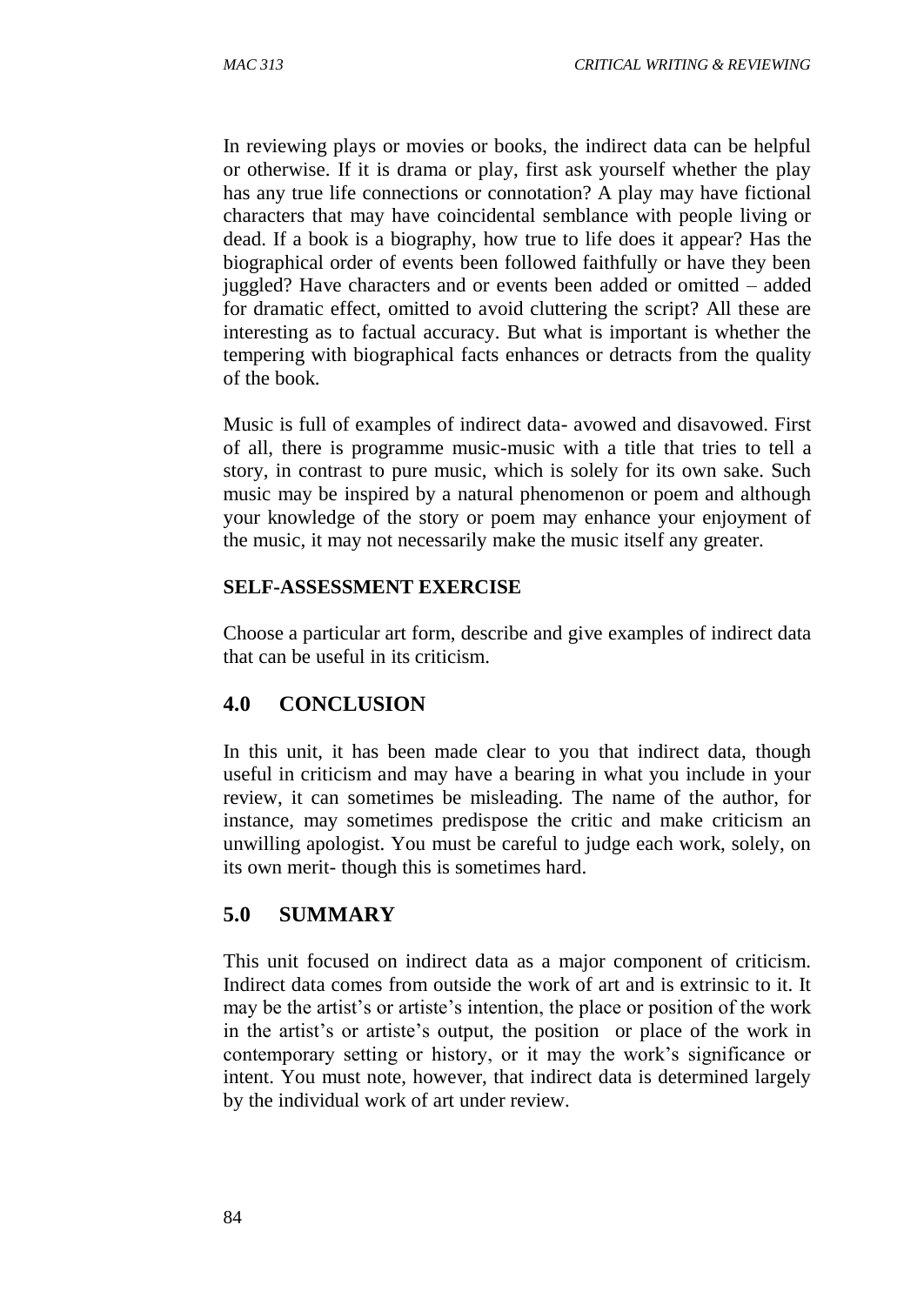#### **6.0 TUTOR-MARKED ASSIGNMENT**

- i. What is indirect data in critical writing?
- ii. How can it help you in criticising say a poem?

#### **7.0 REFERENCES/FURTHER READING**

- Rivers, L. W. & Somolkin. (1988).*Writing Opinions Reviews.* Iowa: University Press.
- Singer, L. S. (1974). *The Student Journalist and Reviewing the Performing Arts.* New York: Richards Rosen Press Inc.
- Wolseley, R. E. (1959). *Critical Writing for the Journalist*. New York: Chilton Book Company.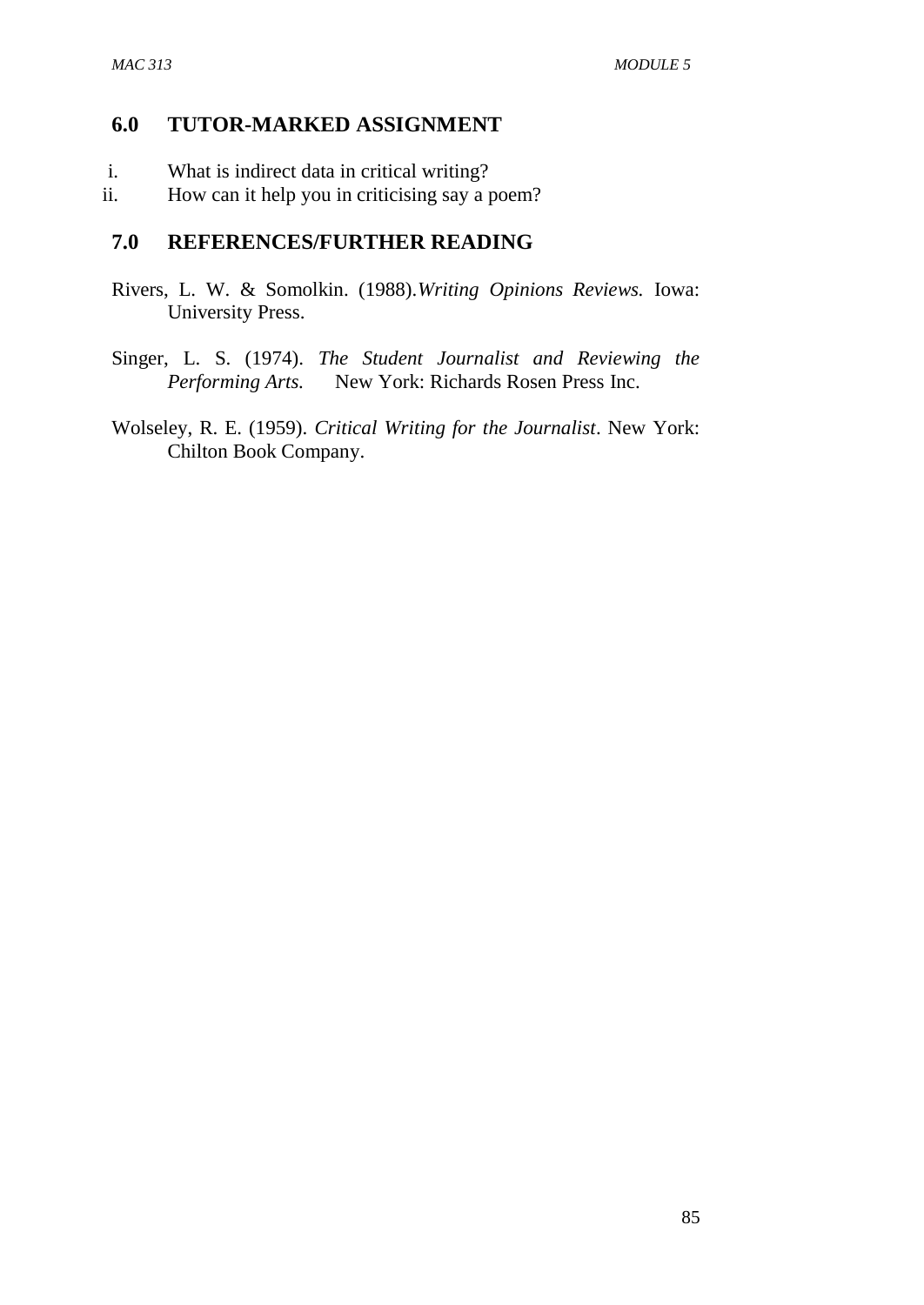## **MODULE 4**

- Unit 1 Writing a Review
- Unit 2 Writing a Critical Article
- Unit 3 The Reviewer and the Critic
- Unit 4 The Critic's Style

## **UNIT 1 WRITING A REVIEW**

## **CONTENTS**

- 1.0 Introduction
- 2.0 Objectives
- 3.0 Main Content
	- 3.1 Writing the Review
	- 3.2 Preparation of Copy
- 4.0 Conclusion
- 5.0 Summary
- 6.0 Tutor-Marked Assignment
- 7.0 References/Further Reading

## **1.0 INTRODUCTION**

A review is a short piece of critical writing for a newspaper or magazine, about a particular art event. It is distinguished here from the full length criticism known as the critical article. In writing a review, you may follow a more or less fixed pattern, especially, as a beginner or follow no regular pattern.

## **2.0 OBJECTIVES**

At the end of this unit, you should be able to:

- state how to write reviews
- construct a critical review.

## **3.0 MAIN CONTENT**

## **3.1 Writing a Review**

You can write your reviews in two basic formats. You can write your review in form of pure reporting that amounts to a news story about the material viewed or heard. You can also write a review that may incorporate expression of opinion and not merely describe through the senses but attempt to evaluate or appreciate. No accepted pattern of any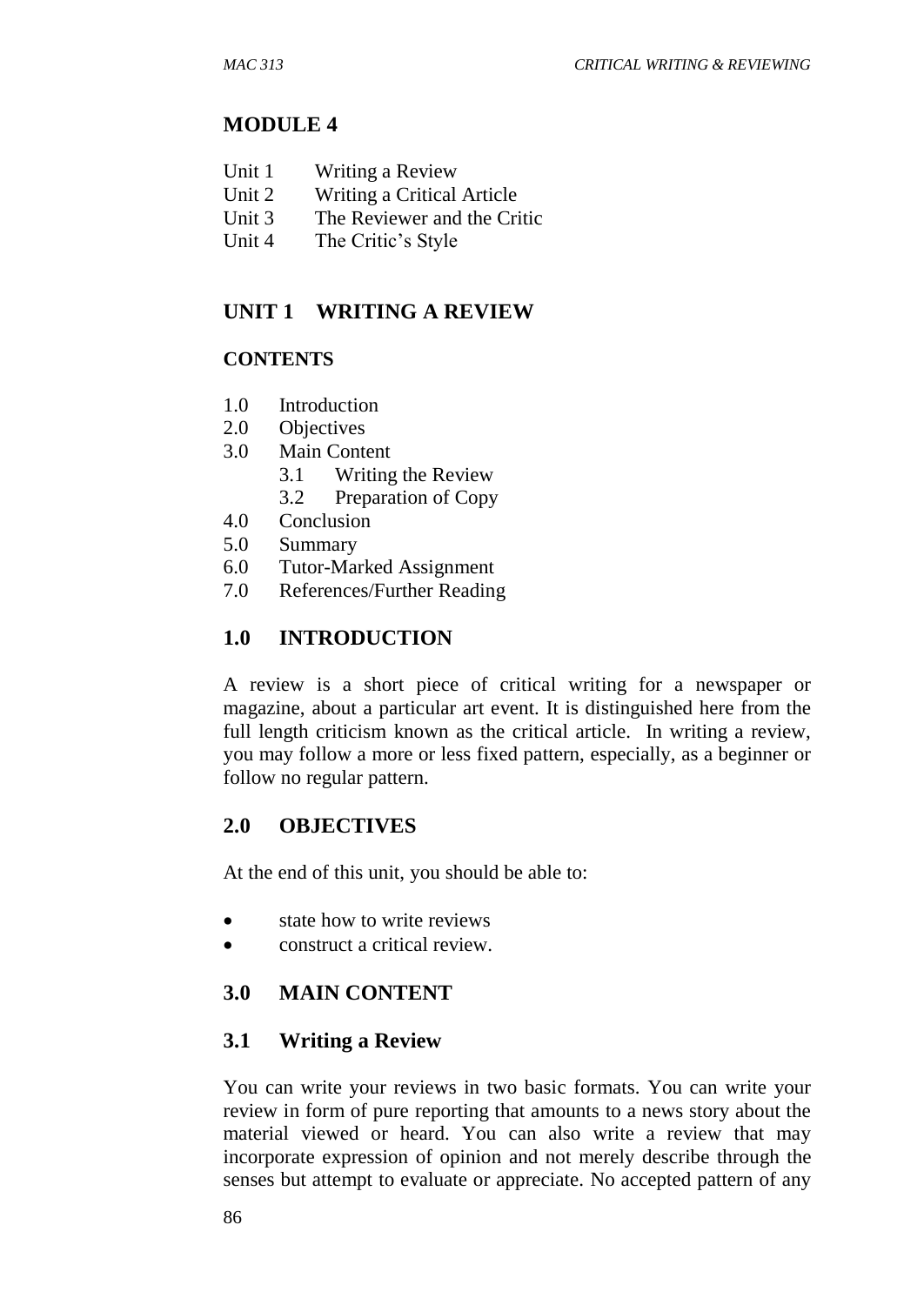sort exists for writing reviews; but for the less experienced reviewer, it is safe to emphasise reporting over criticism, and merely describe and report the news. And because the review is largely news, it is advisable that it should follow the traditional inverted-pyramid pattern of news writing.

Journalistic critics therefore develop their reviews in different ways. Established critics can develop their reviews:

- By constructing the review around personal experience, such as recalling an encounter with a star or artist at the start of the performance; or
- By dispensing first with the news aspect, then launching a generalisation about the event and backing it up with evidence; or
- By relating an anecdote or reporting an incident which leads into the opinions or evidence to be presented.

As a beginner however, your reviewing can be reduced to a formula. Depending upon your purpose, you may, intentionally, devote certain amounts of space to particular types of content; but the structure of a review suggested here is, however, meant as a guide and not to stifle your creativity as a critic.

**The beginning***-* is the most important and difficult part of the review. The beginning should be well thought of. This part can be called the lead or opening paragraph or intro. A straight news story usually has the most important facts in the lead. As with a good news story, the lead should be as interesting as possible and it should incorporate or emphasise any of the journalistic five *Ws* and the *H* , and immediately, give the reader information about the what, where, when, who, why, and how - depending on which is more dominant.

This is a desirable format of all journalistic writing. There are several straight news attention-getting leads you can experiment with. The commonest is the summary lead which encapsulates or provides a synopsis of the plot or action or description of appearance.

**The main body**- this can divide the five (5) *Ws* and *H* and your views, unfolding the details in decreasing order of importance. Some parts can be criticism, either all authoritative or all impressionistic or both and some parts review. This part of the review can contain the heart of your views and must be constructed to carry your essential summaries and opinions and should be brisk and concise.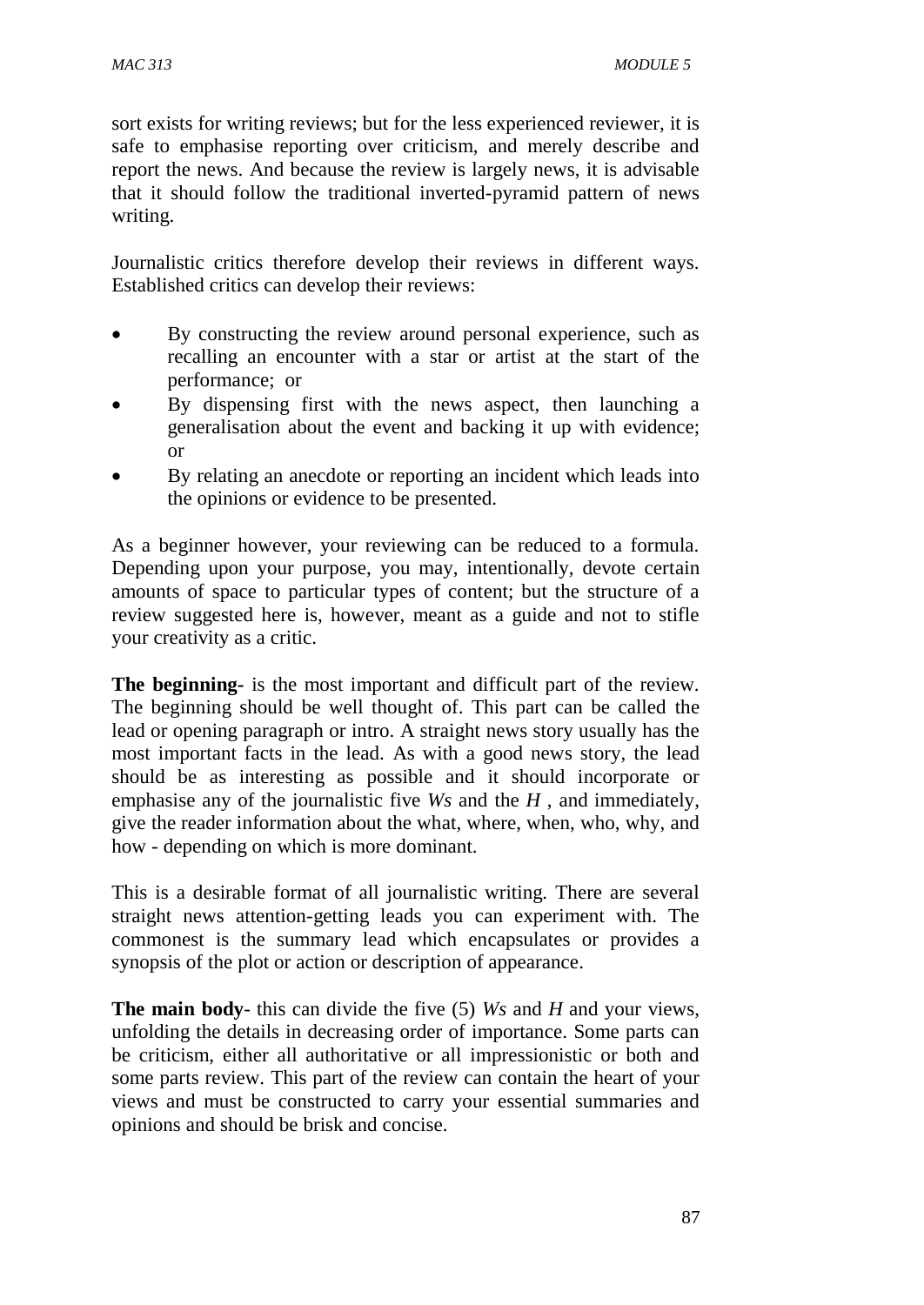**The ending***-* this is the second most important part of the review after the opening paragraph and is almost as difficult to construct as the beginning; but several sound possibilities exist for you. One is that your review can end with your (critic's) main points. Another is that you can end your review with a major point that is an integral part of the body of the review.

### **3.2 Preparation of Copy**

Here, you are to note the following considerations.

**Selecting material***-* constructing a review is a process of selecting material. As a journalistic critic, decide what you shall include in your review by deciding what you want to say about the art, thinking what your readers may require of you. A review should however tell all the news of the event, anything worthy of mention.

**Taking notes***-* you must also understand that note-taking is fundamental to your success as a beginning critic. It is therefore wise to make notes while listening to music or watching a play or movie or wandering about an art gallery or reading a book. The notes you taken will add spice to your review. It is even wiser that you take more notes than you need so that you can choose the more important items and omit the rest.

**Length***-* you must be conscious of the length of your review. Length, usually, is determined by the medium; therefore, you must familiarise yourself with length policies of different publications. Ordinary newspaper criticisms however run from 300 to 600 words in length.

**Using** *quotations-* use quotes in your review. If it is a book or some such art, include quotations from the original, alternating between direct and indirect quotes, for they give the reader a clue to the author's or artiste's style and lend authenticity to the review.

**Use of pronoun***-* here, be careful how you use pronoun in your reviews. Remember that you are speaking for your newspaper, avoiding the firstperson pronoun makes your review appear more factual, rather than being just one man's statement of opinion. Therefore, let your review speak for itself. It carries more weight when expressed in impersonal terms.

**Using words-** words are a reviewer's stock in trade. The bigger your vocabulary, the better equipped you are. Words help you to express yourself precisely and to convey fine distinctions. Avoid flamboyant phrases and esoteric words that are understood by only a minority of readers or those that send your readers to the dictionary.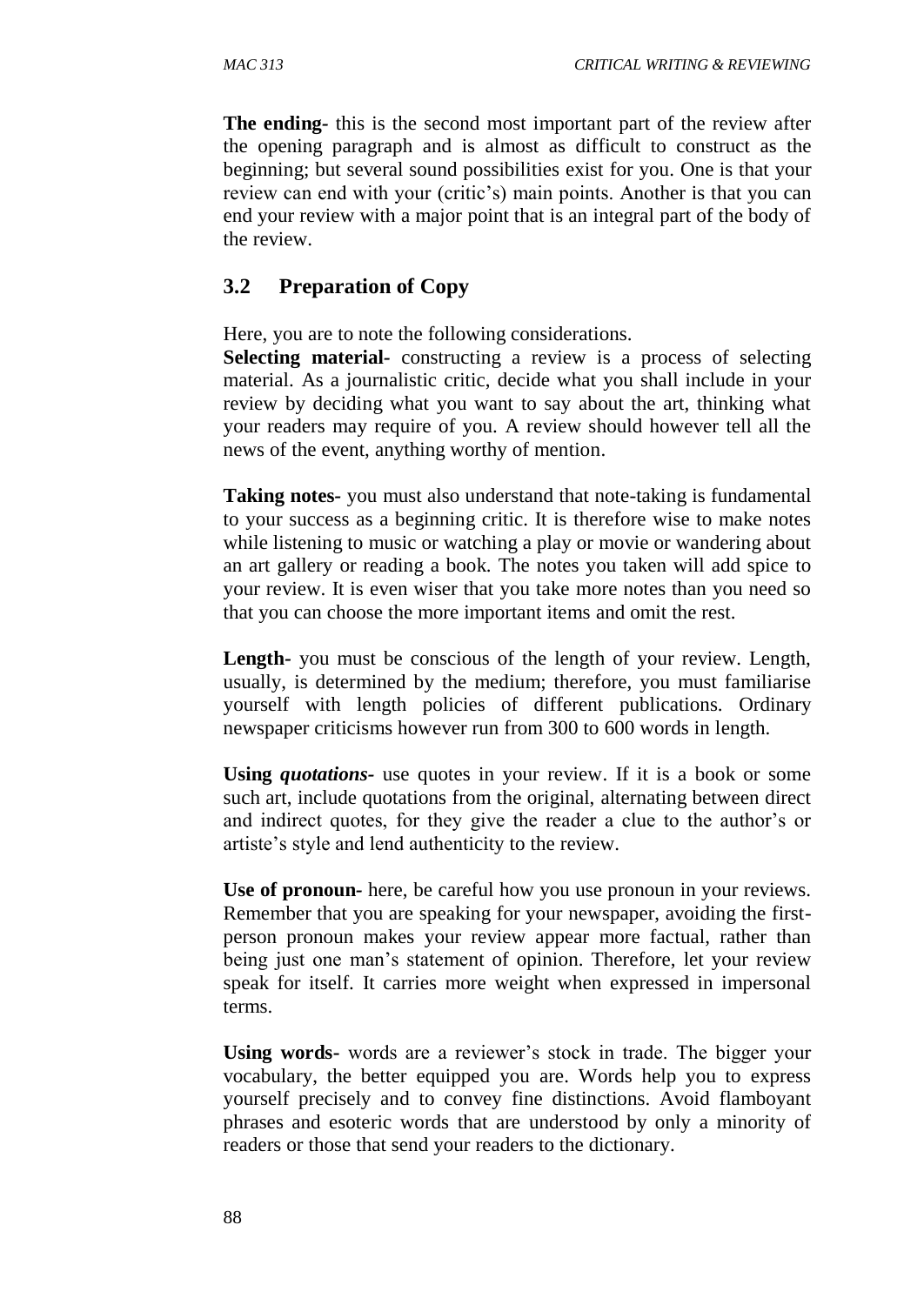*Beginning and ending-* facts at the beginning and end of a review often carry more weight than if placed deeper into the story. Therefore, do not start or end your review with an observation that is an exception to your general premise.

**The legal angle***-* you cannot safely be ignorant of the laws of journalism that cover libel and slander, plagiarism, copyright, and related topics. Knowledge of these has particular pertinence for you, since as a critic, you express opinions and opinions are the commonest source of libel and slander. As a critic, you are at liberty to say what you wish about a work of art but you must be careful not to reflect upon the artist in a way that damages him or her, professionally.

## **SELF-ASSESSMENT EXERCISE**

Discuss some of the common ways used by critics in developing their reviews.

## **4.0 CONCLUSION**

In this unit, it has been made clear to you that no accepted pattern of any sort exists for writing reviews. Experienced critics begin framing their reviews while watching or hearing what they are to criticise, and the opening paragraphs occur to them, effortlessly. By the time the critic settles down to write, the body of the review may take shape also and he/she has, well in mind, what he/she wishes to say. For a beginner, a formula is of considerable help, until you learn, eventually, to dispense with the pattern.

## **5.0 SUMMARY**

This unit considered possible ways of writing reviews. The unit acknowledges that while no accepted pattern of any sort exists for writing, it is better for a beginner to reduce his/her reviewing to a formula which may serve as a guide.

## **6.0 TUTOR-MARKED ASSIGNMENT**

Reduce reviewing to a formula and discuss your formula with practical reference to a particular work of art.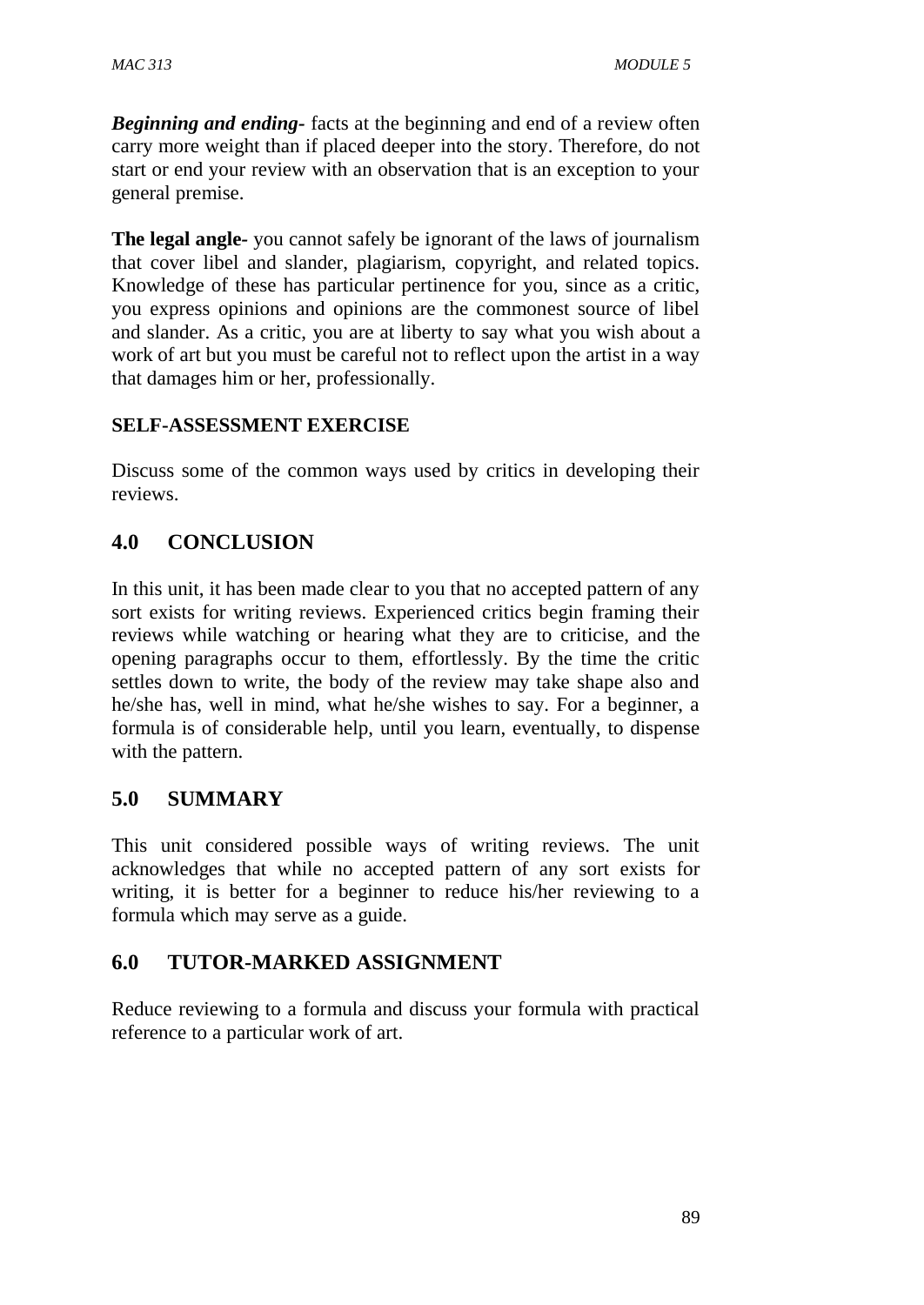#### **7.0 REFERENCES/FURTHER READING**

Singer, L. S. (1974). *The Student Journalist and Reviewing the Performing Arts.* New York: Richards Rosen Press Inc.

Wolseley, R. E. (1959). *Critical Writing for the Journalist*. New York: Chilton Book Company.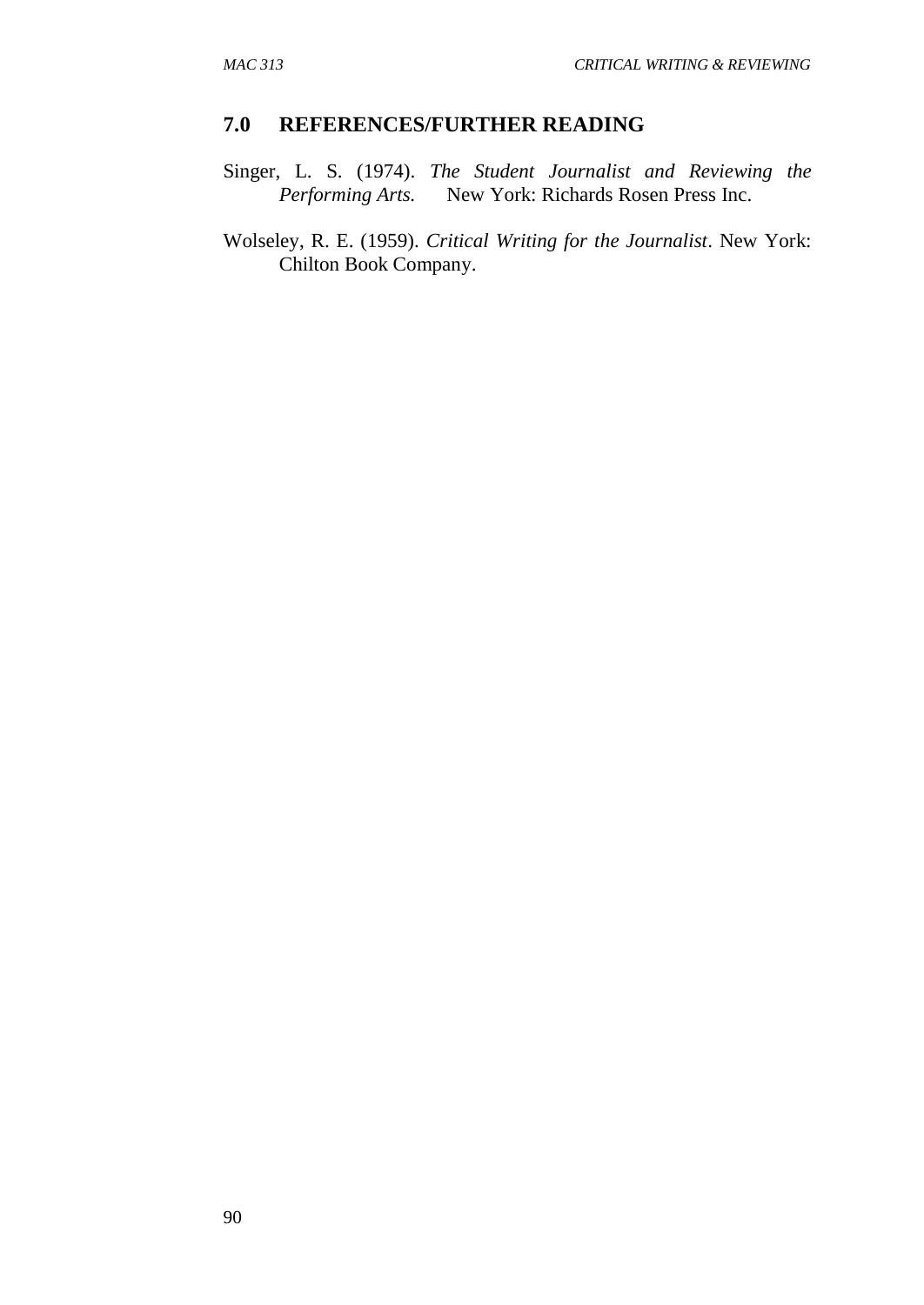# **UNIT 2 WRITING A CRITICAL ARTICLE**

## **CONTENTS**

- 1.0 Introduction
- 2.0 Objectives
- 3.0 Main Content
	- 3.1 The Critical Article and the Critic
	- 3.2 Writing a Critical Article
- 4.0 Conclusion
- 5.0 Summary
- 6.0 Tutor-Marked Assignment
- 7.0 References/Further Reading

## **1.0 INTRODUCTION**

Writing the critical article is a major test of the critic's abilities. The critical article is more extensive than the review. It is also more intensive, more penetrating, and analytical. In a critical article, you cannot stop at merely describing or reporting, but you must also dissect.

## **2.0 OBJECTIVES**

At the end of this unit, you should be able to:

- identify a critical article at first sight
- write a good critical article
- state the conventional features of a critical article.

## **3.0 MAIN CONTENT**

## **3.1 The Critical Article and the Critic**

The critical article, like the essay, is difficult to define, for it has no special form, as does the news story. It resembles the essay in that it, too, is a short piece of prose, with less emphasis on style, and wider purpose. It may be intended to inform, guide, entertain, and influence and it is collection of facts or ideas assembled to gratify on or more of these intentions. Largely, the critical article can be defined as a piece of prose which is intended to analyse some phase of the arts, and attempts to evaluate them. To Wilson (2000), the critical article is a careful composition that evaluates and appreciates the whole body of a writer's work, the whole career of a singer or the complete field.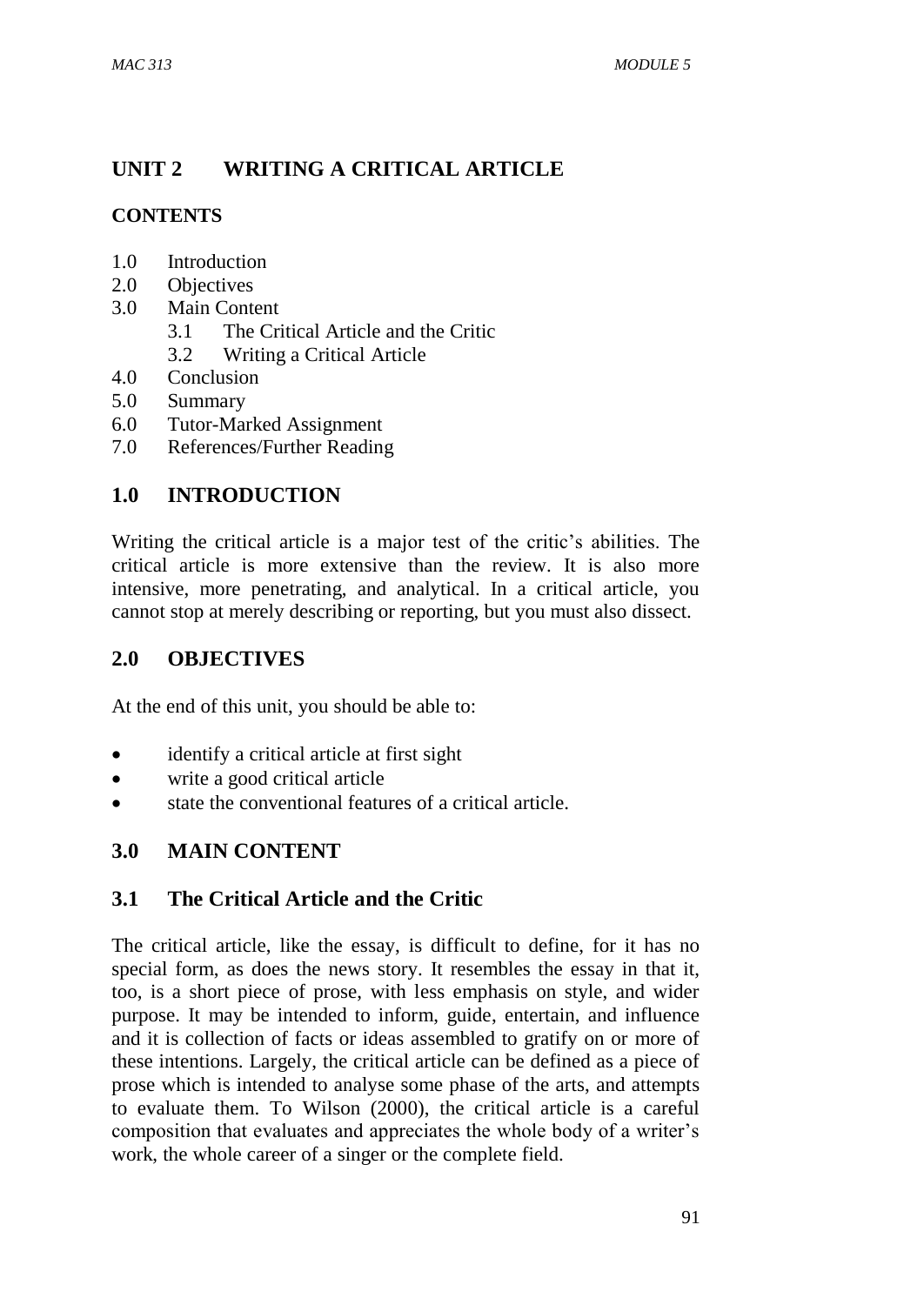Whatever it is called or however it is classified, on important thing is that, as a critic, you must be dominantly idea-minded as opposed to thing-minded. Some persons react most strongly to things – persons, facts, events; others attend more spontaneously to ideas, notions, generalisations, and thoughts about things. The reporter gives pictures of persons, things, and events in writing; the critic explains, relates and analyses them and points to opinions and conclusions resulting from his cerebration. The writer of the critical article therefore should be ideaminded.

## **3.2 Writing the Critical Article**

In writing the critical article, you can find the following steps very useful.

**Step 1-** you are endowed with an idea or you are given an idea by an editor; either way, you obtain a topic or subject for the critical article.

**Step 2***-* you research and gather facts and opinions relating to your subject. Research can come from your observation, from interviews, books and other media.

**Step 3***-* after research, you analyse and relate facts gathered to gain new insights pertaining to the general purpose of the article in question. Also, you are to reflect on the different dimensions of the subject, on available alternatives and consequences, discount prejudices and biases. You can record your observations and makes use of your notes, clippings, letters and other sources.

**Step 4***-* you can prepare an outline at this stage and list words, phrases, and sentences that represent all the different items that will go into the article regardless of relationship or order. Analyse this list in turn, group related items together, or arrange them in any desired order. You may wish to write a paragraph setting forth the purpose of the article at this point, as a starter.

**Step 5-** design an attractive opening or ending; you can begin with strong news- peg based on news event relating to the subject of the article among other openings. Your ending should grow naturally from the beginning or from the theme of the article. It may repeat the beginning to clinch the idea, or it may be an anecdote which emphasises the chief message of the article.

**Step 6-** next, you develop methods of presenting you materials in the body of the article. You can use either the deductive method or inductive method. The deductive method proceeds from general to the particular.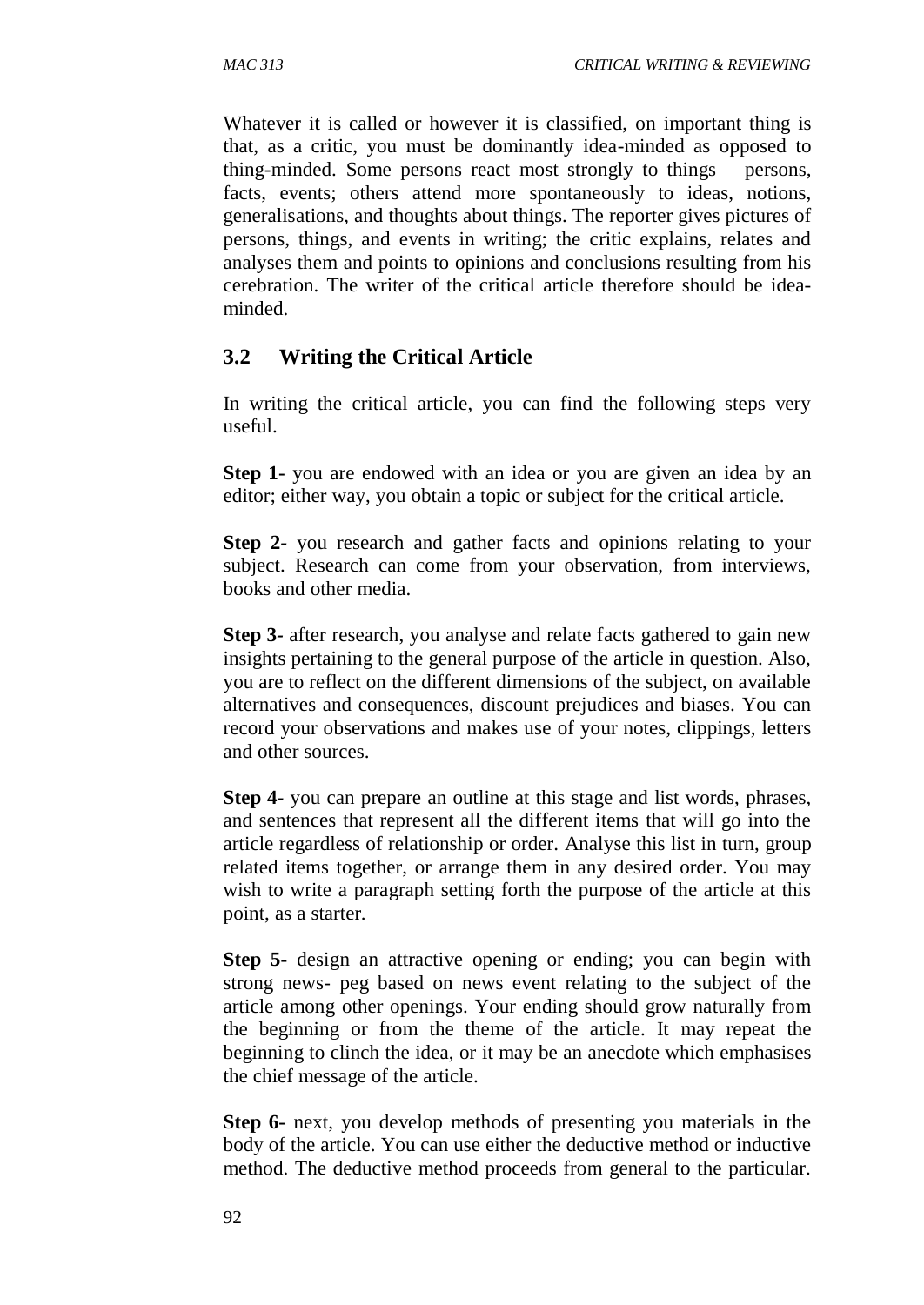Using the deductive method you may start with a general statement that follows an example or incident, and then provide minor details, all leading to the general statement of the original proposition. The inductive method proceeds from the particular to the general; it begins with minor and works up to the general proposition which is usually stated at the end as a sort of conclusion.

**Step 7-** to write is to write and re-write, and write until the critical article is ready after a number of drafts. You may allow a more experienced person to read your copy before you finally submit for publication along with whatever necessary pictures or artwork.

### **SELF-ASSESSMENT EXERCISE**

Examine some newspapers and magazines, identify critical articlesthose run as regular parts of publications and those which appear under special features. Can you discern any conventional pattern? Analyse any of them in terms of structure or design.

## **4.0 CONCLUSION**

As you can see from this unit, the design of the critical article is not very different from that of the critical review. It has a beginning, middle and an end. Its structure resembles that of a human being- it has a head, a body and feet. These distinctions must be different. The head must be smaller than the body, and the feet are of different construction compared to either of the two.

## **5.0 SUMMARY**

This unit has exposed you to the fact that there are two common methods of developing a critical article. If you plan to begin inductively, there are various choices for the opening. You can begin with an anecdote, or an incident, or a news-peg, or an example which sets forth the detail, or a slight descriptive passage. You must not forget that the body of the article stems, naturally, from the type of beginning. If your article begins with a generalisation, you must proceed to supply the support for that generalisation in the body. Your ending should grow, naturally, from the beginning or from the theme of the article.

## **6.0 TUTOR-MARKED ASSIGNMENT**

Submit a three-paged critical article on A4-sized paper, with 1.5 spacing on any work of art of your choice. Try to follow the steps suggested in this unit. You may shuffle them to suit your purpose.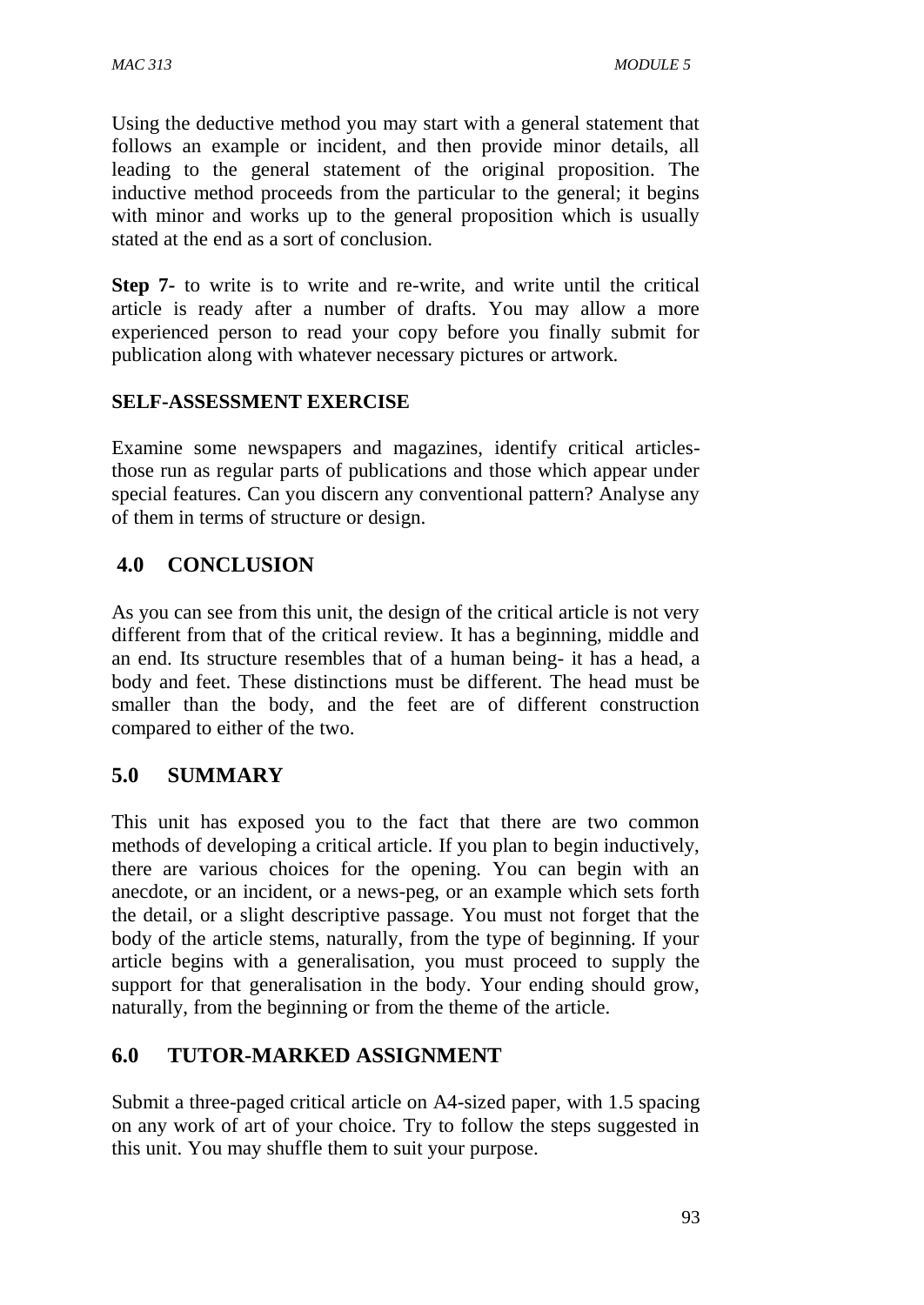### **7.0 REFERENCES/FURTHER READING**

- Singer, L. S. (1974). *The Student Journalist and Reviewing the Performing Arts.* New York: Richards Rosen Press Inc.
- Wilson, D. S. (1977). *Introduction to Print Media: Readings in Nigerian Journalism.* (Ed.). Ibadan: Stirling Horden Publishers.
- Wolseley, R. E. (1959). *Critical Writing for the Journalist*. New York: Chilton Book Company.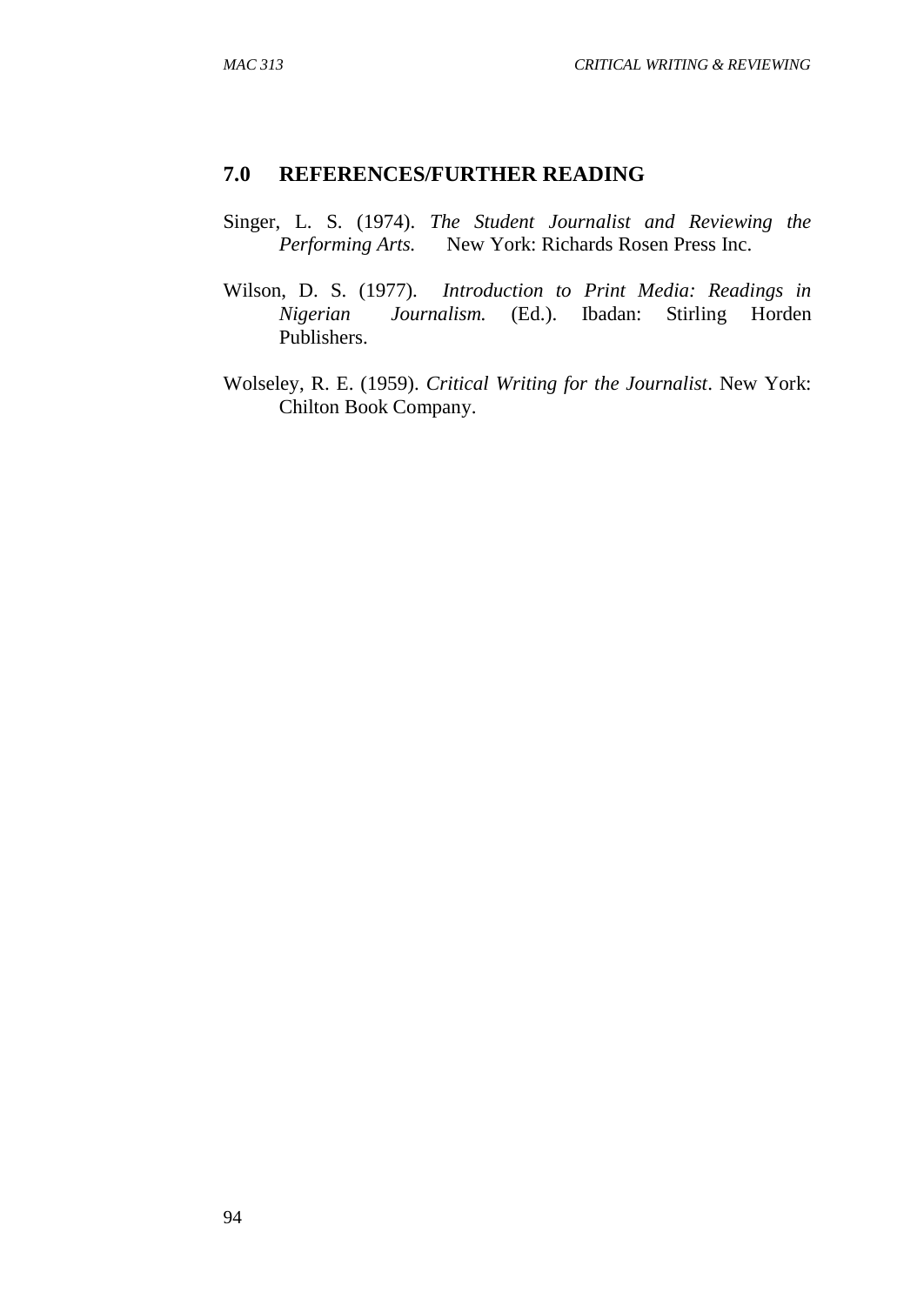# **UNIT 3 THE REVIEWER AND THE CRITIC**

## **CONTENTS**

- 1.0 Introduction
- 2.0 Objective
- 3.0 Main Content
	- 3.1 The Reviewer
	- 3.2 The Critic
- 4.0 Conclusion
- 5.0 Summary
- 6.0 Tutor-Marked Assignment
- 7.0 References/Further Reading

## **1.0 INTRODUCTION**

A true critic is not, necessarily, a reviewer; a reviewer is not necessarily a critic- in fact, and he/she rarely is. Each has his/her rightful place and are really quite different.

## **2.0 OBJECTIVE**

At the end of this unit, you should be able to:

differentiate between a reviewer and a critic.

## **3.0 MAIN CONTENT**

## **3.1 The Reviewer**

A reviewer is not a critic, even though he/she too must be critical. He/she is a reporter who writes what amounts to a follow-up news story about the material viewed or heard. He/she, therefore, avoids opinion. He/she merely reports; that is, describes through the senses without attempting to evaluate or appreciate.

A review is objective reporting. You report what goes on outside you. You take note of first hand events; consult reference books for facts about the artist and their schools; familiarise yourself with catalogues, ask the artist direct questions, talk to the guards and people at an exhibition, ask the ticket taker for facts about attendance, report on special events, incidents, or whatever else that may make attractive copy, but you do not enter the area of criticism.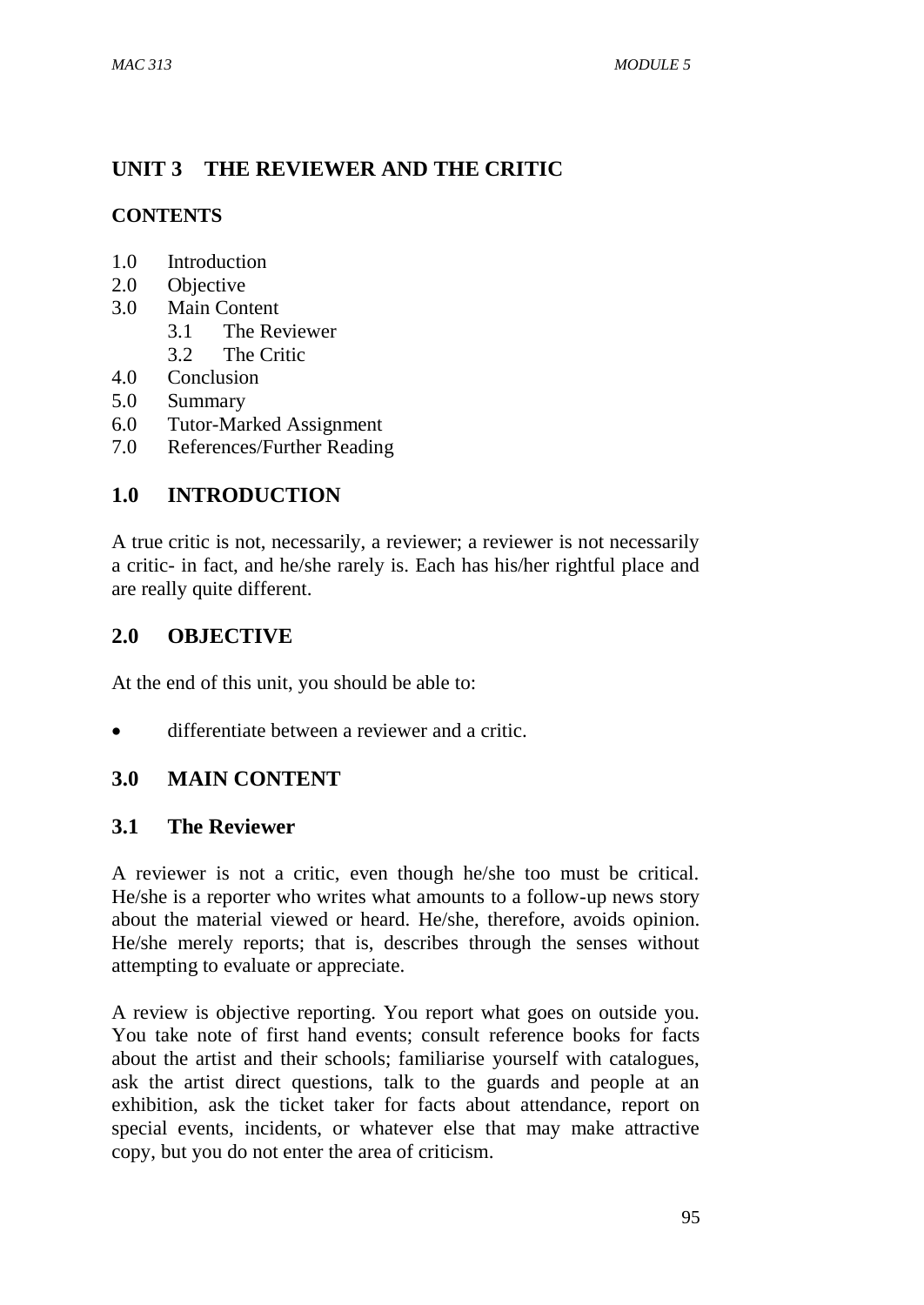As a reviewer, you are, fundamentally, a newsman, and the review is basically a piece of news. You are, temperamentally, very different from the critic. Your philosophy of writing is objectivity; as much as possible, be accurate, thorough, and well rounded. Your strong points are speed, topicality, wit, and fact.

As a critical reviewer, you should be able to summarise the performance so well that you not only satisfy the man who was not there but add something to the overall impression, perhaps by some enlivening details to the man who was. As such, the reviewer should also help the reader or listener make up his mind what he thinks of the movie, play, or concert he attended night before.

## **3.2 The Critic**

The critical article is a subjective reporting. The critic expresses an opinion about a performance or a work of art or music. You tell your readers what goes on inside you. As such you must go beyond reporting or reviewing into the realm of the subjective. You must move from the objective the subjective. As a critic though, you too must at least meet all standards of good reporting then add what converts a report into criticism- your opinions and comments.

The critic publishes several months after the reviewer has forgotten what the work of art was even about. As a critic, you are really a kind of a 'garden-variety' philosopher. Your virtues are long meditation, a firm historical sense, profound insight, and truth-(absolute truth). Your audience finds the reviewer flashy and cheap, the master of snap judgment. Consequently, you must be overly elaborate bearing in mind that your arguments may even change the reader or listener's mind.

#### **SELF-ASSESSMENT EXERCISE**

In a logical sequence, outline how a reviewer thinks and writes.

## **4.0 CONCLUSION**

For you as a new writer of critical material The value of these distinctions between the reviewer and the critic is that if you feel you are not grounded enough in the art form at stake, you can skip the critical writing and confine yourself to objective reporting so that you can produce something that is fair and usable.

## **5.0 SUMMARY**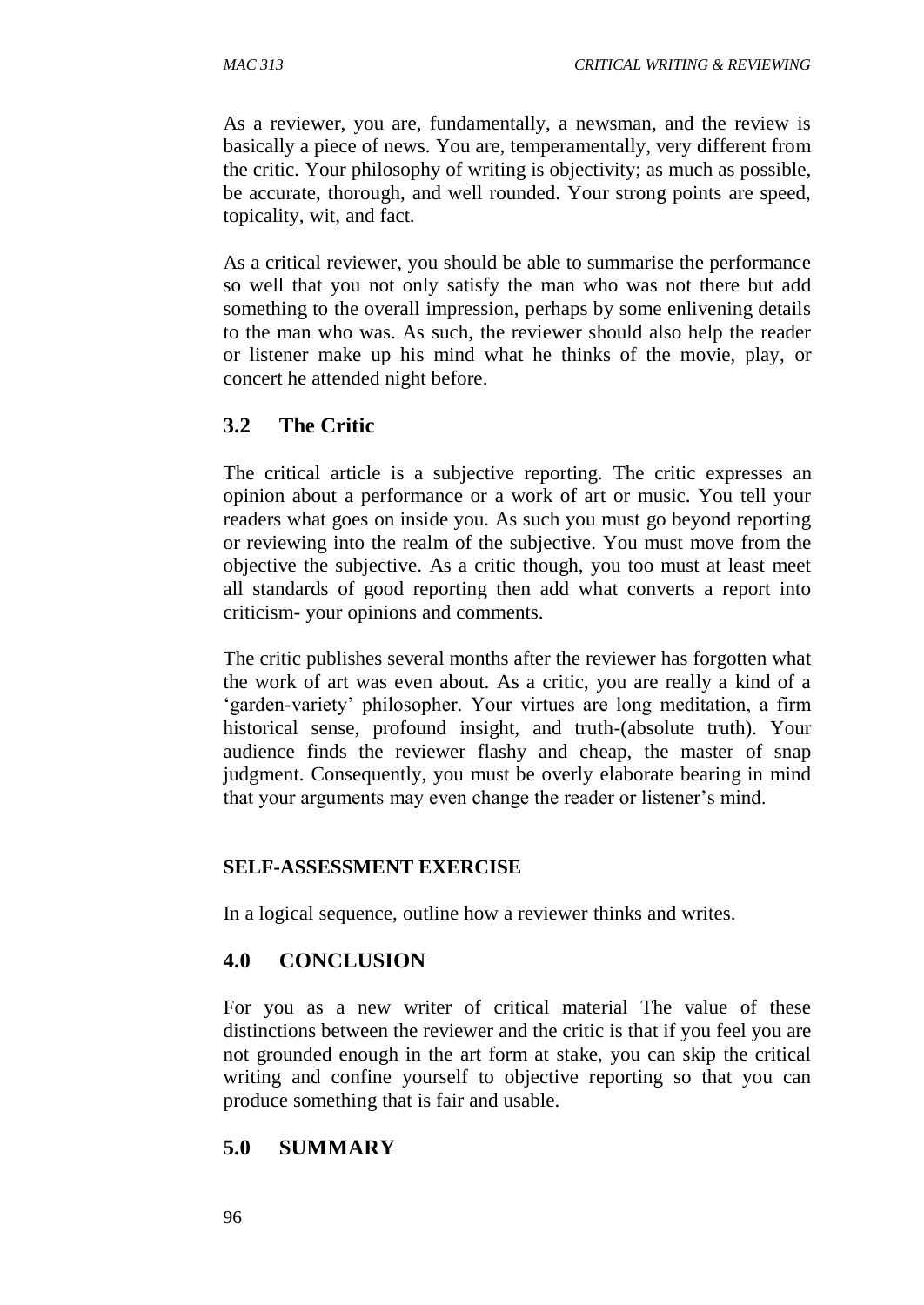You have learnt from this unit that the reviewer and the critic write in different ways, in different places, for different audiences. They operate on different levels and they think in different ways. Nevertheless, as you can notice, there is a thin line between the two; the same person can sometimes do the same jobs, sometimes even fuse the two activities.

## **6.0 TUTOR-MARKED ASSIGNMENT**

Discuss the similarities and differences between a critic and a reviewer.

### **7.0 REFERENCES/FURTHER READING**

Singer, L. S. (1974). *The Student Journalist and Reviewing the Performing Arts.* New York: Richards Rosen Press Inc.

Wolseley, R. E. (1959). *Critical Writing for the Journalist*. New York: Chilton Book Company.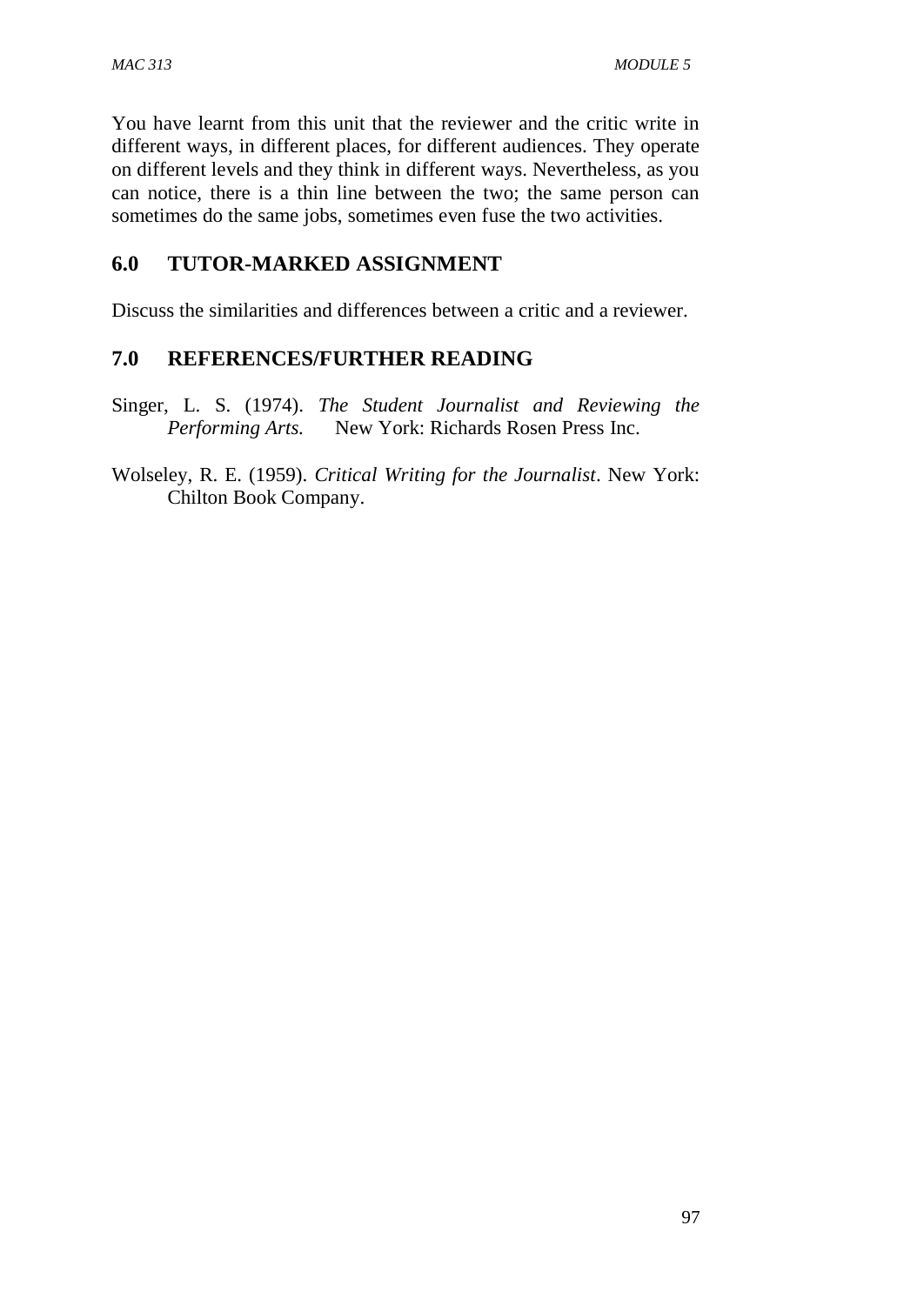# **UNIT 4 THE CRITIC'S STYLE**

### **CONTENTS**

- 1.0 Introduction
- 2.0 Objectives
- 3.0 Main Content
	- 3.1 The Critic's Style
	- 3.2 The Tone of Criticism
	- 3.3 Developing your Style
- 4.0 Conclusion
- 5.0 Summary
- 6.0 Tutor-Marked Assignment
- 7.0 References/Further Reading

## **1.0 INTRODUCTION**

The journalistic critic's style is limited by the type of publication in which his or her work appears or the audience he/she addresses. The critic's writing must be suitable for most publications or other media, and for the not too literate, as well as the technically well-informed readers he or she tries to serve.

## **2.0 OBJECTIVES**

At the end of this unit, you should be able to:

- describe the style of a critique
- cultivate your own style.

## **3.0 MAIN CONTENT**

## **3.1 The Critic's Style**

For a journalistic critic, it is advisable to conform to the stylistic traditions of the press. The journalistic critic's style is characterised by use of short sentences, simple words, brief paragraphs, and avoidance of foreign terms and exotic references and, except where inescapable, of technical terms; brightness and newness of tone and an introduction of human interest where possible.

However, as a critic, you share the editorial and article writer's measure of freedom; and since you are thought to appeal to a somewhat better educated group of readers, you are allowed to use a few of the technical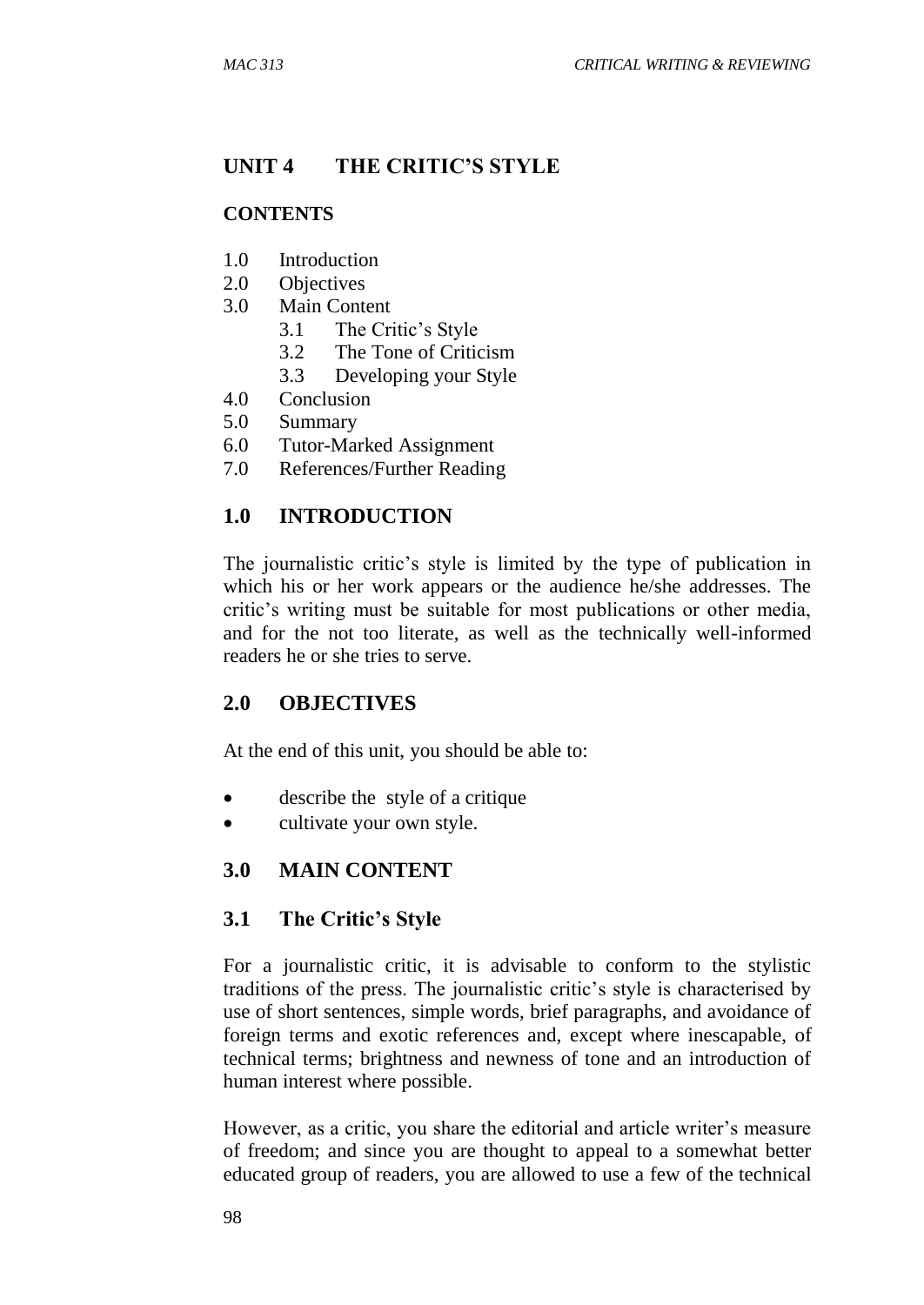words of your occupation and the specialised language of the art you are evaluating.

Style refers to the method, the manner, and the personality of the writer; but Percy Marks (Wolseley, 1959:93) says "personality is as elusive as it is real and important. If we could define personality, we could define style…" He adds that the style of writing should reflect the personality of the writer, and that when as a student critic you have learned to give a true expression of yourself, you have achieved style.

Your goal as a critic therefore, according to Oscar Thompson (Wolseley, 1959:97-98), is to "rid writing of its last suggestions of effort, by perfecting a technique that reads a if it took care of itself". You must go straight to point, paragraph by paragraph, sentence by sentence, and word by word. There should be no waste, no padding, no clutter, or circuitous phrases. You must say what you wish to say, no more, no less. Yet you must never be curt and must never spare. The amplitude of your ideas should prevent that. Your style should be as mellow and easy as it is precise and clear.

Vary your sentence structure. Each sentence should be a complete idea in itself and each sentence should be related to what precedes and follows; but at the bottom of all is the use of words. As Oscar Thompson (Wolseley, 1959: 98) again says, *"*none has a happier faculty for finding the exact and illuminative term". Your words must be reasoned and organized. When you express any opinion, and you are expected to – your words must buttress your opinion. Remember that your opinions are the main points of his story. While the general reviewers with nouns and verbs, the most interesting words in a critical review are the adjectives and adverbs.

## **3.2 The Tone of Criticism**

The tone of criticism has various characteristic resulting from the nature of the writer. Some of these include simplicity, smartness, banality, pomposity, and humour. As a beginning critic, you must learn never to pretend to be radical and pass judgment in alarming manner or feign dignity of mind and solidity of judgment when actually you are concealing the fact that you have nothing to say. Be wary of humor, wisecracking and punning.

Humour is always difficult to write. You must use an expression only because it says what you mean and not because it makes you look bright and clever. You must be mindful also at whom you direct your barbs for they may be out of place. Avoid ornamentation of style, excessive resort to technical jargon and appallingly stale expressions. Chesty writing and such triteness shows you have a barren vocabulary and no taste. It is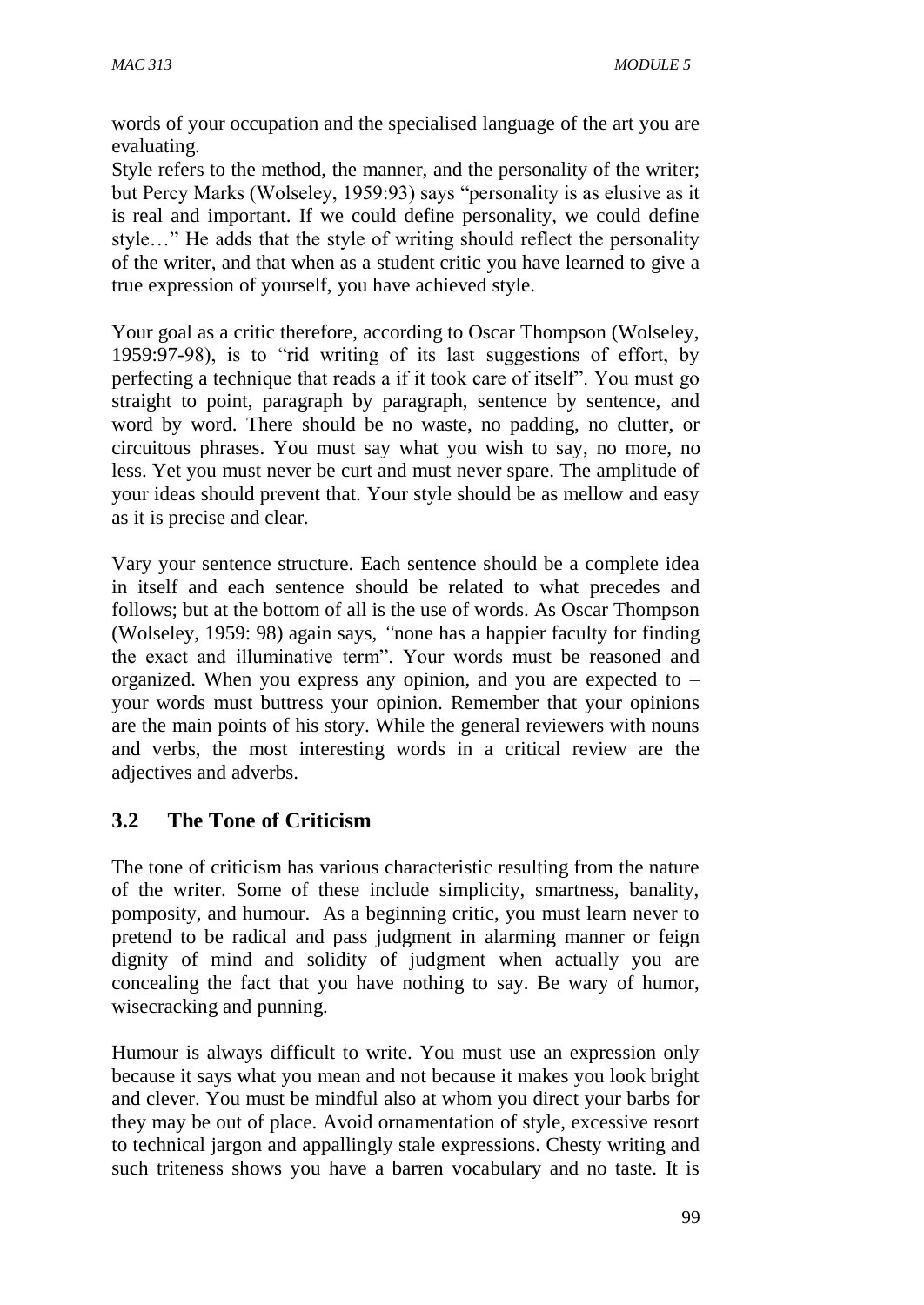possible for you to be simple and direct without being commonplace in style. You must not over-quoting from a book being reviewed or paraphrasing such that you distort the original and employing words inaccurately.

## **3.3 Developing Your Style**

Now that you are dumped into critical writing responsibilities, it is necessary you consider what is involved in developing your own style. First, if you are sincere in seeking after a useful and effective style, it is helpful if you devote many hours reading writings of established writers on the subject.

Also, if you are to become a master critic in your profession, you must begin to write, write and write for many years. You must not imitate the styles of others as a means of developing your own and do not try to develop a style before you begin to write. Thirdly, understand that a good style should show no sign of effort. Therefore, you must never take the smallest pains with your style or think about it or try to know whether it is style at all. Just continue to write as your personality directs and you will arrive at your objective.

Lastly, try to understand the forms of discourse, that is, description, exposition, argumentation, and narration as a way of increasing the attractiveness of your writing in both form and style.

## **SELF-ASSESSMENT EXERCISE**

Is there any ideal style? Fully justify your answer.

## **4.0 CONCLUSION**

It is clear from this unit that style is a personal characteristic. If it does not come to you naturally, you can and should acquire it. And you can always improve your style through borrowing the characteristics of others, through practice, and through self-criticism.

## **5.0 SUMMARY**

In this unit, you learnt that the journalistic style must first conform to the stylistic traditions of the press though you share the editorial and article writers' measure of freedom. You have learnt also that you can achieve style through honest self expression, practice, and self-criticism, and that your style need not be, unnecessarily, ornamental.

## **6.0 TUTOR-MARKED ASSIGNMENT**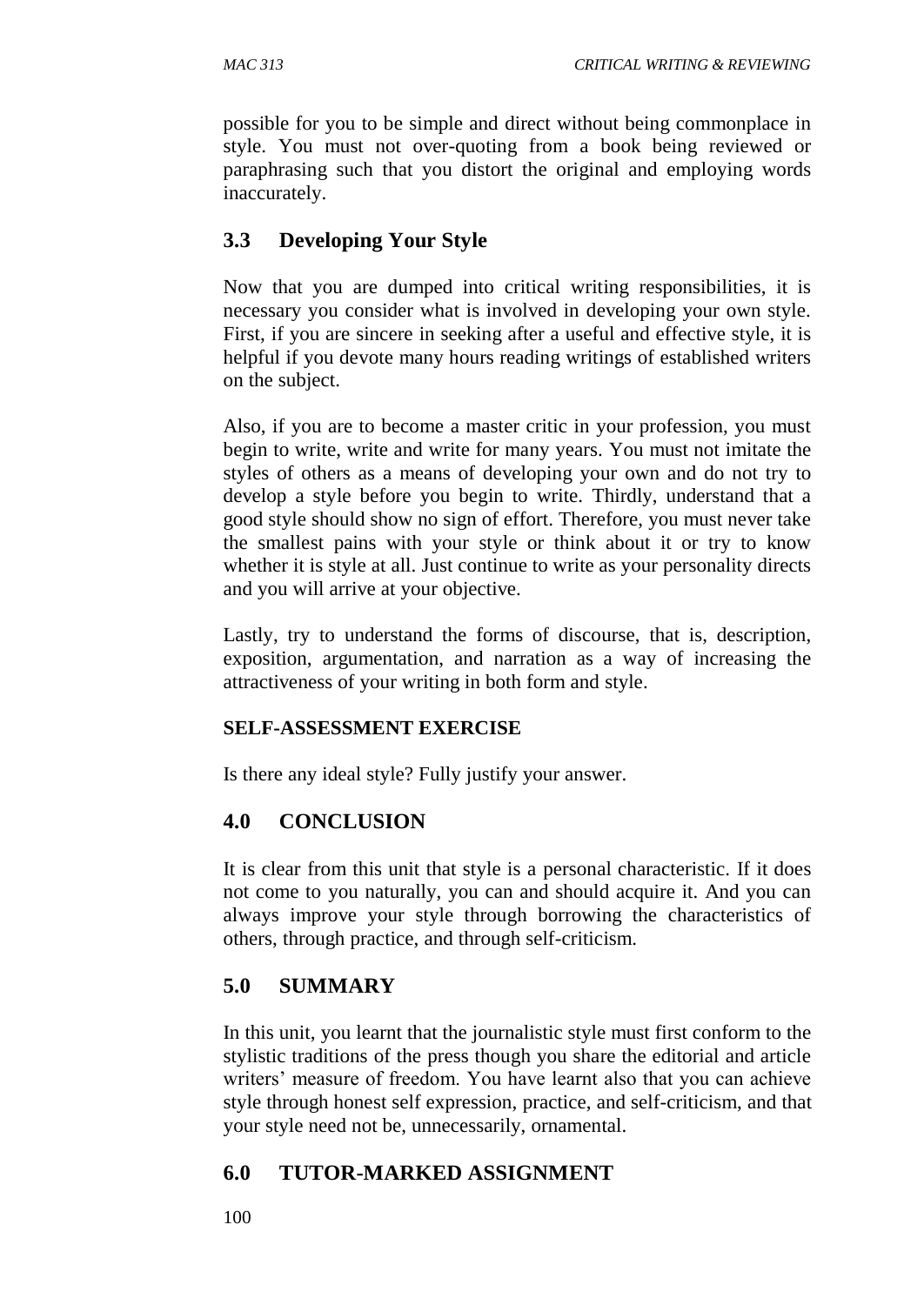## A good style must show no signs of effort. Discuss.<br> **7.0 REFERENCES/FURTHER READING 7.0 REFERENCES/FURTHER READING**

Singer, L. S. (1974). *The Student Journalist and Reviewing the Performing Arts.* New York: Richards Rosen Press Inc.

Wolseley, R. E. (1959). *Critical Writing for the Journalist*. New York: Chilton Book Company.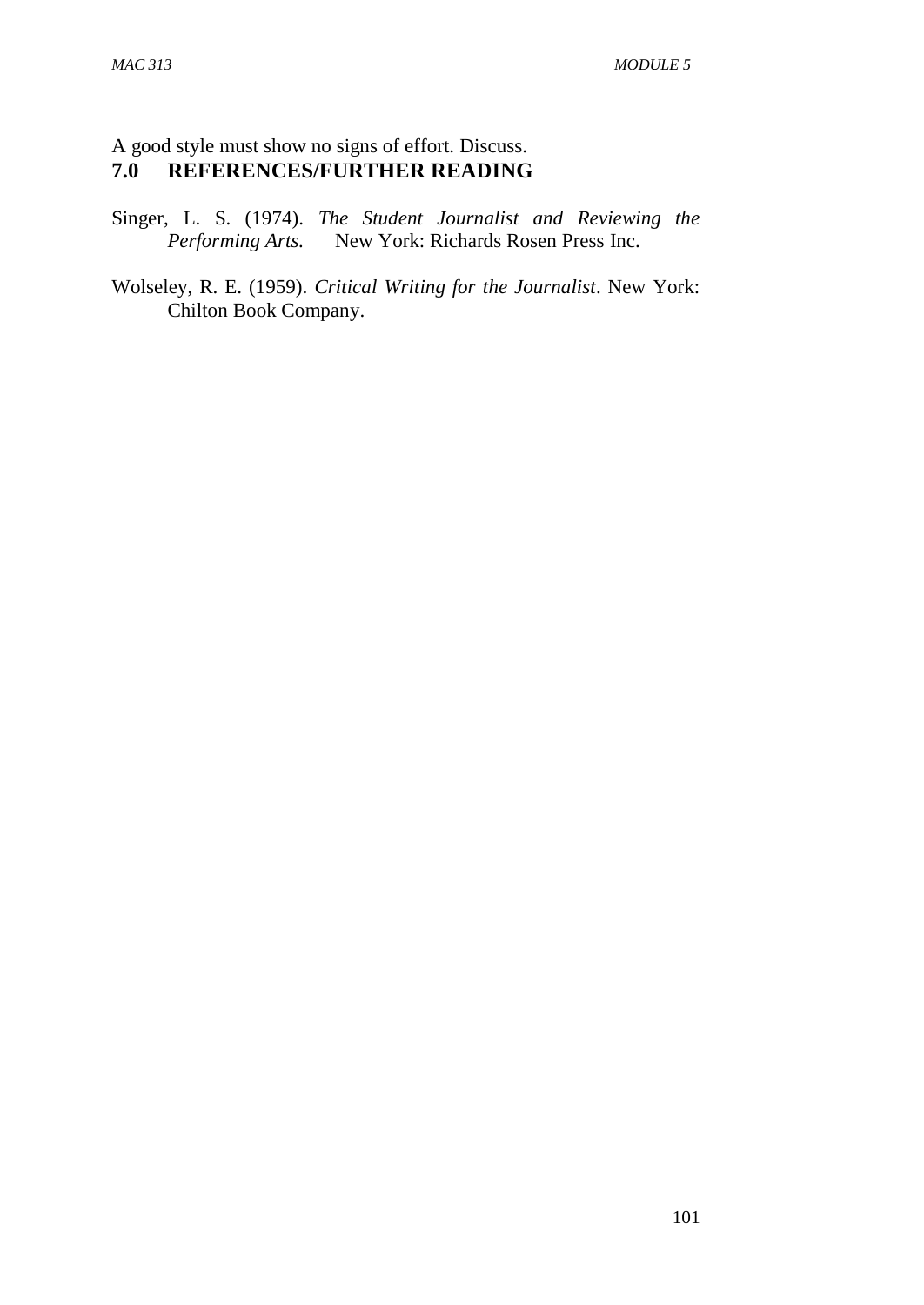## **MODULE 5**

- Unit 1 Reviewing the Fine Arts
- Unit 2 Reviewing Books
- Unit 3 Reviewing Stage Play **or Drama**
- Unit 4 Reviewing Music
- Unit 5 Reviewing TV and Motion Pictures

## **UNIT 1 REVIEWING THE FINE ARTS**

#### **CONTENTS**

- 1.0 Introduction
- 2.0 Objective
- 3.0 Main Content
	- 3.1 Reviewing the Fine Arts
	- 3.2 The Art Review
- 4.0 Conclusion
- 5.0 Summary
- 6.0 Tutor-Marked Assignment
- 7.0 References/Further Reading

## **1.0 INTRODUCTION**

The fine arts- painting and sculpture- come under the broad subject of arts. They have been with mankind for long, particularly sculpture. Their value appreciates with time; many see them as a good investment and they are increasingly receiving attention in the media in form of exhibitions and shows.

## **2.0 OBJECTIVE**

At the end of this unit, you should be able to:

discuss the nitty-gritty of art reviews.

## **3.0 MAIN CONTENT**

## **3.1 Reviewing the Fine Arts**

The fine arts, painting and sculpture are the most subjective of arts and the pose problems for the reviewer. Probably, nowhere in the arts forms is the field more bewildering as on the fine arts themselves-painting and sculpture. The reviewer of these and other visual arts has a problem, unlike those who deal with books which have a more or less fixed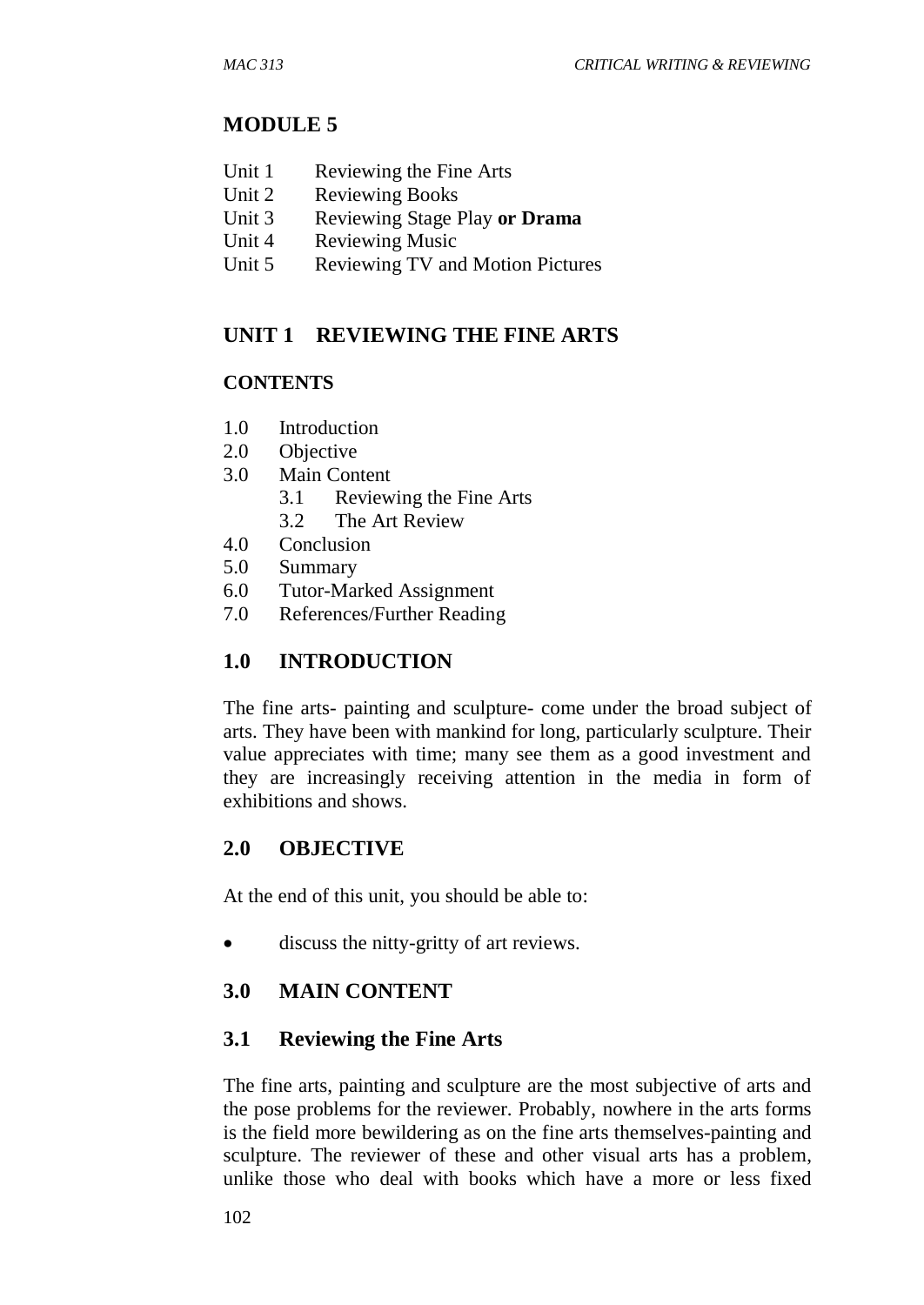physical form. A critic need not worry whether a book is set in a particular font or typeface or its cover has a particular color.

Now, as a reviewer of an exhibit of paintings you have to watch out for many different points on which you are expected to have something to say such as the quality of color, the pigment used, techniques employed in laying it on canvas, the portrayal of reality and meaning, method of presentation, artistic philosophy, the context in which the work appears, the painting's frame, its lighting, and the type of work. In an exhibit of from two to three hundred paintings or works of sculpture, the complexity of your task is obvious.

Yet you may utilise the material-form-workmanship formula as a reasonably objective standard and a workable process in appraising any work of art. You may ask, as with other art forms, what the artist is trying to do (or say) and how well he does it. Instead of working in abstracts you can deal in concrete terms. You can name the materials, try to analyze the form, qualify the workmanship.

Remember time has changed everything. Canvas is no longer the only surface for painters. Marble and bronze are no longer the only materials for sculptors. In fact, the line between painting and sculpture is sometimes blurred. A painter today does not always use odds and ends from the woods or the rubbish heap and use spray gums on them. The sculptor may work with time-honored materials or he many use plastic, welded steel plates, wood, foam, or a combination, and may paint over the entire objected art.

Since the materials and the form are on display, concentrate on the direct data-form, material and workmanship. Where today critical judgment comes into play is in the matter of originality and workmanship. Who first used spray paint on flotsam and jetsam and sold the results to art connoisseurs, for instance? Is it this artist's own idea or is he following in the path of past practitioners? The artist may use a previous practitioner's idea and give it new horizons and new force.

As a critic attending exhibitions by new artists, you must broaden your own standards. When an exhibit by an acknowledged master arrives, or when your local museum acquires an expensive masterpiece, you the art critic must interpret these "standard" works for your audience; why are they masterpieces? What is so wonderful about them? Your study of the history of art, your background, and your knowledge of art will help you here. Your background is most helpful in detecting originality.

Just as a music critic should be able to delineate the fine points of a concert to his readers, you should, as an art critic, be able to write why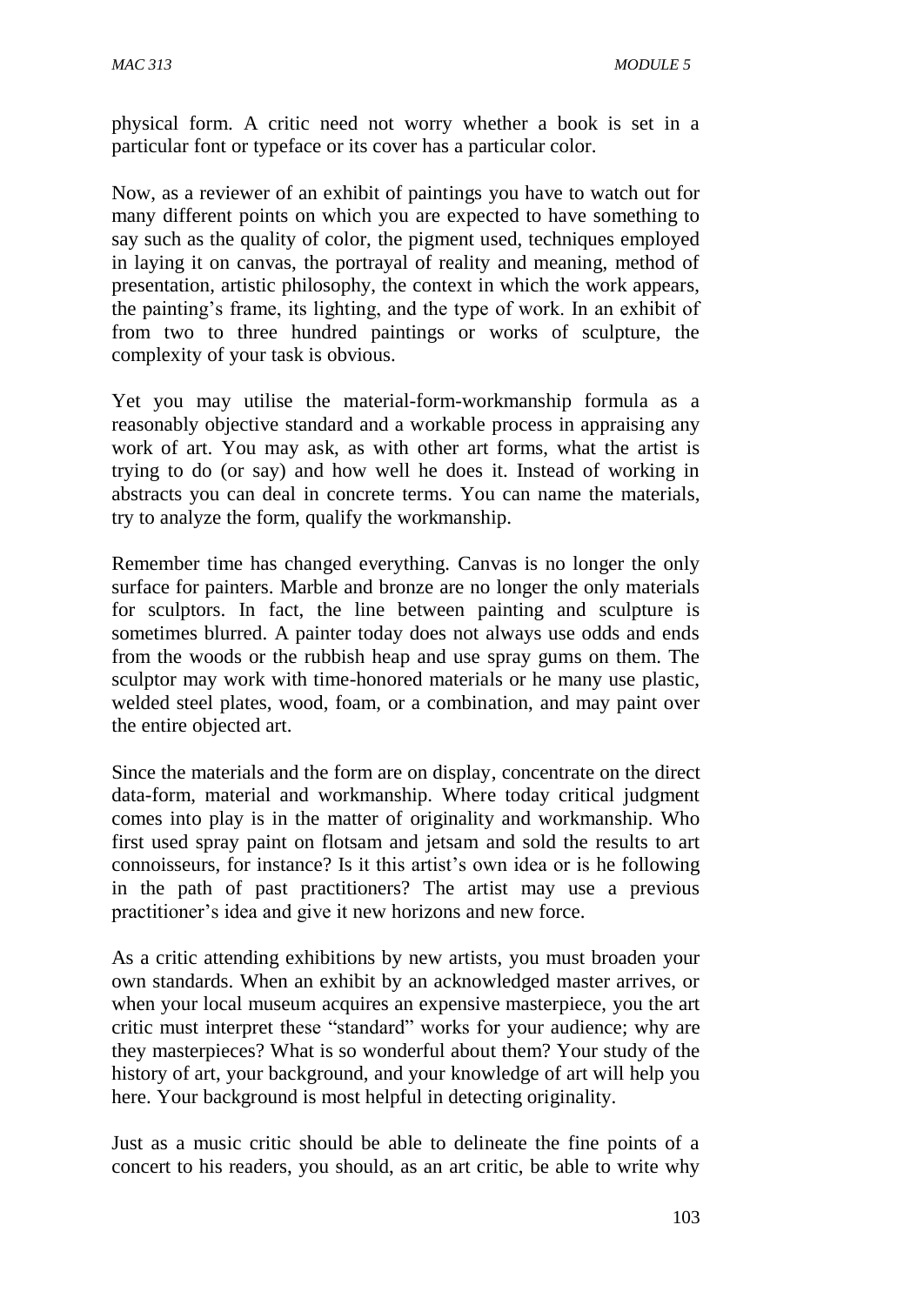an artist is great; why a painting or a sculpture is great. You should also be able to distinguish between an etching; a print, and a lithograph; water color wash, and gouache; glass, stone, concrete, wood, or plastic, and how oil looks on these various materials.

Ask yourself whether the artist is consistent in his execution. One work will usually stand out in an exhibition and others may be judged, in relation to it. A retired art critic once suggested the impressionistic approach for reviewing the arts- take a look at any work of art; 'shut your eyes, open them suddenly, and write about your first instantaneous impression'; but ask yourself if the artist's methods and style, that is, his signature, are his own or a forgery.

## **3.2 The Art Review**

Since art productions are shown in galleries, museums, and other exhibition places and open only between certain dates and hours, journalism critics on painting and sculpture often must give considerable news emphasis to their reviews. Members of the public can more easily read books, hear music on radio and watch TV shows, film, drama and dance but not many have opportunities of direct contact with these arts.

Hence, as a reviewer of these arts, you tend to be first of all a reporter than you need be for the other arts. The event you cover is news of a specialised nature. The articles therefore are written not in the strict inverted-pyramid form but in the form of the journalistic straight news format. The art review should, thus, have a certain general construction. As with any good news story, the lead should be as interesting as possible. The body will detail the materials, try to analyse the form, qualify the workmanship. Concentrate on what the artist is trying to do or say, that is, the meaning being conveyed, how well he does it, and conclude with a wrap – up comment.

#### **SELF-ASSESSMENT EXERCISE**

What makes the fine arts difficult to review?

## **4.0 CONCLUSION**

The fine arts- painting and sculpture, are the most subjective of arts, and they pose problems for the reviewer. Formal training for effective art reviewing is.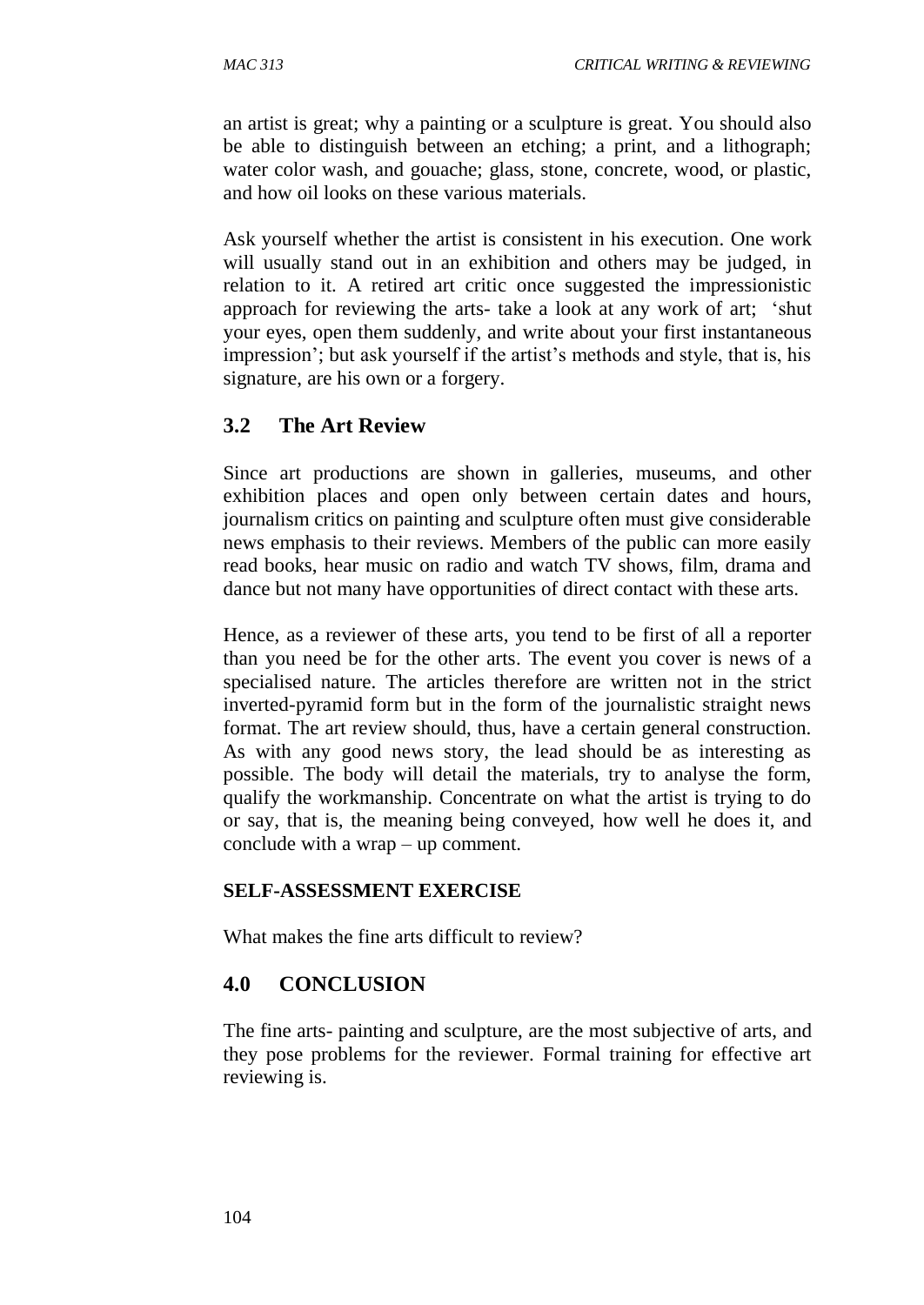## **5.0 SUMMARY**

In this unit, you have learnt that the fine arts are a bewildering field, especially for a beginning critic. The best option for you is the materialform-workmanship formula. It is a workable process in appraising any work of art. And the basic format for presenting art reviews is the news format.

## **6.0 TUTOR-MARKED ASSIGNMENT**

Explain, in detail, how you would approach a review of the arts.

## **7.0 REFERENCES/FURTHER READING**

- Barrett, T. (1994). *Criticising Art: Understanding the Contemporary*. California: Mayfield Publishing Company.
- Singer, L. S. (1974). *The Student Journalist and Reviewing the Performing Arts.* New York: Richards Rosen Press Inc.

Wolseley, R. E. (1959). *Critical Writing for the Journalist*. New York: Chilton Book Company.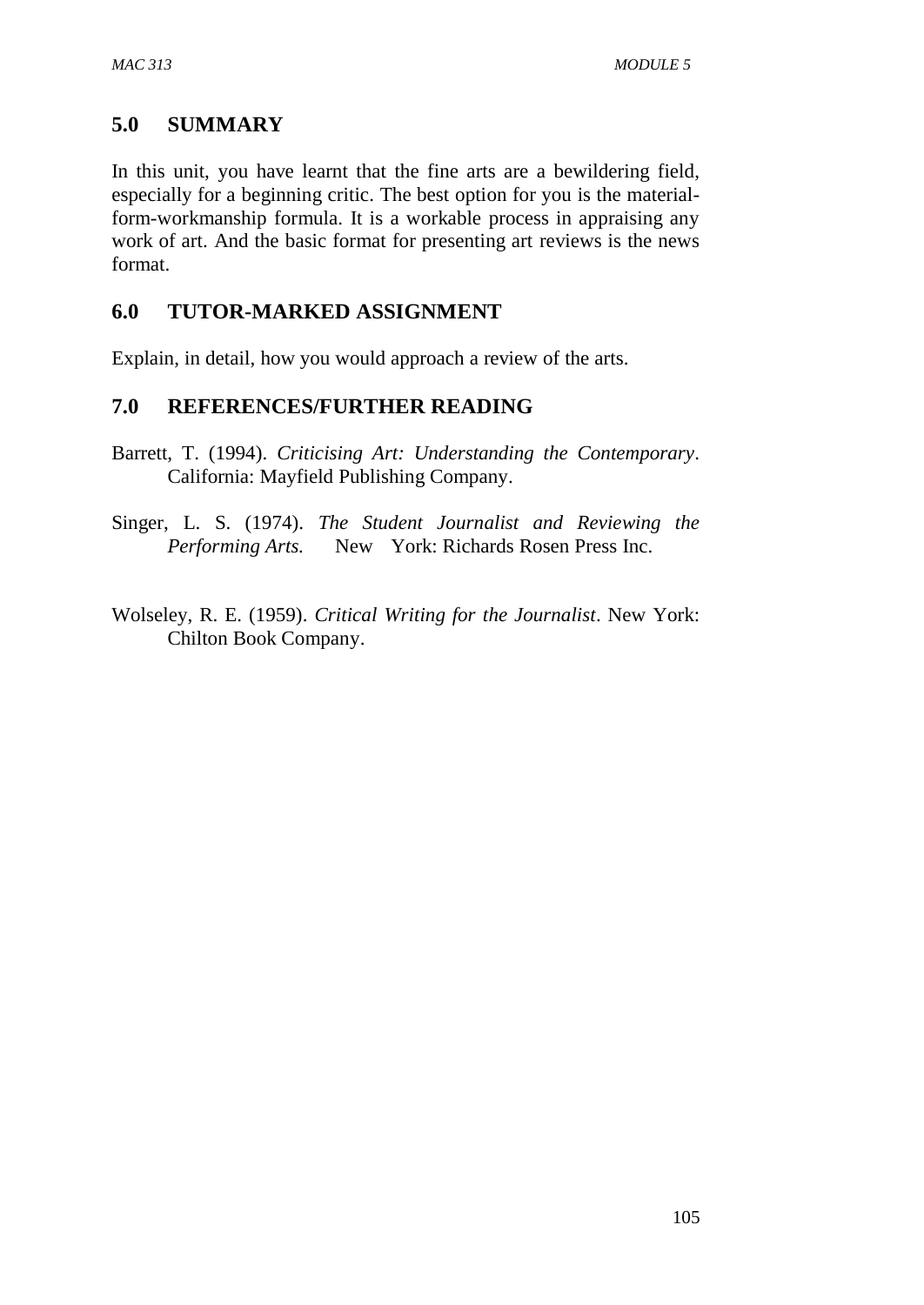### **UNIT 2 REVIEWING BOOKS**

#### **CONTENTS**

- 1.0 Introduction
- 2.0 Objective
- 3.0 Main Content
	- 3.1 Reviewing Books
- 4.0 Conclusion
- 5.0 Summary
- 6.0 Tutor-Marked Assignment
- 7.0 References/Further Reading

## **1.0 INTRODUCTION**

Books are a storehouse of knowledge. They help the progression of civilisation. Books are reviewed for several reasons; you may be entitled to free copies; you may influence readers' opinions whether to buy or not. You review books not only for flaws but for the message of the book or the theme (which few books have).

## **2.0 OBJECTIVE**

At the end of this unit, you should be able to:

• assess the value of books.

#### **3.0 MAIN CONTENT**

#### **3.1 Reviewing Books**

When you review books, first get a notebook handy and make notes as you read through the book. Quote page references for startling revelations and unusual twists as you jot down important points. Write down striking passages and your reactions to them. Did the book hold your attention? Classify the book as to biography, fiction, drama, tragedy, comedy, romance, etc.

Describe its content- give a synopsis of what the book is all about; communicate something of its quality of paper make, quality of content, plot, setting, grammar, and such other elements. Also, you are to pass judgment upon it; in other words, you have to assess whether the dialogue was natural and true, whether it was didactic or not. You also have to compare it with previous works by the same author or similar works by other authors.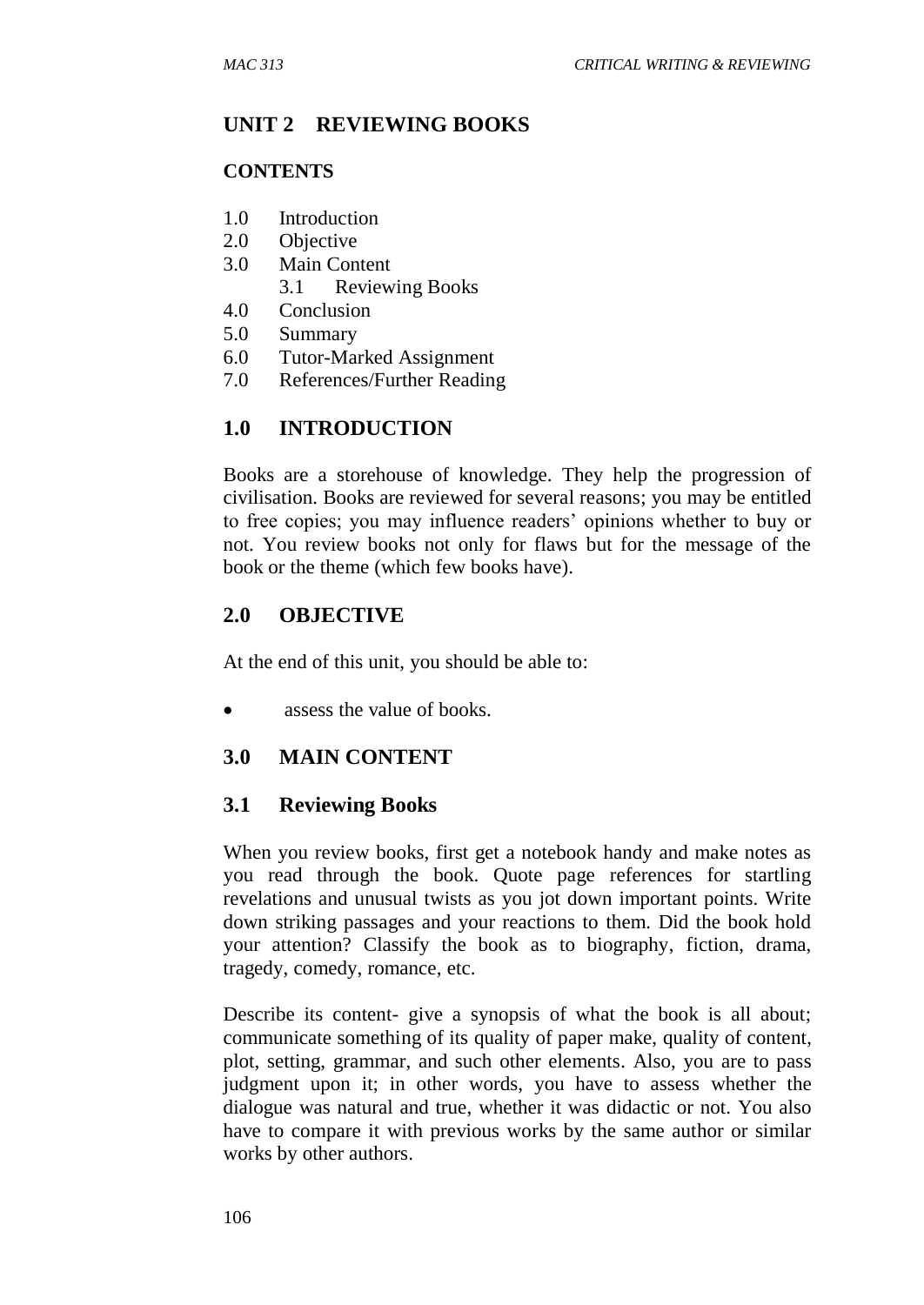At the top of your review, put the title of the book, author, publisher's price, date of publication and number of pages. Do not forget to talk about its style, typography, type of binding (hard or soft). Higher standards of book reviewing generally require that you answer the following , crucial questions, especially in historical writing:

- Does it establish its factual details by a strict of the historical method?
- Does it have a philosophy or frame of reference" that is of a more than transient and local significance?
- Is it written in a style that helps rather than impedes the reader's understanding?
- Is it merely a piece of hackwork repeating an already known story, or does it present new data or new interpretation of old data?
- No matter how limited its subject may be, does the author seem aware of the questions that men at all times in all places persist in asking?

## **SELF-ASSESSMENT EXERCISE**

Assess book reviews in Nigerian newspapers in terms of whether they are regular, what type of books are featured most; and make an observation about the structure and style of such reviews.

## **4.0 CONCLUSION**

The fact of book reviews is that they enrich your knowledge and help you to be a better writer. You improve your writing style; improve yourself intellectually by writing and reading. Books help you to read wide and reading wide is the prescription for good writing and intellectual richness.

## **5.0 SUMMARY**

There is no acceptable formula for reviewing books. You only say it how you see it and how you feel; call a spade a spade and not a farming implement. Ask yourself what the author has set out to do and how well he has done it; who is expected to buy his work; how well he has competed with other books on the subject and what chances he has of success.

## **6.0 TUTOR-MARKED ASSIGNMENT**

What six ways can you make a book review complete and interesting?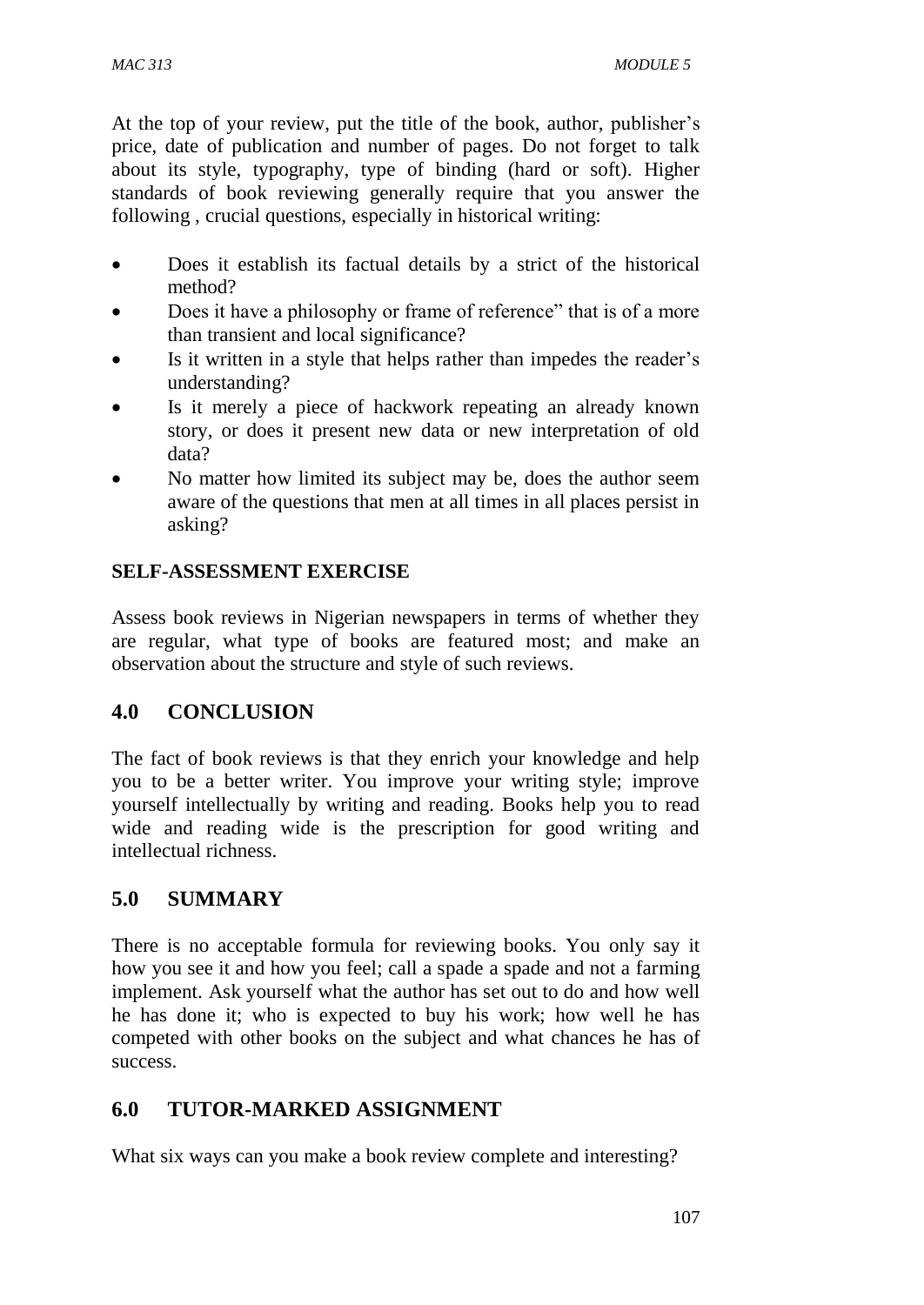#### **7.0 REFERENCES/FURTHER READING**

Singer, L. S. (1974). *The Student Journalist and Reviewing the Performing Arts.* New York: Richards Rosen Press Inc.

Wolseley, R. E. (1959). *Critical Writing for the Journalist*. Philadelphia: Chilton Book Company.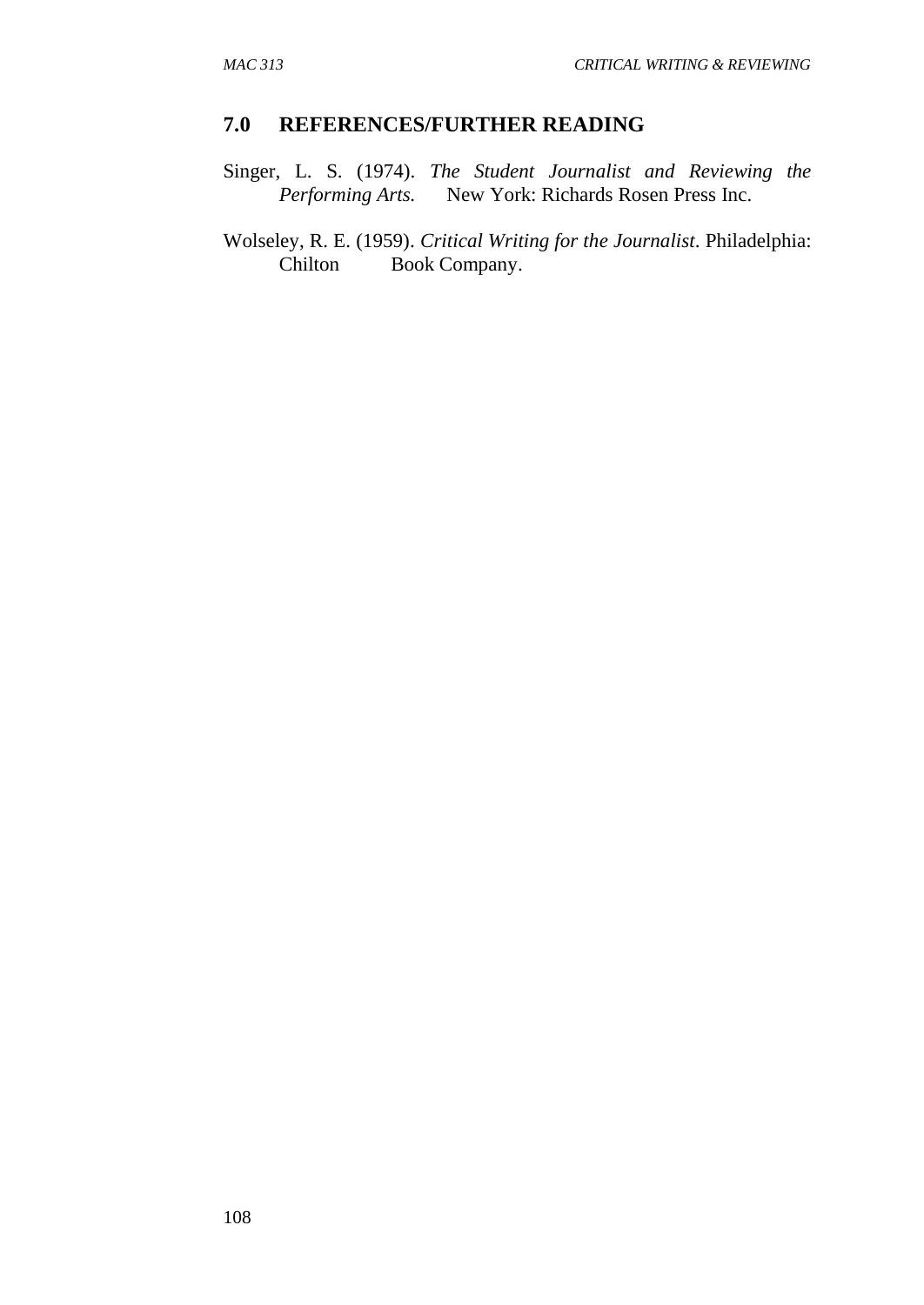# **UNIT 3 REVIEWING STAGE PLAY OR DRAMA**

## **CONTENTS**

- 1.0 Introduction
- 2.0 Objective
- 3.0 Main Content
	- 3.1 Reviewing Stage Play or Drama
- 4.0 Conclusion
- 5.0 Summary
- 6.0 Tutor-Marked Assignment
- 7.0 References/Further Reading

# **1.0 INTRODUCTION**

Drama is a part of our culture, and the stage has long been a forum for projecting national image. Before the advent of television, theatre had been a place of entertainment and it has continued to fascinate and attract large audiences. It has still been able to survive television and motion pictures. Many plays are still been written. So many things can be dramatised-books, stories; life itself is drama acted daily by people.

## **2.0 OBJECTIVE**

At the end of this unit, you should be able to:

evaluate stage drama performances.

## **3.0 MAIN CONTENT**

## **3.1 Reviewing Stage Play or Drama**

There is no fixed pattern for reviewing drama, but the following suggestions can be useful and valuable, particularly, to a new reviewer. When you review a play, first find out if it is a new one. If it is not new, do not spend much time on it, since people already know it. Now, if it is a new one, give a synopsis of what the play is all about. You can also provide a capsule description of the play and, if possible, your verdict early in the article, but not necessarily in the first sentence.

Sometimes, the pluses and minuses of a new play may be so balanced that you cannot reach a clear-out decision. Your review should reflect this; but if full consideration of all the factors leads to indecision, by all means, stay on the fence. However, stay on the fence only as a last resort; habitual fence-sitters have few readers. So, come to a favorable or unfavorable conclusion whenever necessary; if readers do not get this,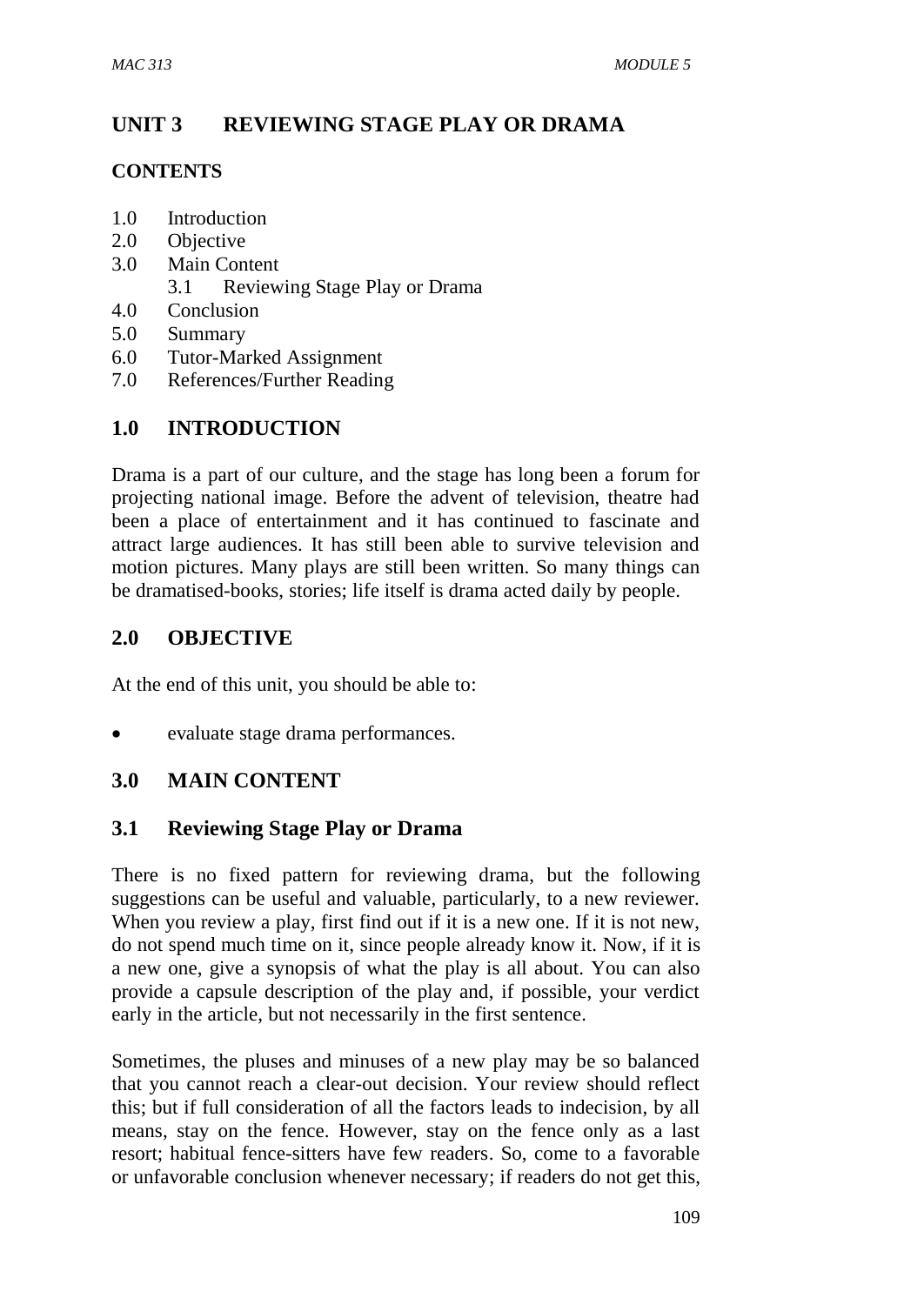they are disappointed, especially, those who depend on your verdict to guide them whether they should or should not spend their money on that show. Then, consider the following specifics.

- o Evaluate the plot of the play- does it have universality? Is the story believable? Is the plot well drawn or it is taut, or does the playing at leave any loose ends?
- o Consider the congruity of the technical factors-setting, costumes, lighting - whether outstandingly good or bad.
- o Consider stage management and direction also as well as transitions from scene to scene; are the actions logical? Is that how things happen or are the actions so contrived that you have unnatural coincidence
- o Are the actions chronological?
- o Are the exits and entrances merely artificial devices to get characters on and off stage?
- o Does the drama or comedy move forward steadily, or is it uneven in pace? Are there interruptions or digressions of unnecessary character - that serve only to pad the story?
- o Asses the quality of production whether everything flowswhether there is organic unity.
- o Distinguish between acting and actor's role. Acting is effective portrayal of the designated character; role may be to do bad things only or to provide comic relief- are the characters true representative of the types they portray in real life or are they superficial caricatures? That is, are characters true representative of the types they portray in real life or are they superficial caricatures; that is, are the characters drawn true to life? Are they humanly etched?
- o Does the playwright write with insight? Evaluate the ability of the playwright to present and achieve his purpose. Has he achieved his objective? Does he dip beneath the surface in plot construction and character analysis?
- o Does the play have a message? A message is perfectly acceptable in a play. If a play does not convey some message or moral, expressed or inherent, it is liable to be dull. When a play has a message, the reviewer should be careful to check his feelings. He may agree or disagree with the playwright's precepts; but whether the author is wrong or right, the important thing is- how well does he say it?
- o Did the playwright face the problem squarely or is such a problem simply falsely simplified as something not really as difficult as people believe? This is, however, not to suggest that you as a reviewer should not have feelings about any controversial or non-controversial subject. Reviewers too are human.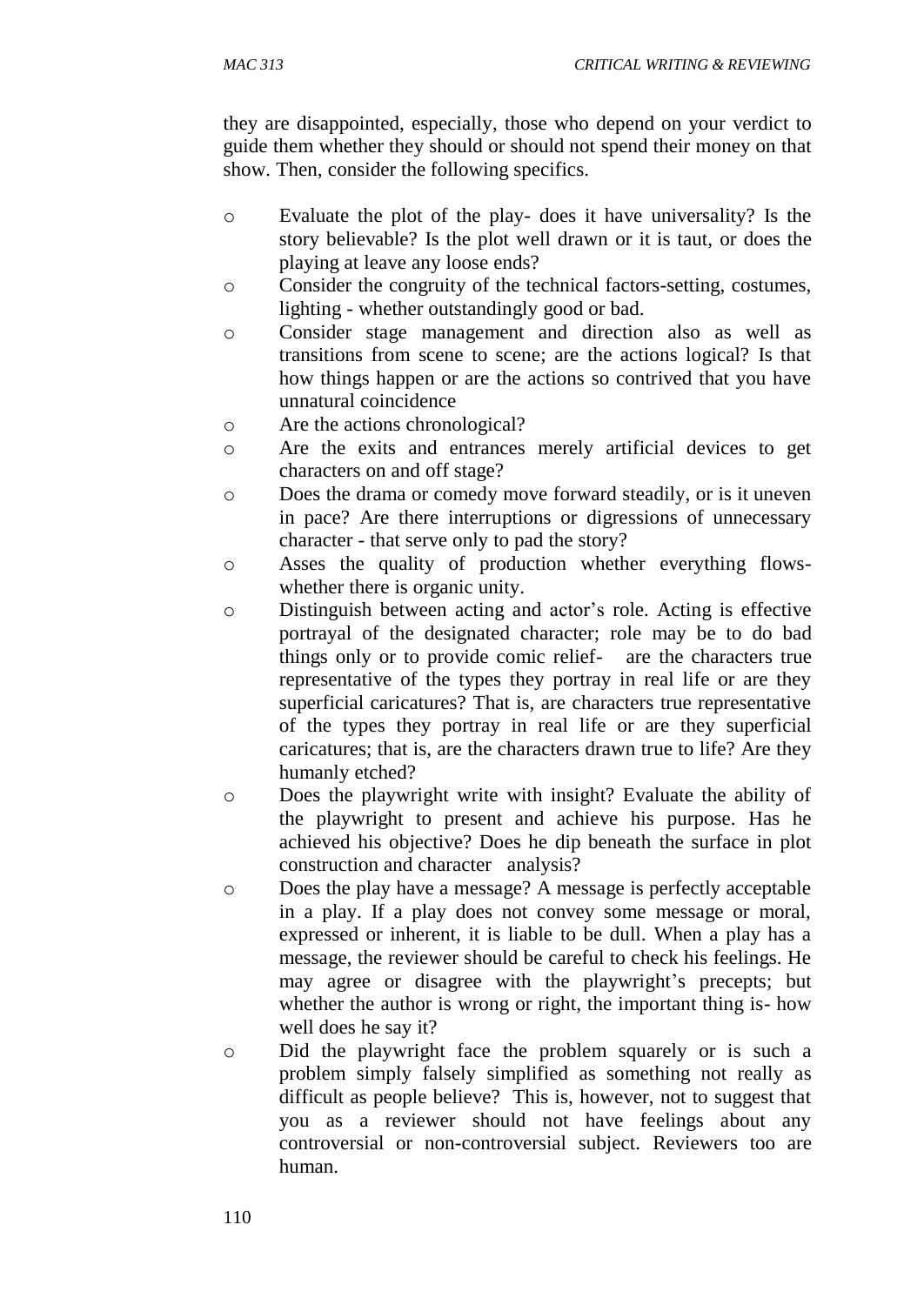o Classify the play as comedy, tragedy, historical or otherwise.

After you have finished the business of summarising the play, get down to the business of explicit credits.

- o List the players in meritorious order.
- o When mentioning characters, do not mix your performers and the characters they play. Do not contradict yourself in appraising details.
- o Give credit to directors and producers equally as to actors but without mentioning names. Identification of actors, players, producers-in movies, plays or television all vary according to the familiarity to the reader of your review.
- o The review should tell all the "news of the event", in other words, anything worthy of mention.
- o The review of a new play, however, should include a few words, about the playwright. And it is news when a first play is a hit.

## **SELF-ASSESSMENT EXERCISE**

As a reviewer, what critical standards provide your basis for evaluating play content and performance?

## **4.0 CONCLUSION**

The suggestions on the structure of stage review are meant as guidelines, not as strait-jacket. As one must crawl before one can walk, these set of guidelines may be welcome to a genuine reviewer but you have the liberty to ignore them later provided you write intelligently and convincingly.

## **5.0 SUMMARY**

As with any art, the review is not necessary written in the inverted pyramid style but an attention getting lead is desirable. Main body of the review then will detail the nature of the show, a minimum appraisal of individual performance and consideration of such technical credits as writing, direction and the conclusion will be a wrap up comment. The first paragraph will summarise your impression of the play. Just as types of news leads in basic reporting are varied, the leads on show reviews are equally diverse.

## **6.0 TUTOR-MARKED ASSIGNMENT**

Using your knowledge of stage performance review, provide a threepage criticism of any stage review published in any of the dailies in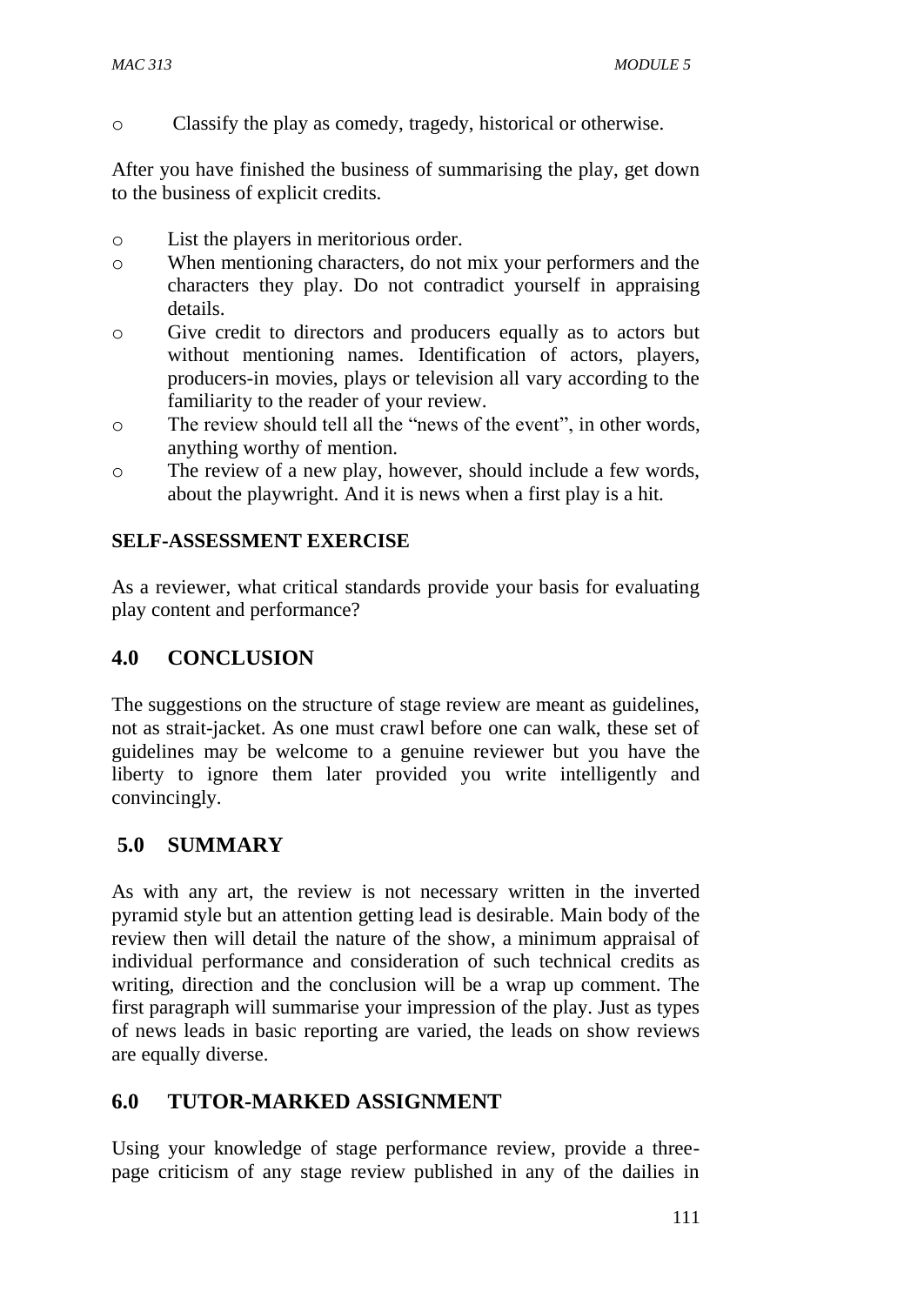Nigeria. Endeavour to attach a photocopy of the article you are criticising.

#### **7.0 REFERENCES/FURTHER READING**

- Barranger, M. S. (1995). *Theatre: A Way of Seeing.* New York: Wadsworth Publishing.
- Singer, L. S. (1974). *The Student Journalist and Reviewing the Performing Arts.* New York: Richards Rosen Press Inc.
- Wolseley, R. E. (1959). *Critical Writing for the Journalist*. Philadelphia: Chilton Book Company.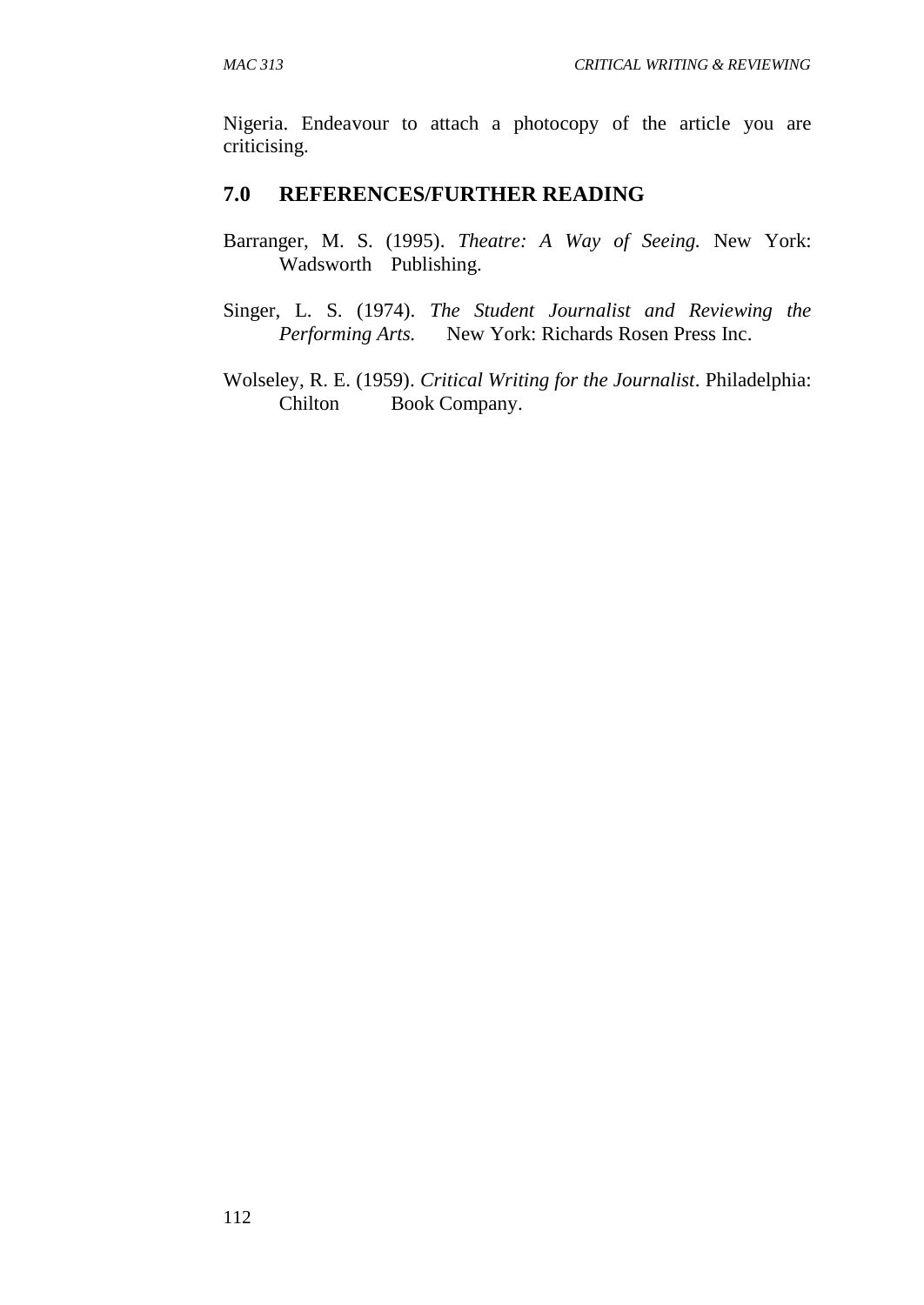# **UNIT 4 REVIEWING MUSIC**

## **CONTENTS**

- 1.0 Introduction
- 2.0 Objective
- 3.0 Main Content
	- 3.1 Reviewing Music
- 4.0 Conclusion
- 5.0 Summary
- 6.0 Tutor-Marked Assignment
- 7.0 References/Further Reading

# **1.0 INTRODUCTION**

Music is the most subjective and ephemeral of the arts. Some performance can move one listener to tears and make another gnash his teeth; it can keep others on the edge of their seats and bore others. Musical compositions are also a broad category - pop, classical, reggae, soul, blues, jazz, etc.

## **2.0 OBJECTIVE**

At the end of this unit, you should be able to:

appraise any musical composition or performance.

## **3.0 MAIN CONTENT**

## **3.1 Reviewing Music**

As with many other medium of performance - stage, film, television many general comments apply here; but certain factors are unique to music, technical perfection is one of them. The efforts of producers and sound engineers, including the balancing and mixing of sound tracks into finished product are among factors that help differentiate a recording from a live performance. How well the recording is done should be a prime criterion for the music reviewer. So, comment, generally, on the technical quality.

Technical perfection achieved through careful editing may sometimes rob a performance of spontaneity and urgency. These qualities may be more apparent in a recording made form a live concert-hall or theatre along with audience applause and perhaps, coughs or laughs. At any rate, the reviewer of music tries to assay the effectiveness of the performance – play, dace, musical concert, poetry, musical composition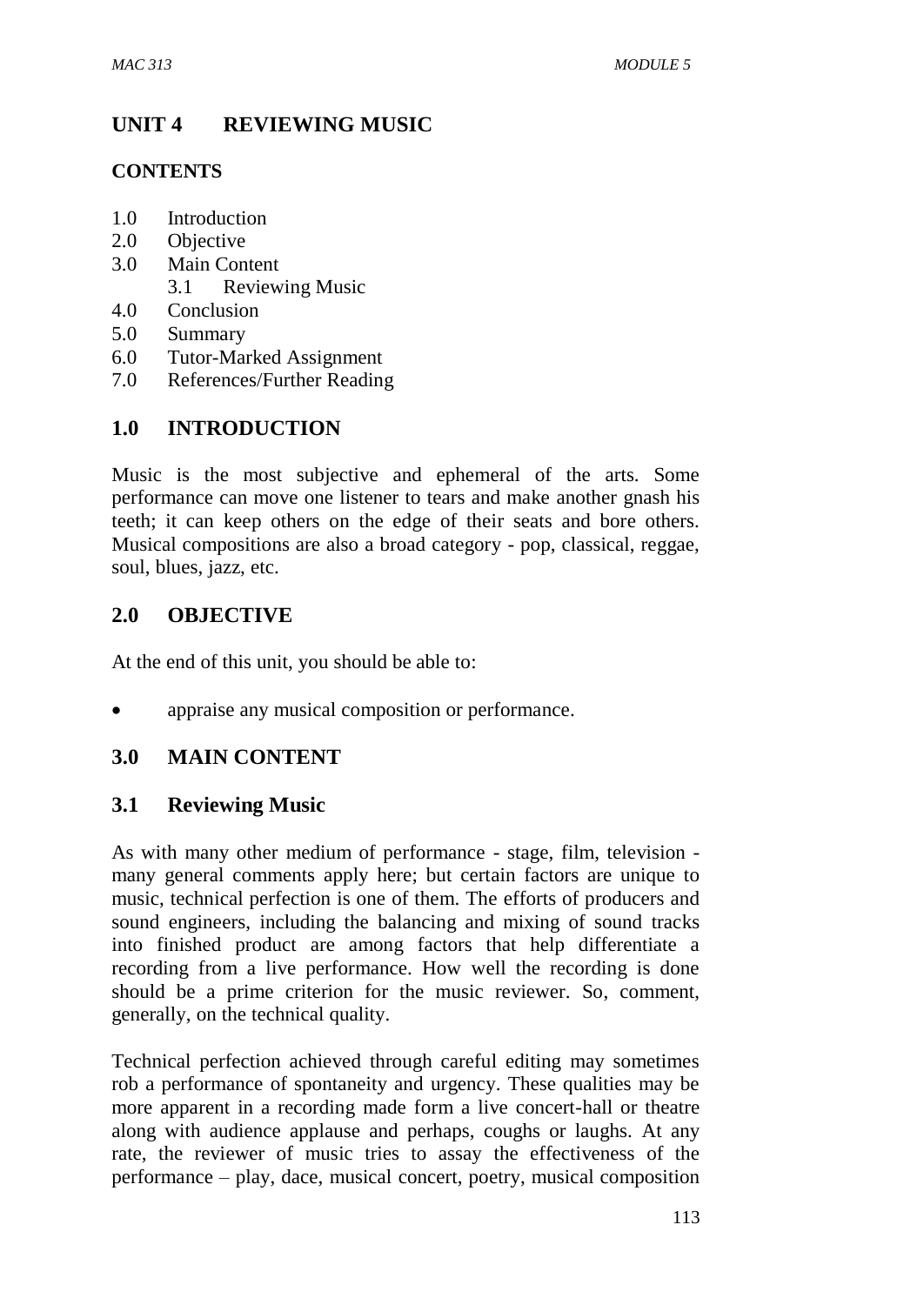or whatever. To do this well, he must have a good stereo-system or good sound re-producing equipment on which to listen. The goal of record reviews is to capture the sound at its best.

Therefore check for proper balance of voices and instruments and for "presence" for surface noise, or other intrusion of extraneous sound. You check also for realism and balance. A stereo, generally, provides a better more realistic reproduction of a stage show or other musical event involving more than one performer. Look at the harmony between voice and instruments and the balancing of the instruments with the lyrics whether the base overrides the lead guitar; the quality of recording itself, whether it is concert, mono or stereo recording.

There may be many tracts but one message. Use your judgment as a reviewer and say whether the record does satisfy the taste of potential buyers. Do not forget to classify the record as to rock, pop, highlife, jazz, and reggae or otherwise. A record reviewer should comment not only on the quality of the performance but also how it stakes up to others of the same work. Your reader may want to buy this new recording upon your recommendation or he may be interested in how his copy rates in comparison to a new one. You have the problem of balancing phonographic and interpretative factors in making recommendations to him.

Do not fall prey to the occupational hazard of becoming too engrossed in recorded music such that you neglect performances in the concerthall. Always remember that recordings spring form live performances. Continuing attendance at shows and musical events will keep your mind refreshed, help maintain your sense of proportion and equip you to point out the trends.

#### **SELF-ASSESSMENT EXERCISE**

What makes music difficult to review?

#### **4.0 CONCLUSION**

Reviewing music is compounded by many factors. Just as much as in the live performing arts, reviewing music demands taste and background. Besides, the art has many experimenters and innovationists than theater, movie, literature or dance.

#### **5.0 SUMMARY**

Today, millions of recordings are available and their types are becoming complex as a result of the various speeds they are produced and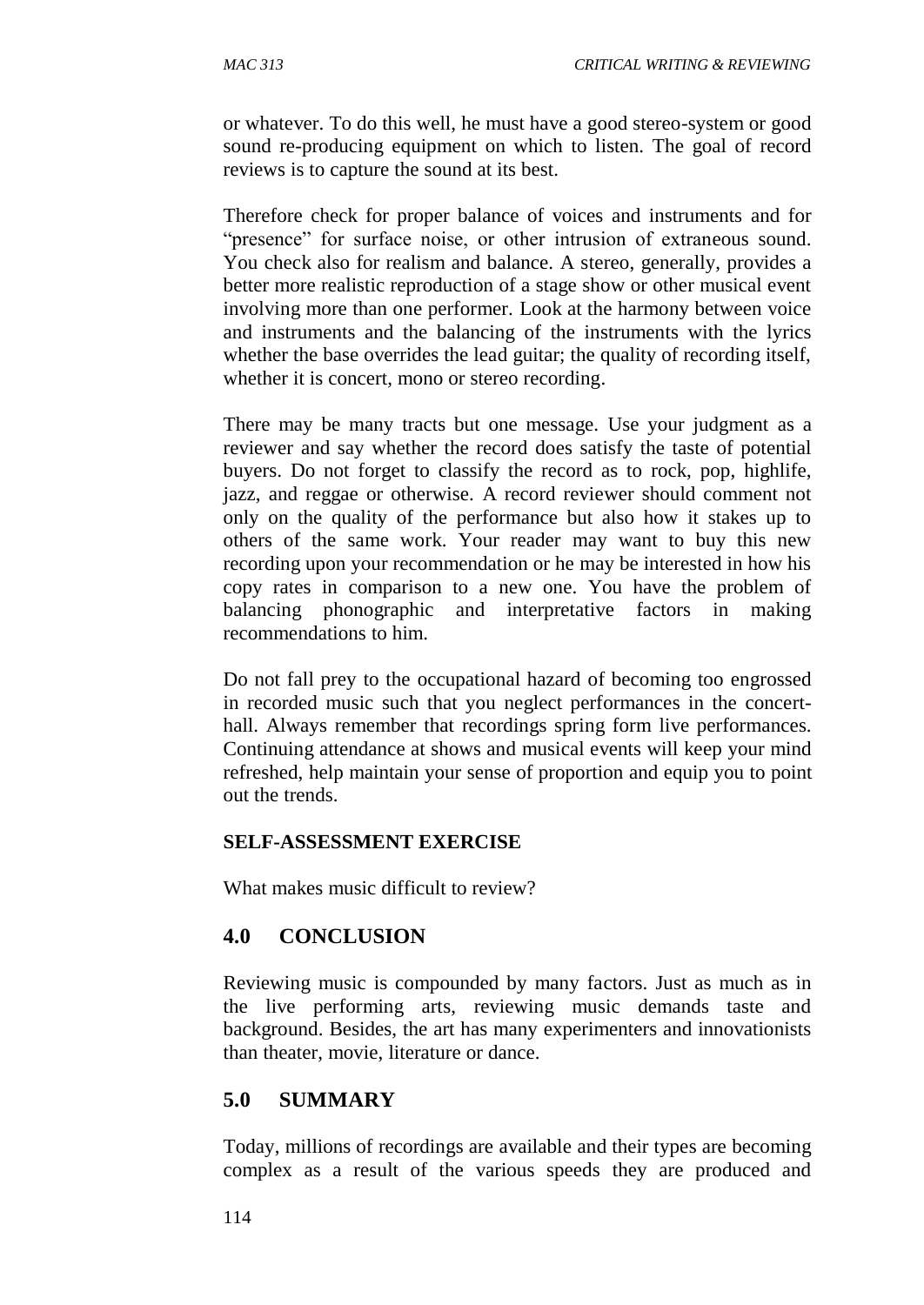numerous devices on which to play them. All - music channels and stations are also springing up and blooming. These pose problems for the reviewer. Each age seems to have something different from the last. The music critic must update his knowledge and sharpen his tastes to be able cope with the times.

# **6.0 TUTOR-MARKED ASSIGNMENT**

If you are assigned to cover a live musical performance, how best would you approach your assignment?

# **7.0 REFERENCES/FURTHER READING**

Singer, L. S. (1974). *The Student Journalist and Reviewing the Performing Arts.* New York: Richards Rosen Press Inc.

Wolseley, R. E. (1959). *Critical Writing for the Journalist*. Philadelphia: Chilton Book Company.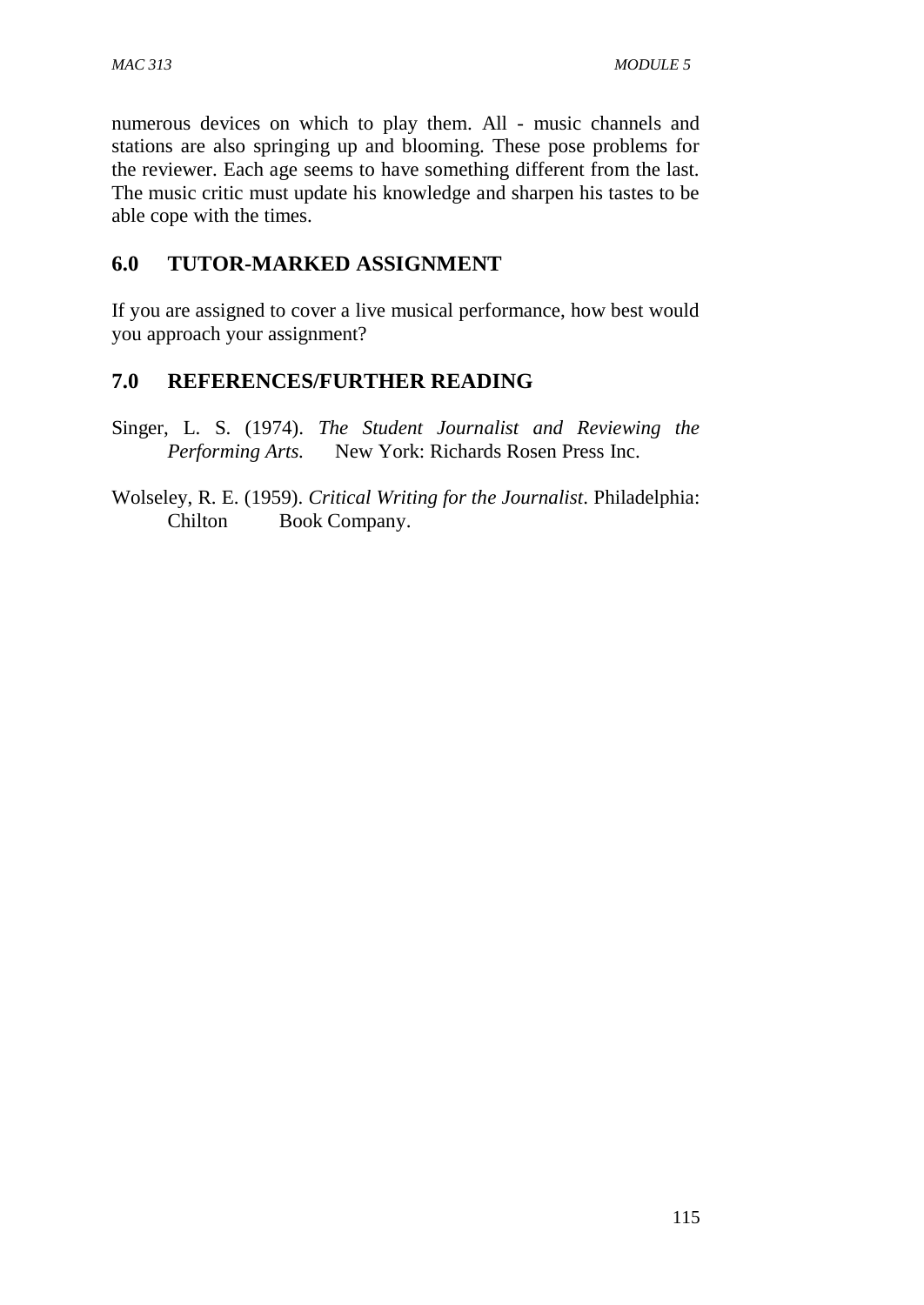### **UNIT 5 REVIEWING TELEVISION AND MOTION PICTURES**

#### **CONTENTS**

- 1.0 Introduction
- 2.0 Objective
- 3.0 Main Content
	- 3.1 Reviewing Movies
	- 3.2 Reviewing Television Programs
- 4.0 Conclusion
- 5.0 Summary
- 6.0 Tutor-Marked Assignment
- 7.0 References/Further Reading

### **1.0 INTRODUCTION**

Both television and motion pictures are entertainment media. The screen dominated the screen until the arrival of television which has made it possible for people to enjoy movies and other programmes indoors; because they have much in common, they are treated as such in reviews.

### **2.0 OBJECTIVES**

At the end of this unit, you should be able to:

- appraise movies
- criticise television programs.

#### **3.0 MAIN CONTENT**

#### **3.1 Reviewing Movies**

The recipe for the basic structure of a stage-play review applies to movies as well, but there is the principal additional factor of the use of camera. The screen is two dimensional, the stage is three dimensional, but astute camera work can more than make up the difference. The camera is free and can rove and roam beyond the confines of stage and all sorts of "prick and special effects" are also possible.

The reviewer essays camera work in the whole pattern- is the trick photographing a substitute for substance, or does it enhance the story? Does it help carry the action along or is it merely a gimmick? The mobile camera is more mobile than the human eye and can achieve effects impossible in a live stage. The reviewer should not only attempt to see the movie from the stand point of the group for which it is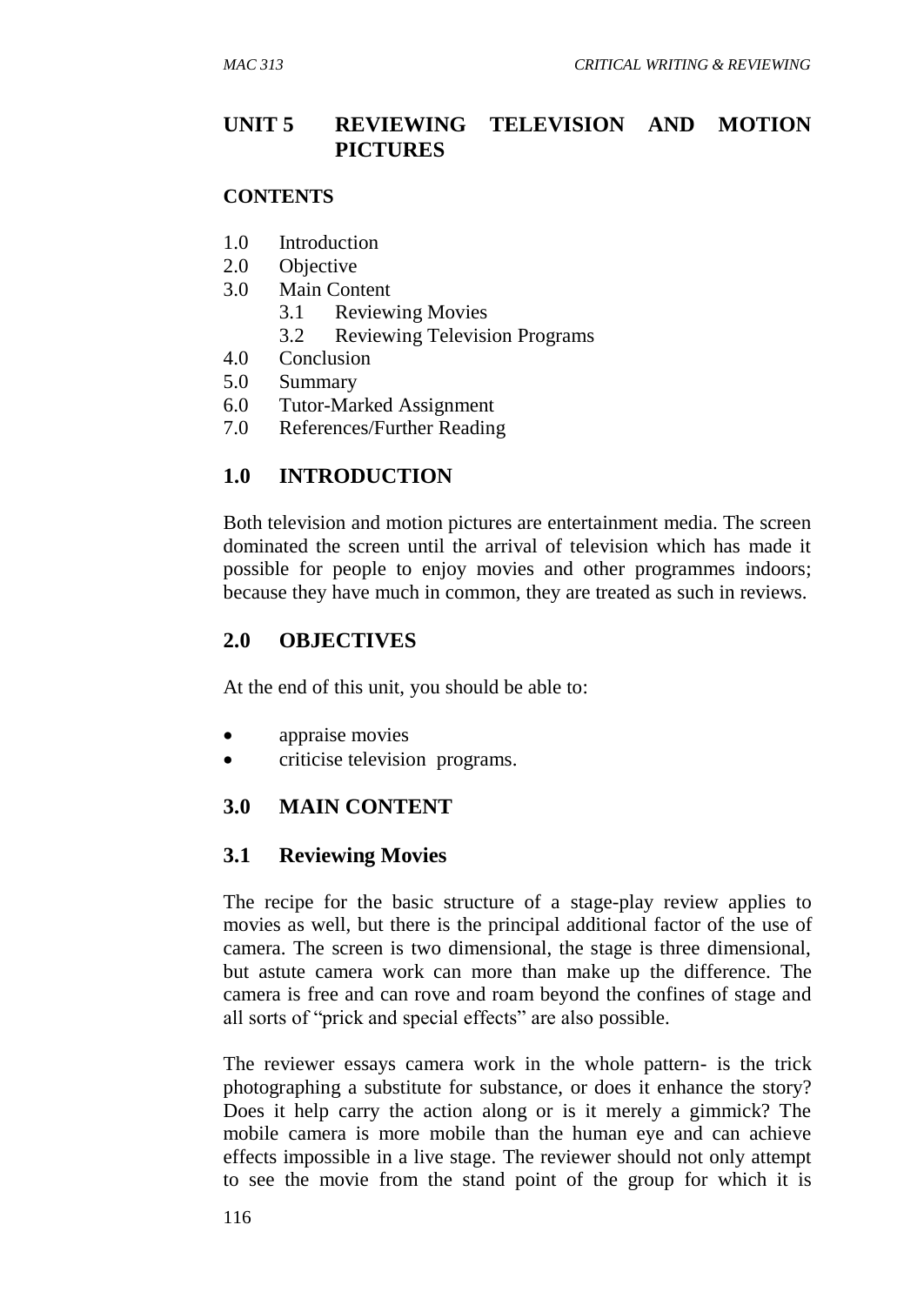primarily intended but should also appraise the picture in general terms while still mentioning its specialised appeal.

The reviewer should also decide whether nude scenes (if any) are properly a part of the story or whether they are tastefully done or merely inserted for sensationalism. Most of all, the critic should essay the movie on all its points – plot, characterisation, technical effects, material, form and workmanship - in terms of the cinematic medium.

# **3.2 Reviewing Television Programs**

There are several points unique to the television medium; the time allotted for programmes is one- the show must be within 15,30,60,90, or 120 minutes- minus time for commercials and stations breaks. Movies and stage shows rarely have such a strict time limit. You should check whether the program has conformed to the time limit. Be conscious also whether the program is appropriate to the time of the day. A station may present a program at an hour inconvenient for most of its potential audience.

You should also question whether the length of time is ideal for the presentation- is it a drama compressed into half an hour or an hour, but which cries for lengthier production? Is it a wispy comedy spread out over an hour or more, but which deserves much less? Is it a show that would profit by being presented in installments? The television medium is "prey" to cycles: the western, the situation comedy, the spy story, the supernatural either in comedy or melodrama, the variety show and subdivisions of these categories. Has the program rhymed with its circle? Program cycle can be in terms of climatic conditions or program type or seasons. Do not forget to state the sponsors of what program you are reviewing.

Classify the program as to type - drama, documentary, newscast, as general or specialised, and whether it is meant for women, children or adults. Hardly any television program is duller than a static documentary. So the primary consideration is- is it interesting? Other factors are- does the program cover the subject adequately in the allotted time? Should the program have been longer or shorter? Does it probe the question in-depth or skin the surface? If the documentary deals with a controversial subject, does it shun the controversial aspects of plunge right in? Are both sides presented? Is the treatment convincing? Does the program make its points persuasively? Does it leave the viewer satisfied? Or is something missing? Or is the program top-heavy in some aspect? It is up to you the reviewer to essay the favorable and unfavorable points, the active credits, and the sins of omission as well as commission.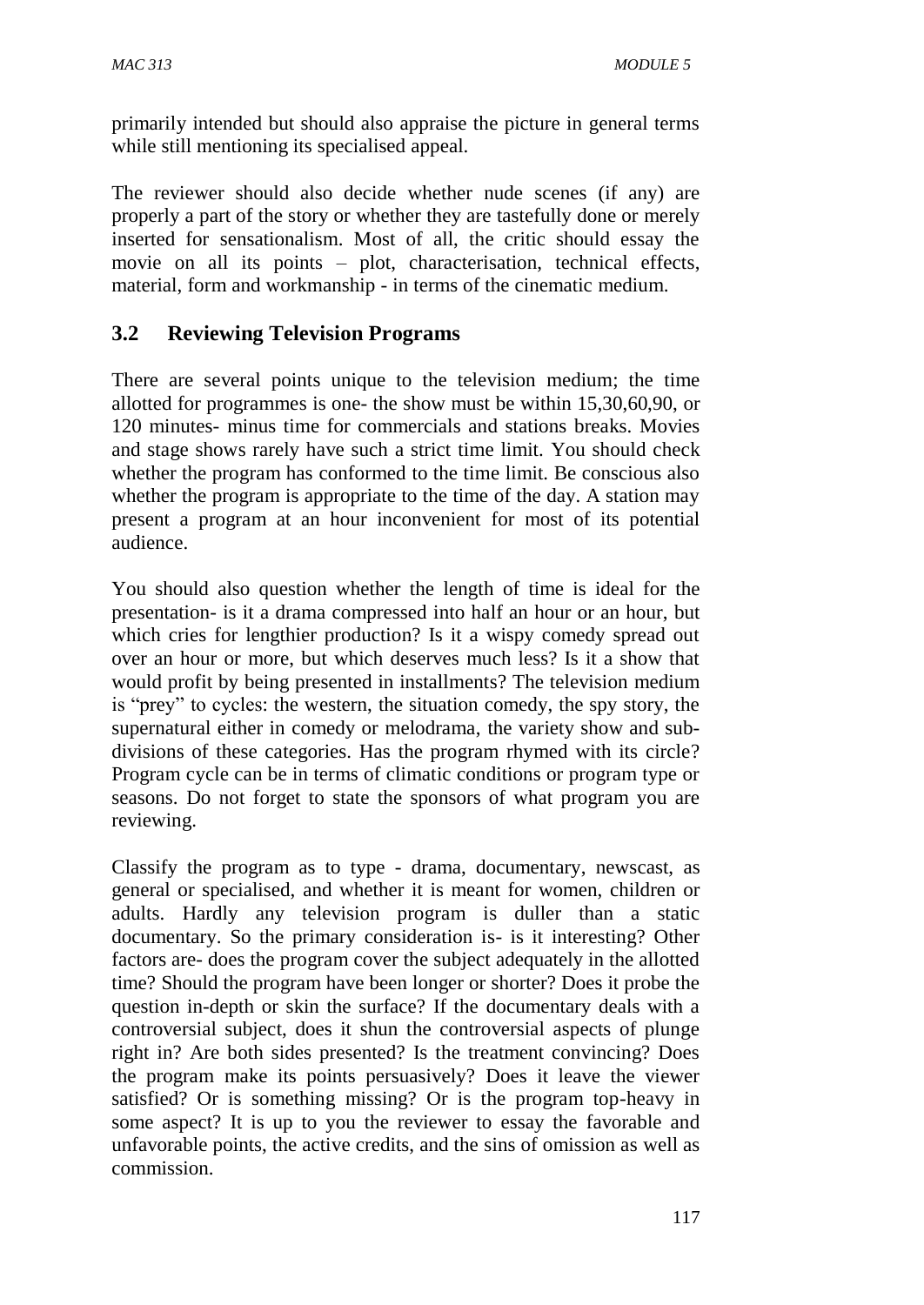Many programmes appeal to certain portions of the population, women or children, for instance. The reviewer should try to assess their quality and effectiveness from the viewpoint of the designed audience; also whether such program will appeal to the population at large. Specialised programs of quality usually have wider appeal. Watch out for the advertisements in the program. Has their placement distorted the story line? Advertisements in between may destroy the program entertainment value and may even be irritating. Sometimes their sound level could be more than the program itself.

There are regulations for placement. Some regulations say they should come at the beginning, some say at the end so as not to break the program. Watch out for the ground level. It may not be uniform and may fluctuate - goes down at one point, booms at the next. This is noise; watch out for it and how it affects the program.

#### **SELF-ASSESSMENT EXERCISE**

How does the review of television program differ from motion picture reviews?

### **4.0 CONCLUSION**

Because television and motion pictures have much in common, they are treated the same in reviews. The movie critic must be capable of criticising everything- acting, directing, photograph, staging, casting, writing, music, news, sports, or any other subject matter visible or invisible on television.

#### **5.0 SUMMARY**

You can see that the criteria used for a movie apply to a drama or comedy on television-i.e. freshness and originality of story, quality of action, direction and physical production. The last factor includes optimum use of camera and, if warranted, special effects.

# **6.0 TUTOR-MARKED ASSIGNMENT**

Discuss seven characteristics peculiar to television and motion picture reviews.